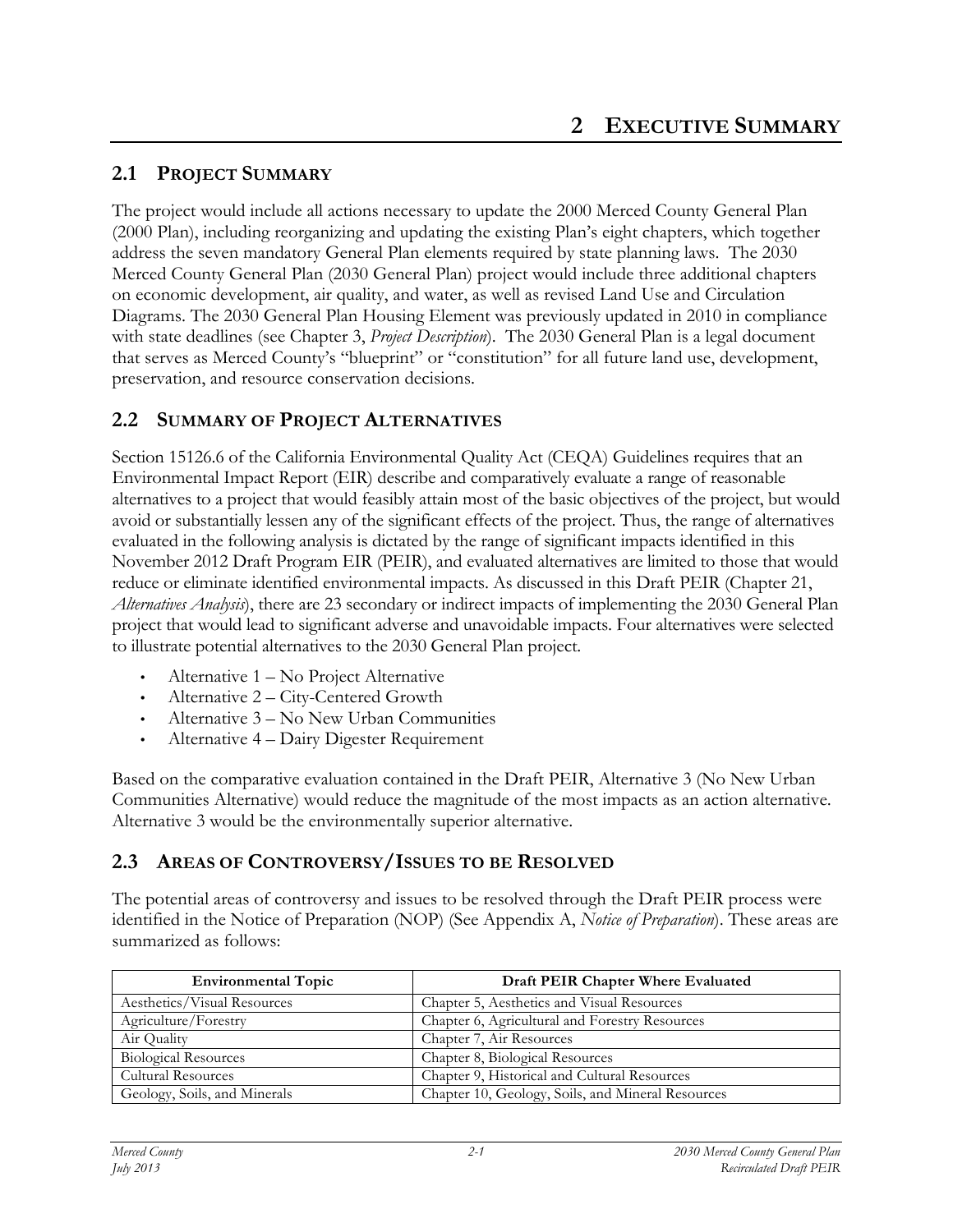| <b>Environmental Topic</b>              | Draft PEIR Chapter Where Evaluated          |
|-----------------------------------------|---------------------------------------------|
| Global Climate Change                   | Chapter 11, Global Climate Change           |
| Hazards and Hazardous Materials         | Chapter 12, Hazards and Hazardous Materials |
| Hydrology and Water Resources           | Chapter 13, Hydrology and Water Resources   |
| Land Use/Planning                       | Chapter 14, Land Use                        |
| Noise                                   | Chapter 15, Noise                           |
| Population and Housing                  | Chapter 16, Population and Housing          |
| <b>Public Services</b>                  | Chapter 17, Public Services                 |
| Recreation                              | Chapter 18, Recreation                      |
| Transportation/Circulation              | Chapter 19, Transportation                  |
| Utilities and Service Systems           | Chapter 20, Utilities and Service Systems   |
| Cumulative Impacts                      | Chapter 22, Other CEQA Considerations       |
| Growth Inducement and other CEQA topics | Chapter 16, Population and Housing          |
|                                         | Chapter 22, Other CEQA Considerations       |

In addition, responses received from public agencies and the public during circulation of the NOP (see Appendix B, *Comments on the Notice of Preparation*) raised the following major concerns. Each concern is followed by a notation of the Draft PEIR section where the topic of the comment is addressed.

- Flood hazards (PEIR Chapter 13, *Hydrology and Water Resources*)
- Stream channels and riparian lands (PEIR Chapters 8, *Biological Resources*, 10, *Geology, Soils, and Mineral Resources*, and 13, *Hydrology and Water Resources*)
- Erosion (PEIR Chapter 10, *Geology, Soils, and Mineral Resources*)
- Open Space (PEIR Chapters 5, *Aesthetics and Visual Resources*, and 6, *Agricultural and Forestry Resources*)
- Seismic and geologic hazards (PEIR Chapter 10, *Geology, Soils, and Mineral Resources*)
- Emergency evacuation (PEIR Chapters 12, *Hazards and Hazardous Materials*, and 19, *Transportation*)
- Airport land use (PEIR Chapter 19, *Transportation*)
- Wildland fire hazards (PEIR Chapter 12, *Hazards and Hazardous Materials*)
- Archaeological and historic resources (PEIR Chapter 9, *Historical and Cultural Resources*)
- Rail Crossings (PEIR Chapter 19, *Transportation*)
- Land Use (PEIR Chapter 14, *Land Use*)
- Air quality (PEIR Chapter 7, *Air Resources*)
- Climate Change (PEIR Chapter, 11, *Global Climate Change*)
- Agricultural land preservation (PEIR Chapter 6, *Agricultural and Forestry Resources*)
- Agricultural/urban interface (PEIR Chapter 6, *Agricultural and Forestry Resources*)
- Minor Subdivisions and scattered rural development (PEIR Chapter 6, *Agricultural and Forestry Resources)*
- Hazardous materials (PEIR Chapter 12, *Hazards and Hazardous Materials*)
- Vehicle traffic (PEIR Chapter 19, *Transportation*)
- Wastewater treatment capacity (PEIR Chapter 20, *Utilities and Service Systems*)
- Water supply (PEIR Chapter 20, *Utilities and Service Systems*)
- Stormwater runoff and water quality (PEIR Chapter 13, *Hydrology and Water Resources*)
- Biological Resources (PEIR Chapter 8, *Biological Resources*)

## **2.4 SUMMARY OF ENVIRONMENTAL IMPACTS AND MITIGATION MEASURES**

Table 2-1 presents a summary of project impacts and proposed mitigation measures that would avoid or minimize potential impacts. The level of significance for each environmental impact both before and after mitigation is indicated. For a detailed discussion of the impacts and mitigation measures of the 2030 General Plan, see Chapters 5 through 20 of the Draft PEIR*.*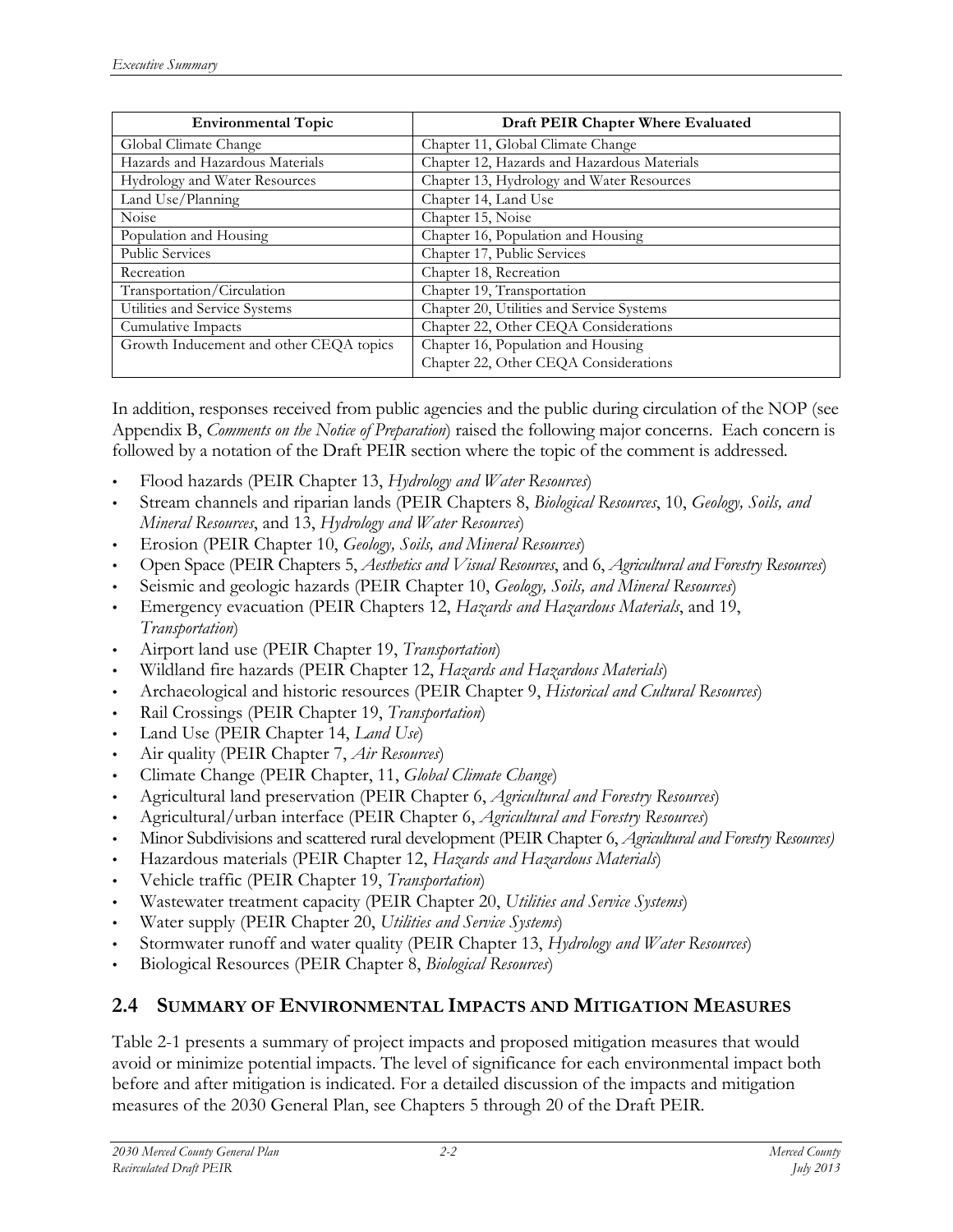| Table 2-1<br><b>Summary of Impacts and Mitigation Measures</b>                                                                                                                                                                                                  |                                                         |           |                                                                                                                                                                                                                                                                                                                                                                                                                                                                                                                                                                                                                                                                                                                                                                                                                                                                                                                                                                                                                                                                                                                                                                                      |    |                                                 |
|-----------------------------------------------------------------------------------------------------------------------------------------------------------------------------------------------------------------------------------------------------------------|---------------------------------------------------------|-----------|--------------------------------------------------------------------------------------------------------------------------------------------------------------------------------------------------------------------------------------------------------------------------------------------------------------------------------------------------------------------------------------------------------------------------------------------------------------------------------------------------------------------------------------------------------------------------------------------------------------------------------------------------------------------------------------------------------------------------------------------------------------------------------------------------------------------------------------------------------------------------------------------------------------------------------------------------------------------------------------------------------------------------------------------------------------------------------------------------------------------------------------------------------------------------------------|----|-------------------------------------------------|
| <b>Environmental Impact</b>                                                                                                                                                                                                                                     | Level of<br>Significance<br><b>Before</b><br>Mitigation |           | Mitigation Measure/Alternative                                                                                                                                                                                                                                                                                                                                                                                                                                                                                                                                                                                                                                                                                                                                                                                                                                                                                                                                                                                                                                                                                                                                                       |    | Level of<br>Significance<br>After<br>Mitigation |
| <b>Aesthetics and Visual Resources</b>                                                                                                                                                                                                                          | LS                                                      | PS        |                                                                                                                                                                                                                                                                                                                                                                                                                                                                                                                                                                                                                                                                                                                                                                                                                                                                                                                                                                                                                                                                                                                                                                                      | LS | $\overline{\mathrm{SU}}$                        |
| Impact AES-1: Substantially damage scenic<br>resources, including, but not limited to, trees, rock<br>outcroppings, and historic buildings within a state<br>scenic highway.                                                                                    | LS                                                      |           | Mitigation Measure AES-1:<br>None required.                                                                                                                                                                                                                                                                                                                                                                                                                                                                                                                                                                                                                                                                                                                                                                                                                                                                                                                                                                                                                                                                                                                                          | LS |                                                 |
| Impact AES-2: Substantially degrade the existing<br>visual character or quality of scenic resources or vistas.                                                                                                                                                  | LS                                                      |           | <b>Mitigation Measure AES-2:</b><br>None required.                                                                                                                                                                                                                                                                                                                                                                                                                                                                                                                                                                                                                                                                                                                                                                                                                                                                                                                                                                                                                                                                                                                                   | LS |                                                 |
| Impact AES-3: Create a new source of substantial<br>light or glare which would adversely affect day or<br>nighttime views in the county.                                                                                                                        |                                                         | <b>PS</b> | Mitigation Measure AES-3: Amend Policy NR-4.5 as follows:<br>The County shall develop and implement a lighting ordinance to<br>require good lighting practices, such as the use of specific light<br>fixtures that reduce light pollution, minimize light impacts, and<br>preserve views of the night sky. The ordinance shall contain<br>standards to avoid light trespass, particularly from developed uses, to<br>sensitive wildlife corridors and refuges.                                                                                                                                                                                                                                                                                                                                                                                                                                                                                                                                                                                                                                                                                                                       | LS |                                                 |
| <b>Agriculture and Forestry</b>                                                                                                                                                                                                                                 |                                                         |           |                                                                                                                                                                                                                                                                                                                                                                                                                                                                                                                                                                                                                                                                                                                                                                                                                                                                                                                                                                                                                                                                                                                                                                                      |    |                                                 |
| Impact AG-1: Convert Important Farmland as<br>shown on the maps prepared pursuant to the<br>Farmland Mapping and Monitoring Program of the<br>California Resources Agency, to non-agriculture use<br>- Development of Urban and Other Non-<br>Agricultural Uses |                                                         | <b>PS</b> | Mitigation Measure AG-1a: Amend Policy AG-2.2 as follows:<br>Protect productive agricultural areas from conversion to non-agricultural<br>residential uses by establishing and implementing an agricultural<br>mitigation program in cooperation with the six cities in Merced County,<br>with consistent standards for county and city governments, that matches<br>acres converted with farmland acres of similar quality to those converted<br>preserved at a 1:1 ratio. Coordinate with the six cities in Merced County<br>and the Merced Local Agency Formation Commission (LAFCo),<br>consistent with LAFCo's statutory mission to preserve agricultural land<br>and open space, to establish consistent standards and mitigation for the<br>loss of farmland. In addition, the Land Evaluation and Site Assessment<br>Model (LESA model) may be used to determine whether the conservation<br>land is of equal or greater value than the land being converted. The<br>County shall may exempt commercial, industrial, and the non-residential<br>portions of mixed-use projects within Urban Communities and Highway<br>Interchange Centers from this mitigation requirement. |    | $\overline{SU}$                                 |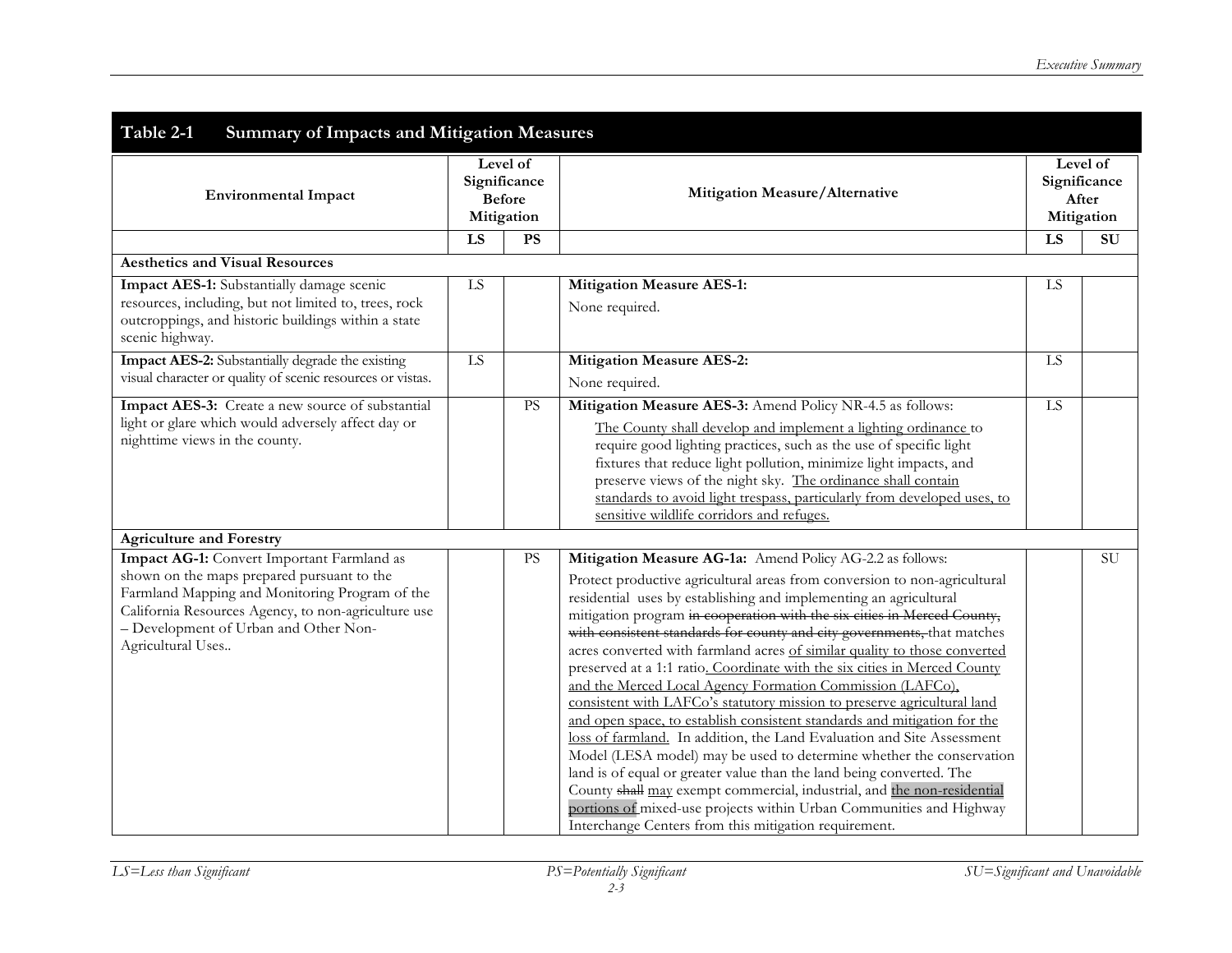| <b>Environmental Impact</b> | Level of<br>Significance<br><b>Before</b><br>Mitigation |    | Mitigation Measure/Alternative                                                                                                                                                                                     |                 | Level of<br>Significance<br>After<br>Mitigation |
|-----------------------------|---------------------------------------------------------|----|--------------------------------------------------------------------------------------------------------------------------------------------------------------------------------------------------------------------|-----------------|-------------------------------------------------|
|                             | LS                                                      | PS |                                                                                                                                                                                                                    | $\overline{LS}$ | $\overline{\rm SU}$                             |
|                             |                                                         |    | Mitigation Measure AG-1b: Add the following program:                                                                                                                                                               |                 |                                                 |
|                             |                                                         |    | Implementation Program AG-J: Agricultural Conservation<br><b>Easement Program</b><br>In conjunction with the Agricultural Land Mitigation Program                                                                  |                 |                                                 |
|                             |                                                         |    | (Policies AG-2.2, AG-2.4, and AG-2.8, and Program AG-B), the<br>County shall develop an Agricultural Conservation Easement<br>Program in coordination with an appropriate a qualified third-party                  |                 |                                                 |
|                             |                                                         |    | trustees to protect and preserve important farmlands. When the<br>specific parcels have been identified under the Agricultural Land                                                                                |                 |                                                 |
|                             |                                                         |    | Mitigation Program to match the acres to be converted, the County<br>shall facilitate require the granting or sale purchase of agricultural<br>conservation easements to an through a program administered by the  |                 |                                                 |
|                             |                                                         |    | appropriate to a qualified third-party trustee (i.e., a land trust). The<br>program shall require that project applicants dedicate easements or                                                                    |                 |                                                 |
|                             |                                                         |    | make payments of an in-lieu fee that is are sufficient to purchase<br>parcels located in Merced County to be placed under an agriculture<br>conservation easement, farmland deed restriction, or other farmland    |                 |                                                 |
|                             |                                                         |    | conservation mechanism to compensate for the loss of productive<br>farmland to developed uses. Consistent with Policy AG-2.2, the in-                                                                              |                 |                                                 |
|                             |                                                         |    | lieu fee or other conservation mechanism shall recognize the<br>importance of land value, and shall require equivalent mitigation.                                                                                 |                 |                                                 |
|                             |                                                         |    | Where the payment is through in-lieu fees to purchase mitigation<br>land, such funds shall be collected by the County and transferred to                                                                           |                 |                                                 |
|                             |                                                         |    | the appropriate third-party trustee, which shall arrange for the<br>purchase of conservation easements deposited into an escrow account                                                                            |                 |                                                 |
|                             |                                                         |    | for the purchase and sale of the conservation easement. Where the<br>conservation easement is to be dedicated by the project applicant, the                                                                        |                 |                                                 |
|                             |                                                         |    | easement deed shall be turned over to an granted to the appropriate<br>qualified third-party trustee for on-going management. In addition to<br>easement funding or dedication, an endowment additional fees shall |                 |                                                 |
|                             |                                                         |    | be provided to ensure that on-going management and monitoring is<br>performed, consistent with practices of the third-party trustee.                                                                               |                 |                                                 |
|                             |                                                         |    | Prior to issuance of a building permit, or recordation of a final<br>subdivision map, which ever occurs first, the project proponent shall<br>provide written evidence to the County of completion of one or more  |                 |                                                 |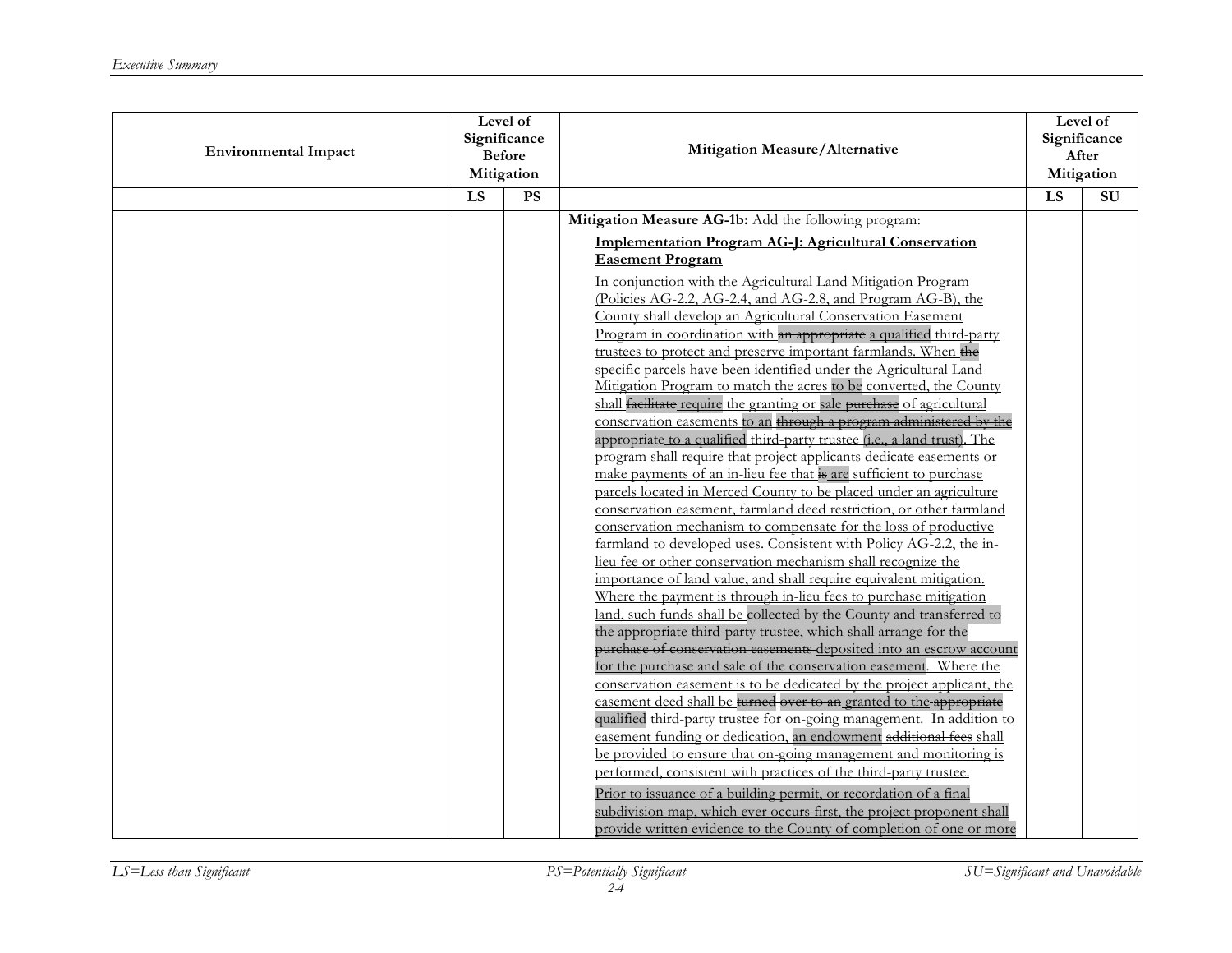| <b>Environmental Impact</b> | Level of<br>Significance<br><b>Before</b><br>Mitigation |           | Mitigation Measure/Alternative                                                                                                                                                                                                                                                                                                                                                                                                                                                                                                                                                                                                                                                                                                           |    | Level of<br>Significance<br>After<br>Mitigation |
|-----------------------------|---------------------------------------------------------|-----------|------------------------------------------------------------------------------------------------------------------------------------------------------------------------------------------------------------------------------------------------------------------------------------------------------------------------------------------------------------------------------------------------------------------------------------------------------------------------------------------------------------------------------------------------------------------------------------------------------------------------------------------------------------------------------------------------------------------------------------------|----|-------------------------------------------------|
|                             | LS                                                      | <b>PS</b> |                                                                                                                                                                                                                                                                                                                                                                                                                                                                                                                                                                                                                                                                                                                                          | LS | SU                                              |
|                             |                                                         |           | of the aforementioned measures to mitigate for the loss of agricultural<br>land at a ratio of 1:1 before conversion. Mitigation lands shall meet<br>the definition of Prime Farmland, Farmland of Statewide Importance,<br>and/or Unique Farmland, and be of similar agricultural quality or<br>higher, as established by the California Department of Conservation.                                                                                                                                                                                                                                                                                                                                                                     |    |                                                 |
|                             |                                                         |           | Mitigation Measure AG-1c: Amend Policy NR-3.13 as follows:                                                                                                                                                                                                                                                                                                                                                                                                                                                                                                                                                                                                                                                                               |    |                                                 |
|                             |                                                         |           | Require mining projects to obtain agricultural conservation easements<br>on farmland of similar quality to the farmland converted at a minimum<br>of 1:1 ratio for each acre of productive agricultural land converted as a<br>result of mining and not returned to agricultural production.                                                                                                                                                                                                                                                                                                                                                                                                                                             |    |                                                 |
|                             |                                                         |           | Mitigation Measure AG-1d: Amend Policy AG-3.11, Solar and Wind<br>Energy Production Facilities, as follows:                                                                                                                                                                                                                                                                                                                                                                                                                                                                                                                                                                                                                              |    |                                                 |
|                             |                                                         |           | Encourage the installation of solar and wind energy production<br>facilities in agricultural areas so long as they do not result in a tax<br>burden to the County, do not result in permanent water transfers off<br>of productive agricultural land, or do not require cancellation of<br>Williamson Act contracts, and do not conflict with sensitive habitats<br>or other biological resources. In addition, approval of such these<br>facilities should include shall require dedications of agricultural land<br>and habitat mitigation when impacts to these resources have been<br>determined to be significant pursuant to CEQA, and measures to<br>control erosion, and assurances for financing decommissioning<br>activities. |    |                                                 |
|                             |                                                         |           | Mitigation Measure AG-1e: Amend Policy NR-2.3, Biomass-to-Energy<br>Production, as follows:                                                                                                                                                                                                                                                                                                                                                                                                                                                                                                                                                                                                                                              |    |                                                 |
|                             |                                                         |           | Encourage the use of biomass facilities to capture untapped local<br>energy sources from dairies, farmland, and other industrial sources,<br>provided that such uses do not interfere with agricultural practices, or<br>conflict with sensitive habitats or other biological resources consistent<br>with Policies AG-3.11 and LU-2.7.                                                                                                                                                                                                                                                                                                                                                                                                  |    |                                                 |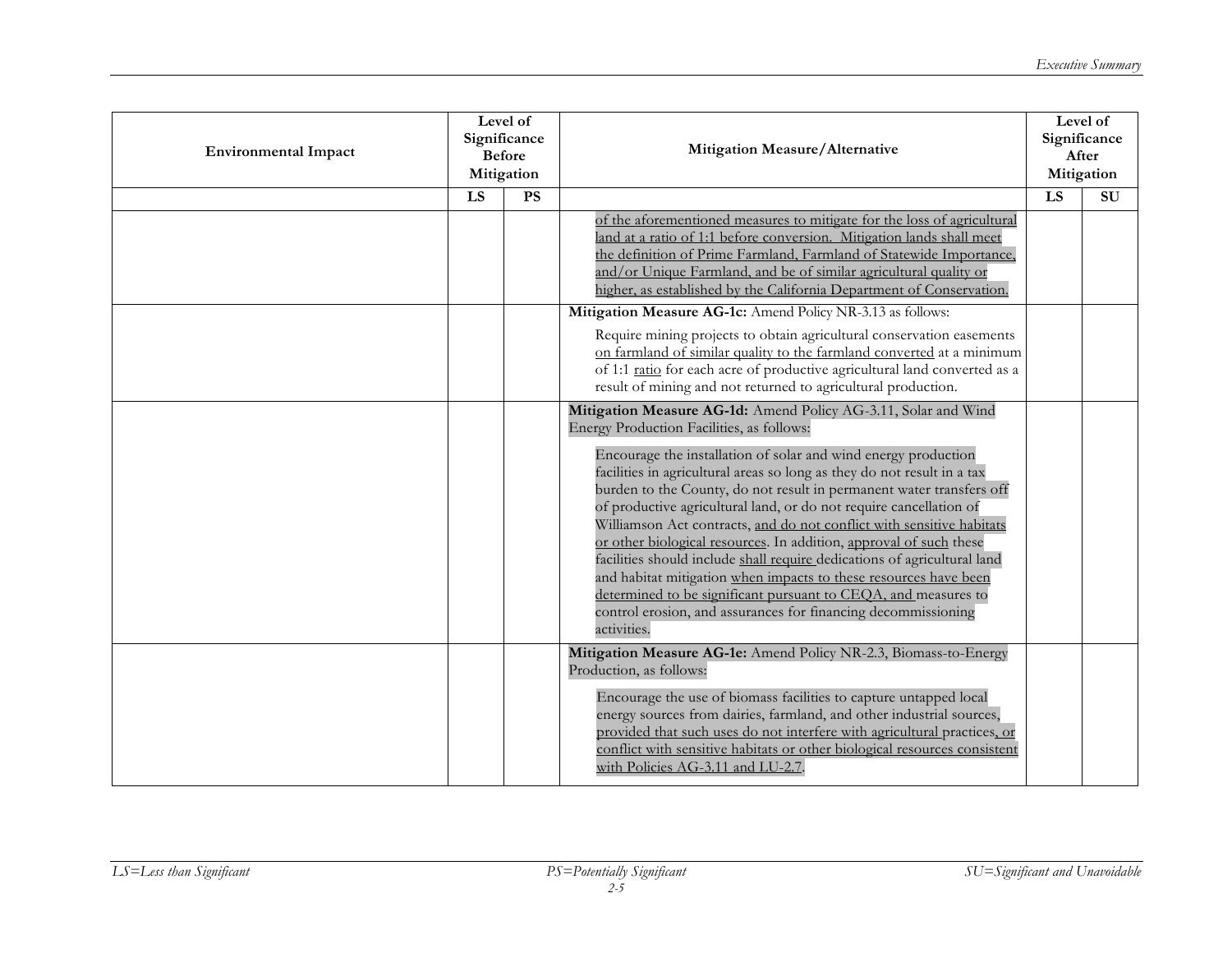| <b>Environmental Impact</b>                                                                                                                     | Level of<br>Significance<br><b>Before</b><br>Mitigation |           | Mitigation Measure/Alternative                                                                                                                                                                                                                                                                                                                                                                                                                                                               |                 | Level of<br>Significance<br>After<br>Mitigation |
|-------------------------------------------------------------------------------------------------------------------------------------------------|---------------------------------------------------------|-----------|----------------------------------------------------------------------------------------------------------------------------------------------------------------------------------------------------------------------------------------------------------------------------------------------------------------------------------------------------------------------------------------------------------------------------------------------------------------------------------------------|-----------------|-------------------------------------------------|
|                                                                                                                                                 | LS                                                      | <b>PS</b> |                                                                                                                                                                                                                                                                                                                                                                                                                                                                                              | LS              | SU                                              |
| Impact AG-2: Conflict with existing zoning for<br>agriculture use, or the provisions of Williamson Act<br>contracts.                            |                                                         | PS        | Mitigation Measure AG-2a: Amend Policy AG-2.5 as follows:<br>Modify the Agricultural Preserve Rules and Procedures to reduce the<br>Williamson Act minimum required parcel size to 10 acres, consistent<br>with State law. For parcels not operated as part of a larger farming<br>operation, eEncourage larger parcel size minimums (40 or more acres)<br>and/or evidence of commercial agricultural use for entering new<br>Williamson Act contracts.                                      | $\overline{LS}$ |                                                 |
|                                                                                                                                                 |                                                         |           | Mitigation Measure AG-2b: Amend Policy AG-2.6 as follows:<br>rRemove (non-renew) current Williamson Act contracts on<br>small parcels not devoted to commercial agriculture and not<br>operated as part of a larger farming operation.                                                                                                                                                                                                                                                       |                 |                                                 |
|                                                                                                                                                 |                                                         |           | Mitigation Measure AG-2c: Delete Policy AG-2.7: Merced County<br>Agricultural Preserve Consolidation, and adopt the following alternative<br>policy as set forth in Table 6-9:<br><b>Policy AG-2.7: Modify Merced County Agricultural Preserve</b><br>Rules<br>Modify the Agricultural Preserve Rules and Procedures to allow<br>parcels smaller than 10 acres for a limited number of circumstances<br>authorized as exceptions in the County Zoning Code and consistent<br>with State law. |                 |                                                 |
| Impact AG-3: Involve other land use changes that<br>would result in conversion of farmland to non-<br>agricultural uses from urban development. |                                                         | <b>PS</b> | Mitigation Measure AG-3a:<br>Implement Mitigation Measure AG-1a, Amend Policy AG-2.2:<br>Agricultural Land Mitigation; Mitigation Measure AG-1b, create an<br>Agricultural Conservation Easement Program; and Mitigation Measure<br>AG-1c, Amend Policy NR-3.13: Agricultural Land Disturbance;<br>Mitigation Measure AG-1d, Amend Policy AG-3.11 Solar and Wind<br>Energy Production Facilities; and Mitigation Measure AG-1e, Amend<br>Policy NR-2.3, Biomass-to-Energy Production.        |                 | <b>SU</b>                                       |
|                                                                                                                                                 |                                                         |           | Mitigation Measure AG-3b: Amend Policy AG-3.4 as follows:<br>Require a minimum 200-foot buffer between new residential<br>development within designated urban areas and existing agricultural<br>operations, and establish design/maintenance guidelines for<br>developers and property owners.                                                                                                                                                                                              |                 |                                                 |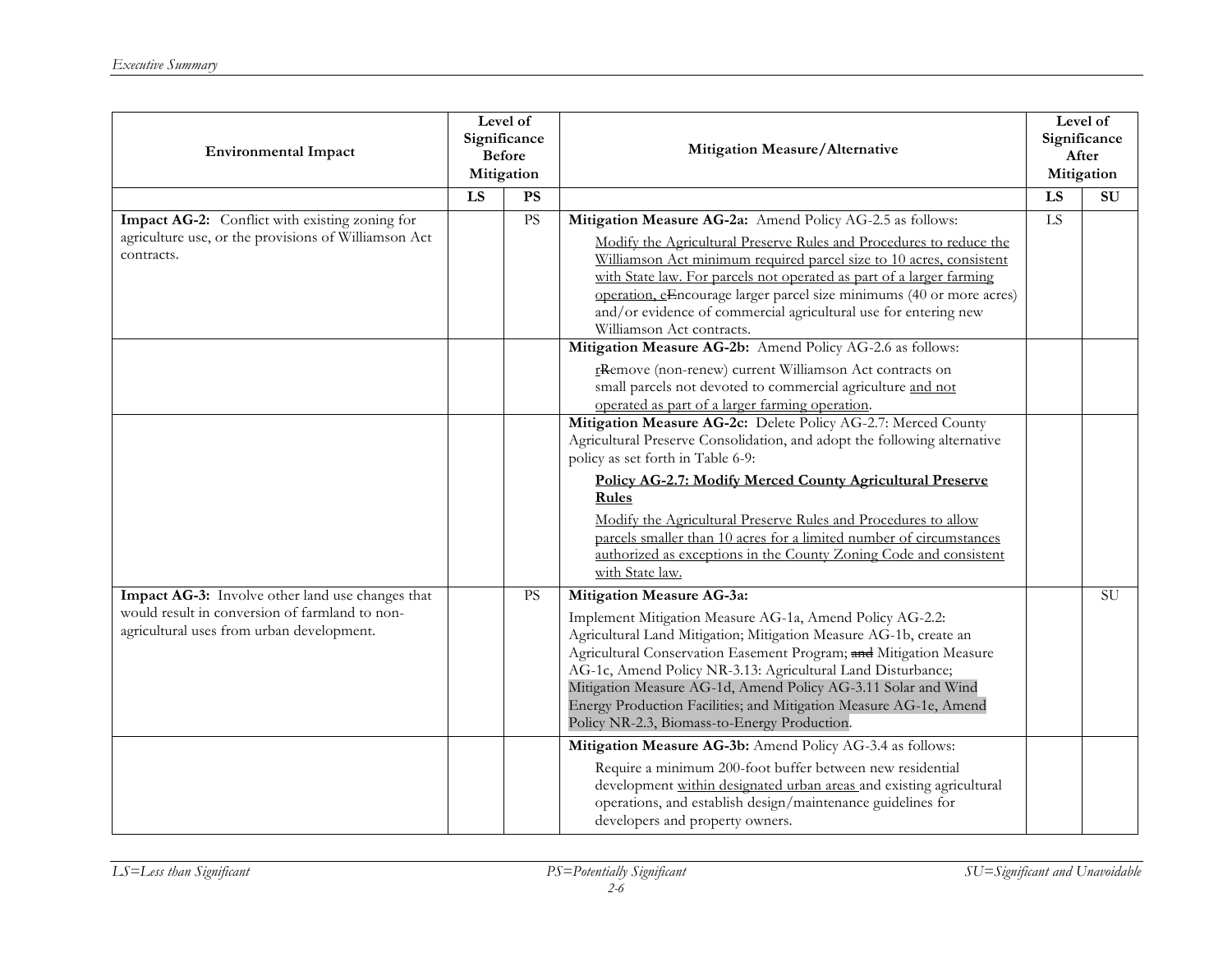| <b>Environmental Impact</b>                                                                                                      | Level of<br>Significance<br><b>Before</b><br>Mitigation |    | Mitigation Measure/Alternative                                                                                                                                                                                                                                                                                                                                                                                                                          |                 | Level of<br>Significance<br>After<br>Mitigation |
|----------------------------------------------------------------------------------------------------------------------------------|---------------------------------------------------------|----|---------------------------------------------------------------------------------------------------------------------------------------------------------------------------------------------------------------------------------------------------------------------------------------------------------------------------------------------------------------------------------------------------------------------------------------------------------|-----------------|-------------------------------------------------|
|                                                                                                                                  | $\overline{LS}$                                         | PS |                                                                                                                                                                                                                                                                                                                                                                                                                                                         | $\overline{LS}$ | $\overline{\mathrm{SU}}$                        |
|                                                                                                                                  |                                                         |    | Mitigation Measure AG-3c: Amend Policy LU-3.4 as follows:                                                                                                                                                                                                                                                                                                                                                                                               |                 |                                                 |
|                                                                                                                                  |                                                         |    | Prohibit the creation of any new, or the expansion of any existing,<br>Rural Residential Centers in the unincorporated county.                                                                                                                                                                                                                                                                                                                          |                 |                                                 |
| Impact AG-4: Conflict with zoning for forest land                                                                                | LS                                                      |    | <b>Mitigation Measure AG-4:</b>                                                                                                                                                                                                                                                                                                                                                                                                                         | LS              |                                                 |
| or timberland, result in the loss of forest land or<br>cause other changes that could convert forest land to<br>non-forest uses. |                                                         |    | None required.                                                                                                                                                                                                                                                                                                                                                                                                                                          |                 |                                                 |
| Impact AG-5: Involve other land use changes that                                                                                 | PS                                                      |    | Mitigation Measure AG-5a: Amend Policy AG-3.1 as follows:                                                                                                                                                                                                                                                                                                                                                                                               |                 | <b>SU</b>                                       |
| would result in conversion of farmland to non-<br>agricultural uses due to the Minor Subdivision of<br>Rural Parcels.            |                                                         |    | Continue to implement the Right-to-Farm Ordinance to define and<br>limit instances where agricultural operations may be considered a<br>nuisance to surrounding rural residential, residential or urban<br>development.                                                                                                                                                                                                                                 |                 |                                                 |
|                                                                                                                                  |                                                         |    | Mitigation Measure AG-5b: Amend Policy AG-3.2 as follows:                                                                                                                                                                                                                                                                                                                                                                                               |                 |                                                 |
|                                                                                                                                  |                                                         |    | In consultation with the MCAC, reequire buffers between proposed<br>non-agricultural uses and adjacent productive agricultural operations<br>to protect farms, dairies, and agricultural-related production facilities<br>from conflicts with non-agricultural uses, specifically rural residences<br>and urban area residential development.                                                                                                           |                 |                                                 |
|                                                                                                                                  |                                                         |    | Mitigation Measure AG-5c: Amend Policy AG-3.3 as follows:                                                                                                                                                                                                                                                                                                                                                                                               |                 |                                                 |
|                                                                                                                                  |                                                         |    | In consultation with the MCAC, eEstablish agricultural buffer<br>standards based on the type of agricultural operation, and historic<br>cropping and pesticide application patterns, to be applied to rural<br>residences and urban area residential development proposals adjacent<br>to productive agricultural land and agricultural-related facilities.                                                                                             |                 |                                                 |
|                                                                                                                                  |                                                         |    | Mitigation Measure AG-5d: Amend Policy LU-2.4 as follows:                                                                                                                                                                                                                                                                                                                                                                                               |                 |                                                 |
|                                                                                                                                  |                                                         |    | Limit Except as otherwise provided by law, limit ancillary uses in<br>Agricultural and Foothill Pasture areas to include secondary single-<br>family residences, farm worker housing, agricultural tourism related<br>uses, and agricultural support services, provided that such uses do not<br>interfere with historic agricultural practices or result in adverse health<br>risks, or conflict with sensitive habitats or other biological resources |                 |                                                 |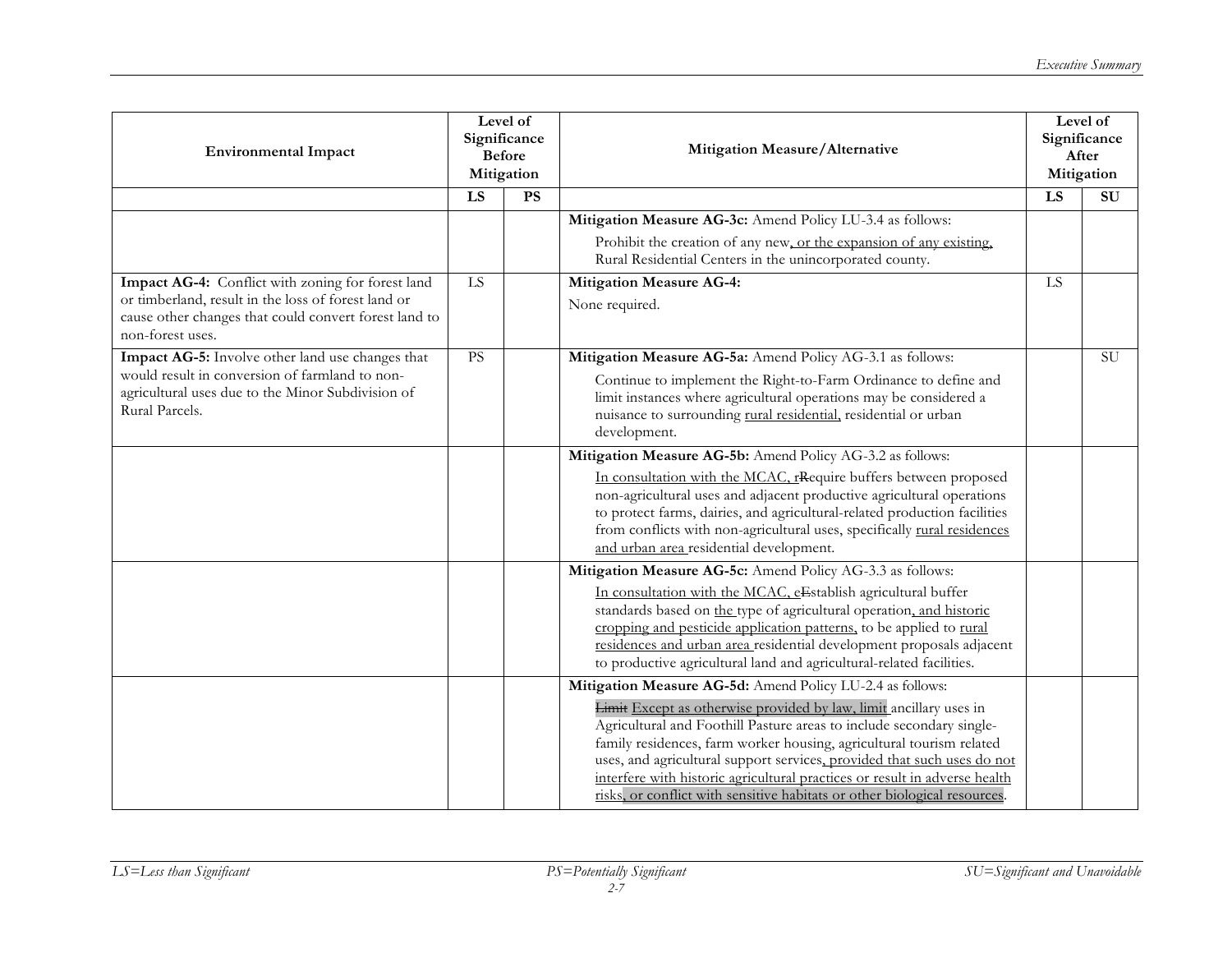| <b>Environmental Impact</b> | Level of<br>Significance<br><b>Before</b><br>Mitigation |    | Mitigation Measure/Alternative                                                                                                                                                                                                                                                                                                                                                                                                                                                                                                                                                                                                                                                                                                                                                         |                 | Level of<br>Significance<br>After<br>Mitigation |
|-----------------------------|---------------------------------------------------------|----|----------------------------------------------------------------------------------------------------------------------------------------------------------------------------------------------------------------------------------------------------------------------------------------------------------------------------------------------------------------------------------------------------------------------------------------------------------------------------------------------------------------------------------------------------------------------------------------------------------------------------------------------------------------------------------------------------------------------------------------------------------------------------------------|-----------------|-------------------------------------------------|
|                             | $\overline{LS}$                                         | PS |                                                                                                                                                                                                                                                                                                                                                                                                                                                                                                                                                                                                                                                                                                                                                                                        | $\overline{LS}$ | SU                                              |
|                             |                                                         |    | Mitigation Measure AG-5e: Add the following policy:<br>Policy AG-3.12: Subdivision and Residential Uses in<br><b>Agricultural Areas</b><br>Revise the Merced County Zoning Code, Section 18.02.02, Table 4, to<br>allow for two classes of minor subdivisions within the A-1, A-1-40,<br>and A-2 zones: one that would conditionally waive the right by<br>recorded instrument to construct residences on the resulting parcels;<br>and one that would permit the construction of residences on the<br>resulting parcels subject to a conditional use permit.                                                                                                                                                                                                                          |                 |                                                 |
|                             |                                                         |    | Mitigation Measure AG-5f: Add the following program:<br>Program AG-K: MCAC Consultation to Establish Residential<br><b>Setbacks</b><br>Establish a process to consult with the Merced County Agricultural<br>Commissioner during the discretionary review of minor subdivisions<br>or other urban development where the right to construct residences<br>has not been waived within or adjacent to agriculturally zoned areas to<br>determine the historic cropping and pesticide application patterns on<br>the affected parcel and adjacent parcels. Establish residential setbacks<br>from onsite and adjacent farming operations sufficient to minimize<br>health risks and maintain historic farming practices and cropping<br>patterns, including the application of pesticides. |                 |                                                 |
|                             |                                                         |    | Mitigation Measure AG-5g: Add the following program:<br>Program AG-L: Program to Permit the Construction of<br><b>Residences on Non-Residential Minor Subdivisions</b><br>Establish a process to consider permitting the construction of<br>residences consistent with the requirements of Section 18.02.020 A of<br>the Merced County Code for parcels within subdivisions where the<br>right to construct residences has previously been waived. The process<br>shall include provisions to consult with the MCAC and establish any<br>required residential setbacks as set forth in Program AG-K.<br>Mitigation Measure AG-5h:<br>Implement Mitigation Measures AQ-3a and AQ-5b.                                                                                                    |                 |                                                 |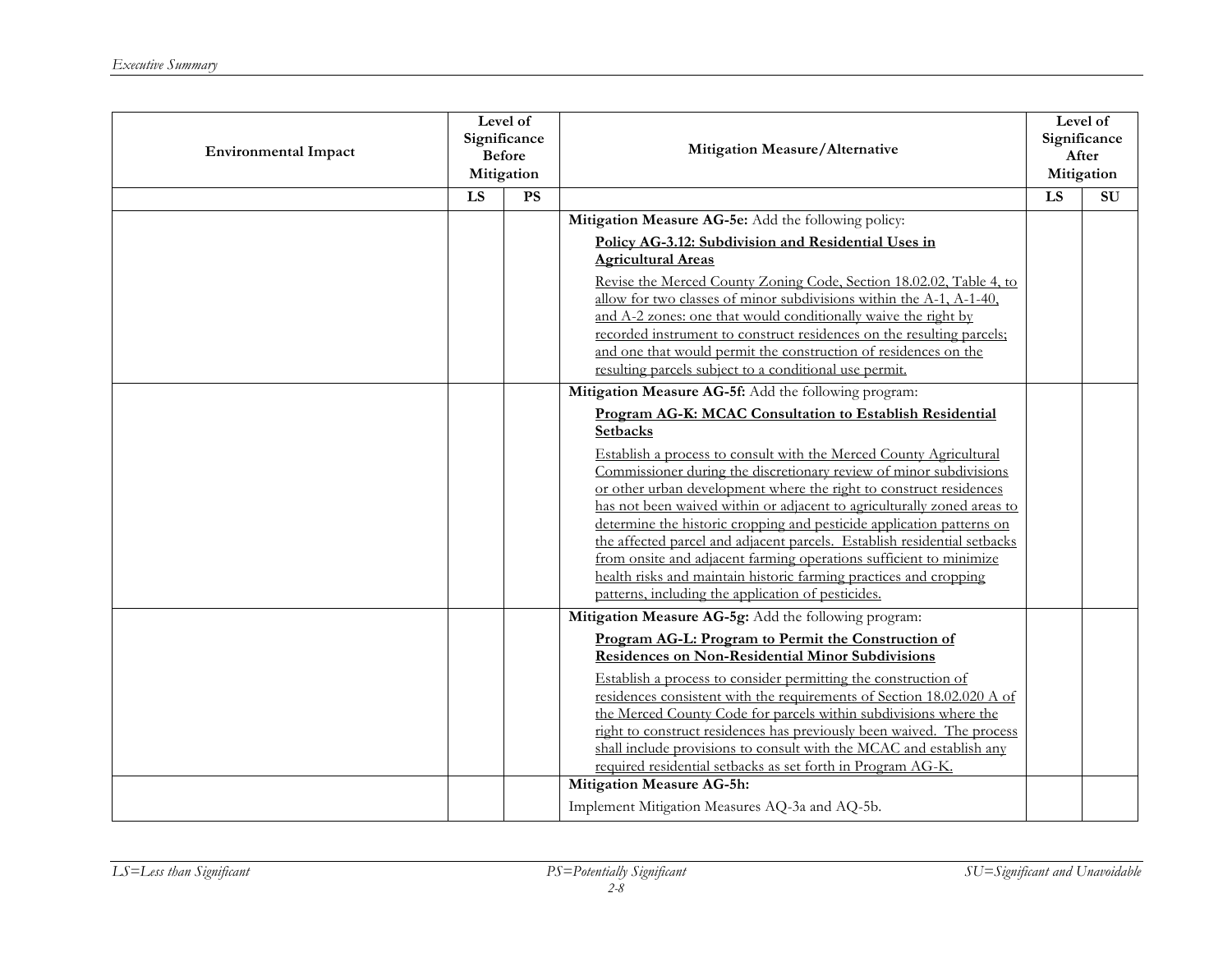| <b>Environmental Impact</b>                                                                                                                                                                                  | Level of<br>Significance<br><b>Before</b><br>Mitigation |           | Mitigation Measure/Alternative                                                                                                                                                                                                                                                                                                                                             |           | Level of<br>Significance<br>After<br>Mitigation |
|--------------------------------------------------------------------------------------------------------------------------------------------------------------------------------------------------------------|---------------------------------------------------------|-----------|----------------------------------------------------------------------------------------------------------------------------------------------------------------------------------------------------------------------------------------------------------------------------------------------------------------------------------------------------------------------------|-----------|-------------------------------------------------|
|                                                                                                                                                                                                              | LS                                                      | <b>PS</b> |                                                                                                                                                                                                                                                                                                                                                                            | LS        | <b>SU</b>                                       |
| Impact AG-6: Involve other land use changes that<br>would result in conversion of farmland to non-<br>agricultural uses due to the Minor Subdivision of<br>Rural Parcels and resultant changes in water use. | LS                                                      |           | <b>Mitigation Measure AG-6:</b><br>None required.                                                                                                                                                                                                                                                                                                                          | <b>LS</b> |                                                 |
| Impact AG-7: Involve other land use changes that<br>would result in conversion of farmland to non-<br>agricultural uses due to inadequate parcel sizes.                                                      | E                                                       | <b>PS</b> | <b>Mitigation Measure AG-7:</b><br>None available required.                                                                                                                                                                                                                                                                                                                | <b>LS</b> | SU                                              |
| <b>Air Resources</b>                                                                                                                                                                                         |                                                         |           |                                                                                                                                                                                                                                                                                                                                                                            |           |                                                 |
| Impact AQ-1: Increase in construction emissions<br>associated with General Plan buildout.                                                                                                                    | LS                                                      |           | <b>Mitigation Measure AQ-1:</b><br>None required.                                                                                                                                                                                                                                                                                                                          | LS        |                                                 |
| Impact AQ-2: Increase in operational emissions of<br>ROG, NO <sub>X</sub> , CO, and SO <sub>X</sub> associated with General<br>Plan buildout.                                                                | LS                                                      |           | <b>Mitigation Measure AQ-2:</b><br>None required.                                                                                                                                                                                                                                                                                                                          | <b>LS</b> |                                                 |
| Impact AQ-3: Increase in operational emissions of<br>PM <sub>10</sub> and PM <sub>2.5</sub> associated with General Plan<br>buildout.                                                                        |                                                         | <b>PS</b> | Mitigation Measure AQ-3a: Amend Policy AQ-2.2, Development<br>Review Process, as follows:<br>Use the development review process to achieve measurable<br>reductions in criteria pollutant, toxic air contaminants, and<br>greenhouse gas emissions.                                                                                                                        |           | <b>SU</b>                                       |
|                                                                                                                                                                                                              |                                                         |           | Mitigation Measure AQ-3b: Add the following policy:<br>Policy AQ-6.6: Prohibition on Wood Stoves<br>Prohibit wood stoves and wood burning heaters in all newly<br>constructed residences in unincorporated Merced County that have<br>access to natural gas. Natural gas stoves have substantially lower<br>$PM_{10}$ and $PM_{2.5}$ emissions as compared to wood stoves. |           |                                                 |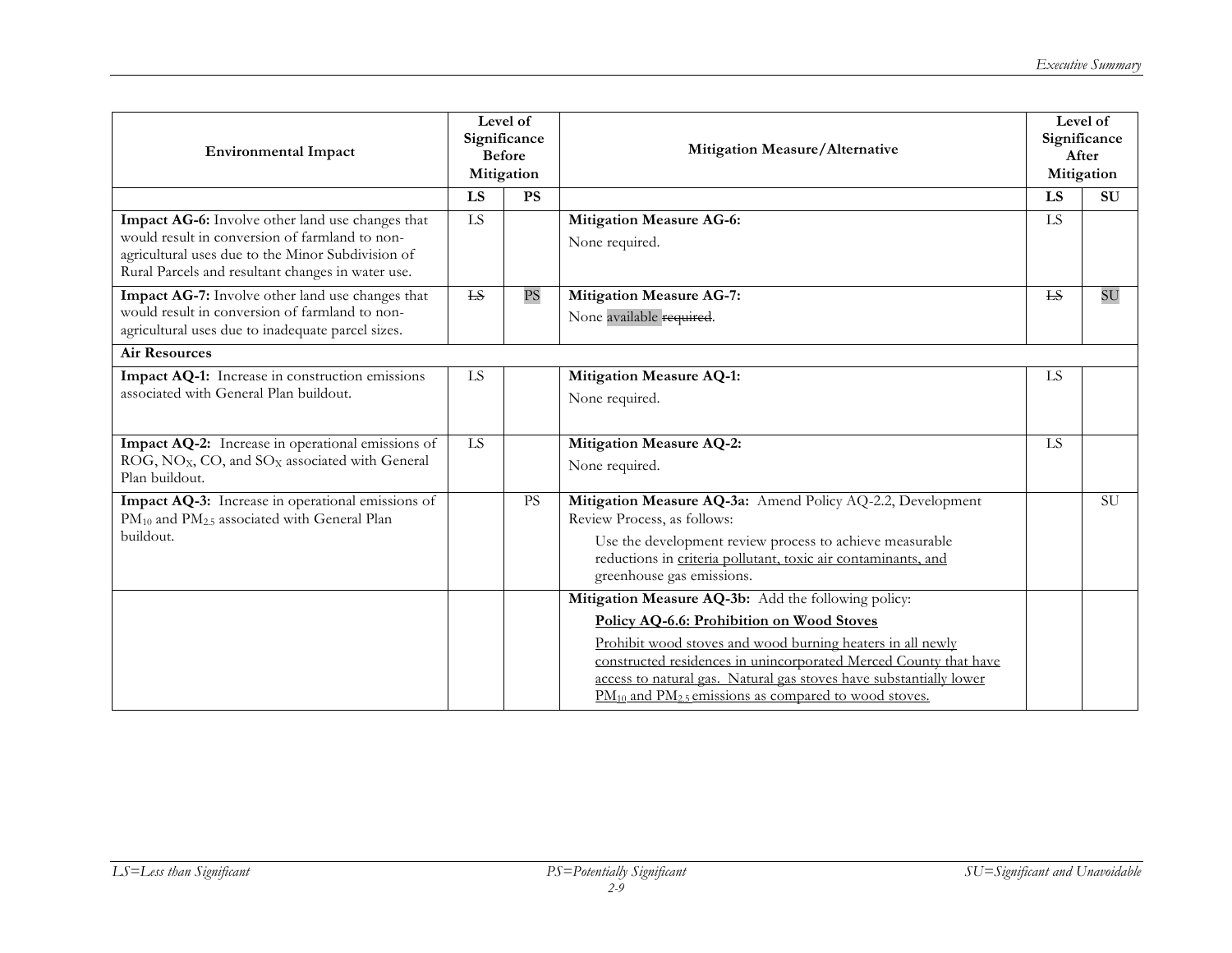| <b>Environmental Impact</b>                                                            | Level of<br>Significance<br><b>Before</b><br>Mitigation |           | Mitigation Measure/Alternative                                                                                                            |           | Level of<br>Significance<br>After<br>Mitigation |
|----------------------------------------------------------------------------------------|---------------------------------------------------------|-----------|-------------------------------------------------------------------------------------------------------------------------------------------|-----------|-------------------------------------------------|
|                                                                                        | <b>LS</b>                                               | <b>PS</b> |                                                                                                                                           | LS        | <b>SU</b>                                       |
|                                                                                        |                                                         |           | Mitigation Measure AQ-3c: Add the following policy:                                                                                       |           |                                                 |
|                                                                                        |                                                         |           | <b>Policy AQ-6.7: Stove Replacement</b>                                                                                                   |           |                                                 |
|                                                                                        |                                                         |           | Require owners of residences with existing wood stoves, or wood                                                                           |           |                                                 |
|                                                                                        |                                                         |           | burning heaters or fireplaces to remove such wood appliances,                                                                             |           |                                                 |
|                                                                                        |                                                         |           | upgrade existing stoves to meet EPA certified Phase II emission                                                                           |           |                                                 |
|                                                                                        |                                                         |           | standards, or replace existing wood stoves with natural gas fired<br>stoves upon sale or major reconstruction of the residence as defined |           |                                                 |
|                                                                                        |                                                         |           | for non-conforming structures in the Merced County Zoning Code if                                                                         |           |                                                 |
|                                                                                        |                                                         |           | the residence has access to natural gas. Merced County shall establish                                                                    |           |                                                 |
|                                                                                        |                                                         |           | a program to collect and destroy any existing wood stoves that have                                                                       |           |                                                 |
|                                                                                        |                                                         |           | been removed by residents.                                                                                                                |           |                                                 |
|                                                                                        |                                                         |           | Mitigation Measure AQ-3d: Add the following policy:                                                                                       |           |                                                 |
|                                                                                        |                                                         |           | <b>AQ-6.8: Voluntary Emissions Reduction Agreement</b>                                                                                    |           |                                                 |
|                                                                                        |                                                         |           | Require all project applicants, where project emissions have been                                                                         |           |                                                 |
|                                                                                        |                                                         |           | evaluated to exceed SJVAPCD significance thresholds, to consult                                                                           |           |                                                 |
|                                                                                        |                                                         |           | with the SJVAPCD regarding the establishment of a Voluntary                                                                               |           |                                                 |
|                                                                                        |                                                         |           | Emissions Reduction Agreement between the applicant and the                                                                               |           |                                                 |
|                                                                                        |                                                         |           | SJVAPCD. Support the SJVAPCD in its efforts to fund the<br>Emission Reduction Incentive Program.                                          |           |                                                 |
|                                                                                        |                                                         |           |                                                                                                                                           |           |                                                 |
| Impact AQ-4: Increase in carbon monoxide<br>concentrations at congested intersections. | LS                                                      |           | <b>Mitigation Measure AQ-4:</b>                                                                                                           | <b>LS</b> |                                                 |
|                                                                                        |                                                         |           | None required.                                                                                                                            |           |                                                 |
| Impact AQ-5: Increase in health risks associated                                       |                                                         | <b>PS</b> | Mitigation Measure AQ-5a:                                                                                                                 | <b>LS</b> |                                                 |
| with locating sensitive receptors near high volume<br>roads.                           |                                                         |           | Implement Mitigation Measure AQ-3a.                                                                                                       |           |                                                 |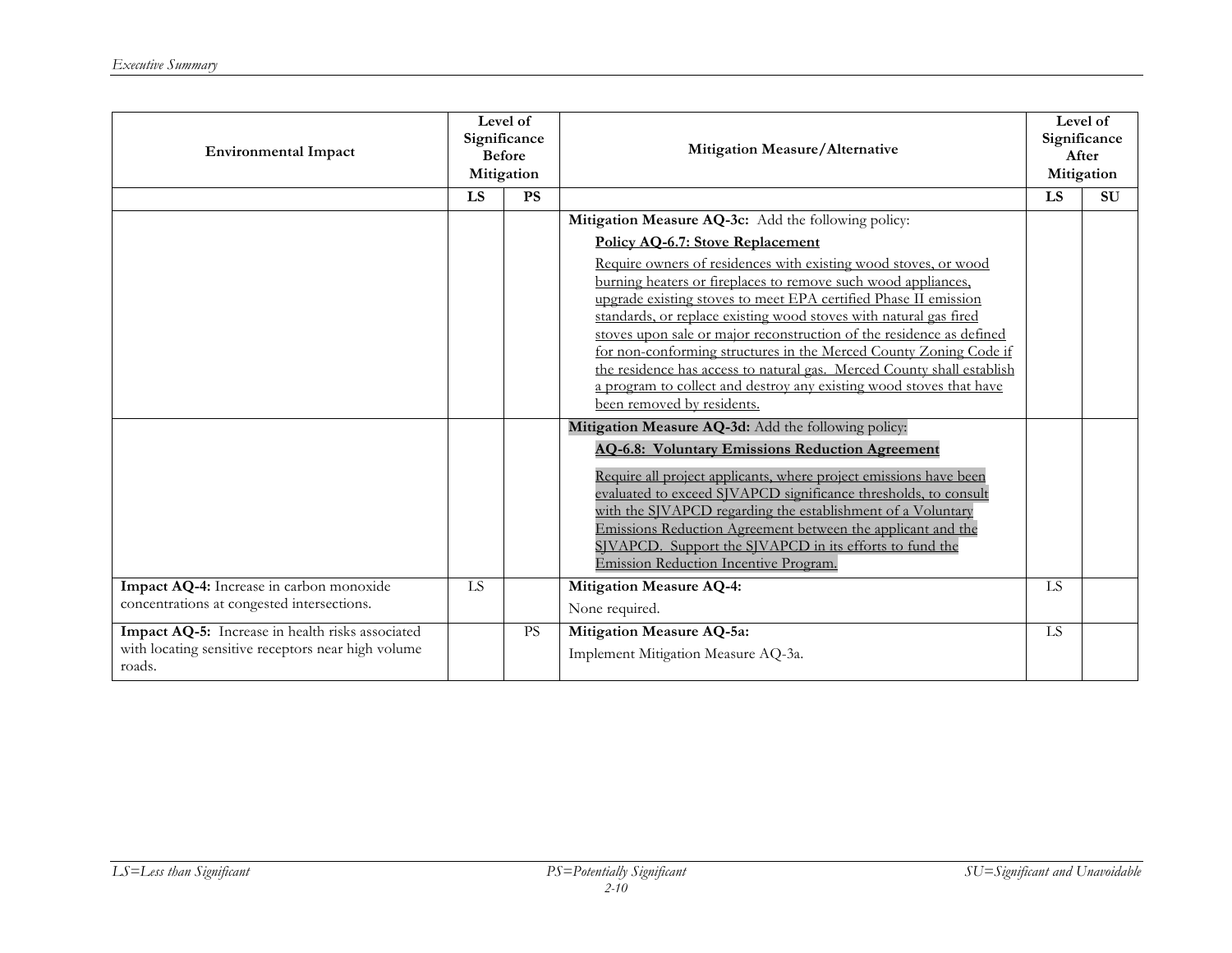| <b>Environmental Impact</b>                                                                                                                                                                                    | Level of<br>Significance<br><b>Before</b><br>Mitigation |           | Mitigation Measure/Alternative                                                                                                                                                                                                                                                                                                                                                                                                                                                                                                                                                                      |           | Level of<br>Significance<br>After<br>Mitigation |
|----------------------------------------------------------------------------------------------------------------------------------------------------------------------------------------------------------------|---------------------------------------------------------|-----------|-----------------------------------------------------------------------------------------------------------------------------------------------------------------------------------------------------------------------------------------------------------------------------------------------------------------------------------------------------------------------------------------------------------------------------------------------------------------------------------------------------------------------------------------------------------------------------------------------------|-----------|-------------------------------------------------|
|                                                                                                                                                                                                                | LS                                                      | <b>PS</b> |                                                                                                                                                                                                                                                                                                                                                                                                                                                                                                                                                                                                     | LS        | <b>SU</b>                                       |
|                                                                                                                                                                                                                |                                                         |           | Mitigation Measure AQ-5b: Amend Policy AQ-5.1, Residential Buffers,<br>as follows:<br>Require effective buffers between residential and other sensitive land<br>uses, and non-residential land uses that generate hazardous air<br>emissions such as highways (e.g., I-5 and SR-99), trucking centers,<br>gasoline dispensing facilities, and dry cleaners. Effective buffers shall<br>be determined by requiring consultation with the SJVAPCD for any<br>project that may have a health risk impact, including those projects<br>that would otherwise appear to be exempt from CEQA requirements. |           |                                                 |
| Impact AQ-6: Increase in health risks associated<br>with locating sensitive receptors near sources of<br>odors and/or toxic air contaminants emitted by<br>industrial, commercial, and agricultural land uses. | <b>LS</b>                                               |           | <b>Mitigation Measure AQ-6:</b><br>None required.                                                                                                                                                                                                                                                                                                                                                                                                                                                                                                                                                   | <b>LS</b> |                                                 |
| <b>Biological Resources</b>                                                                                                                                                                                    |                                                         |           |                                                                                                                                                                                                                                                                                                                                                                                                                                                                                                                                                                                                     |           |                                                 |
| Impact BIO-1: Adverse effects to special status<br>species and sensitive habitats due to the conversion<br>of farmlands and open space.                                                                        |                                                         | <b>PS</b> | Mitigation Measure BIO-1a: Add the following policy:<br>Policy NR-1.21: Special Status Species Surveys and Mitigation<br>Incorporate the survey standards and mitigation requirements of state<br>and federal resource management agencies for use in the County's<br>review processes for both private and public projects.                                                                                                                                                                                                                                                                        |           | <b>SU</b>                                       |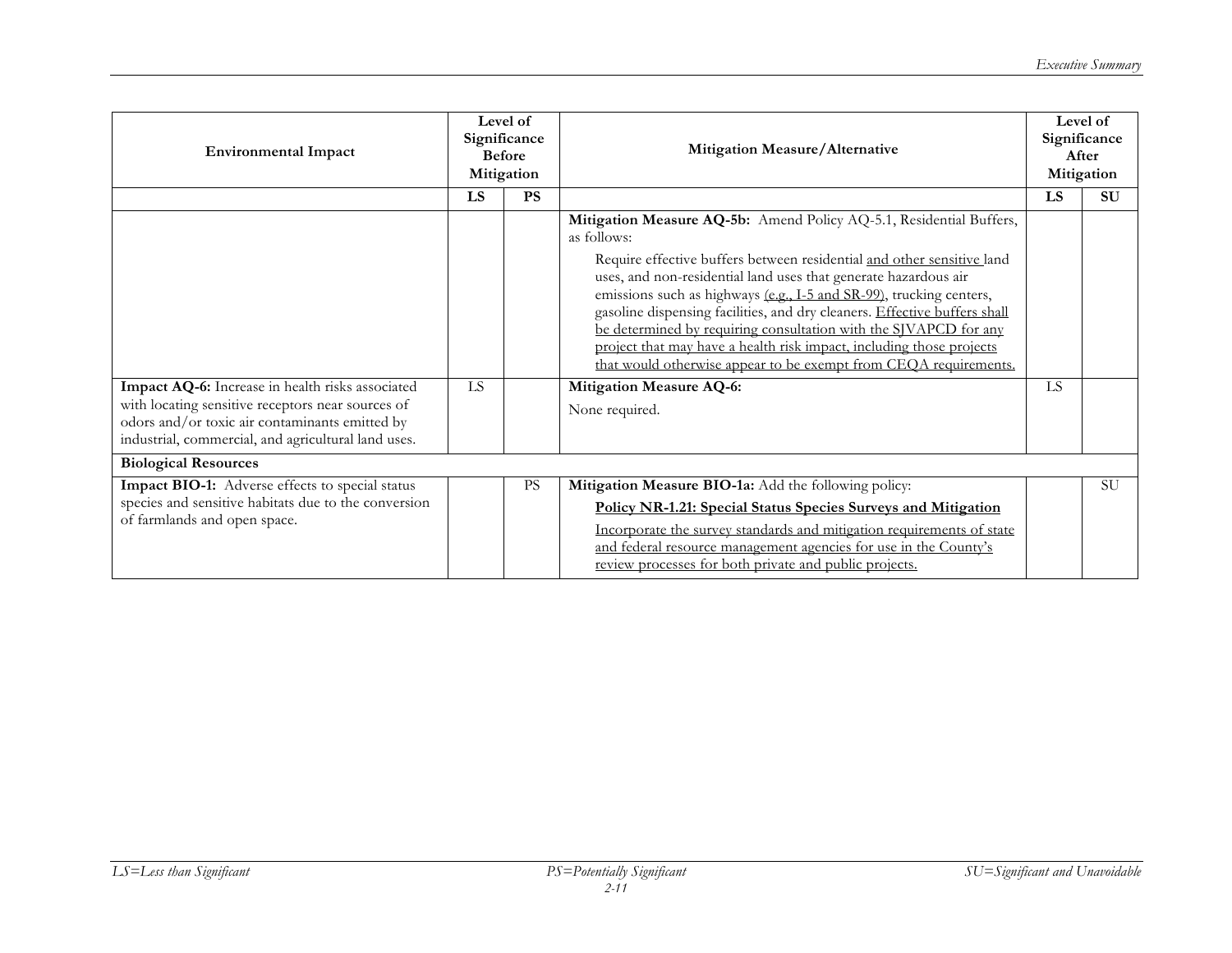| <b>Environmental Impact</b> | Level of<br>Significance<br><b>Before</b><br>Mitigation |           | Mitigation Measure/Alternative                                                                                                                                                                                                                                                                                                                                                                                                                                                                                                                                                                                                                                                                                                                                                                                                                                             |    | Level $\overline{of}$<br>Significance<br>After<br>Mitigation |
|-----------------------------|---------------------------------------------------------|-----------|----------------------------------------------------------------------------------------------------------------------------------------------------------------------------------------------------------------------------------------------------------------------------------------------------------------------------------------------------------------------------------------------------------------------------------------------------------------------------------------------------------------------------------------------------------------------------------------------------------------------------------------------------------------------------------------------------------------------------------------------------------------------------------------------------------------------------------------------------------------------------|----|--------------------------------------------------------------|
|                             | LS                                                      | <b>PS</b> |                                                                                                                                                                                                                                                                                                                                                                                                                                                                                                                                                                                                                                                                                                                                                                                                                                                                            | LS | <b>SU</b>                                                    |
|                             |                                                         |           | Mitigation Measure BIO-1b: Add the following program:                                                                                                                                                                                                                                                                                                                                                                                                                                                                                                                                                                                                                                                                                                                                                                                                                      |    |                                                              |
|                             |                                                         |           | <b>Program NR-E: Biological Resources Review Requirements</b>                                                                                                                                                                                                                                                                                                                                                                                                                                                                                                                                                                                                                                                                                                                                                                                                              |    |                                                              |
|                             |                                                         |           | County biological resources review requirements should identify state<br>and federal biological significance thresholds and species-specific<br>survey guidelines, and should include types of survey reports,<br>surveyor qualifications, countywide habitat classifications, foraging<br>crop habitat values, approved mitigation banks, and procedures to<br>facilitate pre-consultation with state and federal agencies. State and<br>federal mitigation standards should be considered as minimum<br>County standards.<br>Submit results of biological resources assessments, surveys and<br>proposed mitigation measures to the appropriate state and federal<br>agency as early in the review process as practicable, to expedite and<br>ensure regulatory consistency among local, regional, state, and federal<br>agencies with jurisdiction over such resources. |    |                                                              |
|                             |                                                         |           | Mitigation Measure BIO-1c: Add the following program:                                                                                                                                                                                                                                                                                                                                                                                                                                                                                                                                                                                                                                                                                                                                                                                                                      |    |                                                              |
|                             |                                                         |           | Program NR-F: Ongoing Inventory of Open Space Resources<br>The County shall maintain an open space and conservation inventory<br>to delineate those areas that have significant open space or<br>conservation value. Those areas include agricultural lands, native<br>pasture lands, parks and recreation areas, historic resources, scenic<br>highways, wetland, wildlife and vegetation habitat resources, mineral<br>and energy resource areas, fire hazard areas, geologic and flood<br>hazard areas, noise impacted areas and other resource and hazard<br>areas.                                                                                                                                                                                                                                                                                                    |    |                                                              |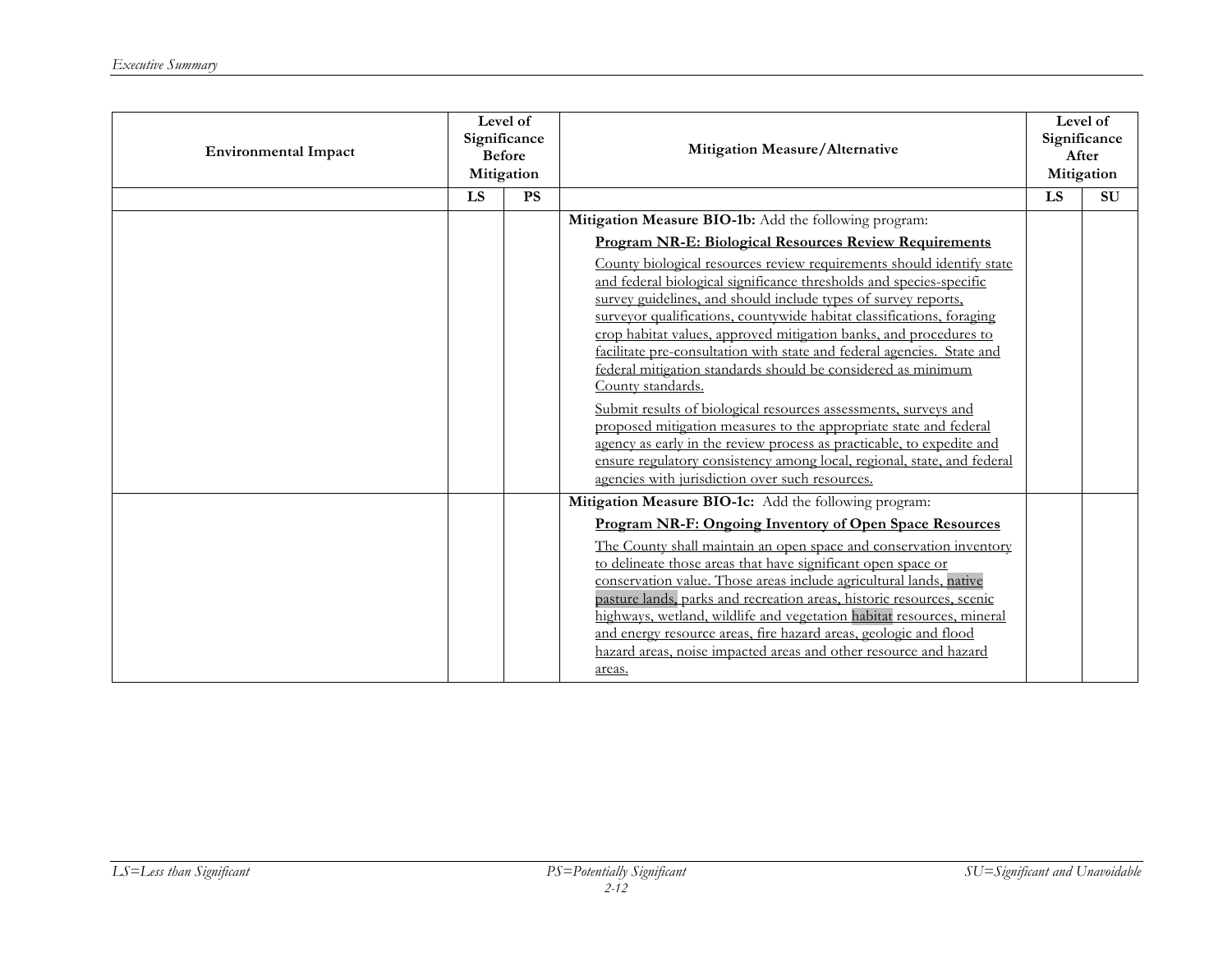| <b>Environmental Impact</b> | Level of<br>Significance<br><b>Before</b><br>Mitigation |    | Mitigation Measure/Alternative                                                                                                                                                                                                                                                                                                                                                                                                                                                                                                                                                                                                                                                                                                                                                                                                                                                                                                                                                                                                                                                                                                                                                                                                                                                                                                                                                  |    | Level of<br>Significance<br>After<br>Mitigation |
|-----------------------------|---------------------------------------------------------|----|---------------------------------------------------------------------------------------------------------------------------------------------------------------------------------------------------------------------------------------------------------------------------------------------------------------------------------------------------------------------------------------------------------------------------------------------------------------------------------------------------------------------------------------------------------------------------------------------------------------------------------------------------------------------------------------------------------------------------------------------------------------------------------------------------------------------------------------------------------------------------------------------------------------------------------------------------------------------------------------------------------------------------------------------------------------------------------------------------------------------------------------------------------------------------------------------------------------------------------------------------------------------------------------------------------------------------------------------------------------------------------|----|-------------------------------------------------|
|                             | LS                                                      | PS |                                                                                                                                                                                                                                                                                                                                                                                                                                                                                                                                                                                                                                                                                                                                                                                                                                                                                                                                                                                                                                                                                                                                                                                                                                                                                                                                                                                 | LS | $\overline{\mathrm{SU}}$                        |
|                             |                                                         |    | Mitigation Measure BIO-1d: Add the following program:<br><b>Program NR-G: Open Space Development Review System</b><br>(OSDRS)<br>The Open Space Development Review System (OSDRS) is one of the<br>primary implementing tools of the County's Open Space Action Plan.<br>Through such a review system, daily planning and permit approval<br>decisions should reflect and implement the adopted policies and<br>development standards of the 2030 General Plan.<br>Other federal, state and local agencies also have responsibility for the<br>protection, maintenance and development of Open Space resources.<br>The referral of projects, consultation with appropriate responsible and<br>trustee agencies is part of the program.<br>The system is intended for utilization both by developers in the<br>design and building of projects, and by planners and decision makers<br>in review of projects for conformance with County policy. The<br>system is basically a process for assessing the appropriateness of<br>proposed developments, including their compatibility with<br>surrounding environmental constraints and resources. The general<br>review system will be organized in a $\leftrightarrow$ five step process. This<br>process will be implemented in conformance with the Sensitive<br>Habitat Guidelines developed under Implementation Program NR-D |    |                                                 |
|                             |                                                         |    | of this Element.<br>Whether or not a development is determined consistent with the<br>Open Space Action Plan (OSAP), it will be determined by the<br><b>OSDRS</b> process. This system of review will be required of all projects<br>for which a building permit or other entitlement is necessary occurs<br>such as a land division or use permit, as well as during policy and<br>ordinance amendment. The Community and Economic Development<br>Department has developed a four five-step process consisting of:<br>Basic Land Use Category, Service Determination and Zoning<br>Zone Code Consistency and Community Service Availability<br>Determination<br>Community Services Availability Determination Open Space<br><b>Inventory Map and Data Base Review</b>                                                                                                                                                                                                                                                                                                                                                                                                                                                                                                                                                                                                          |    |                                                 |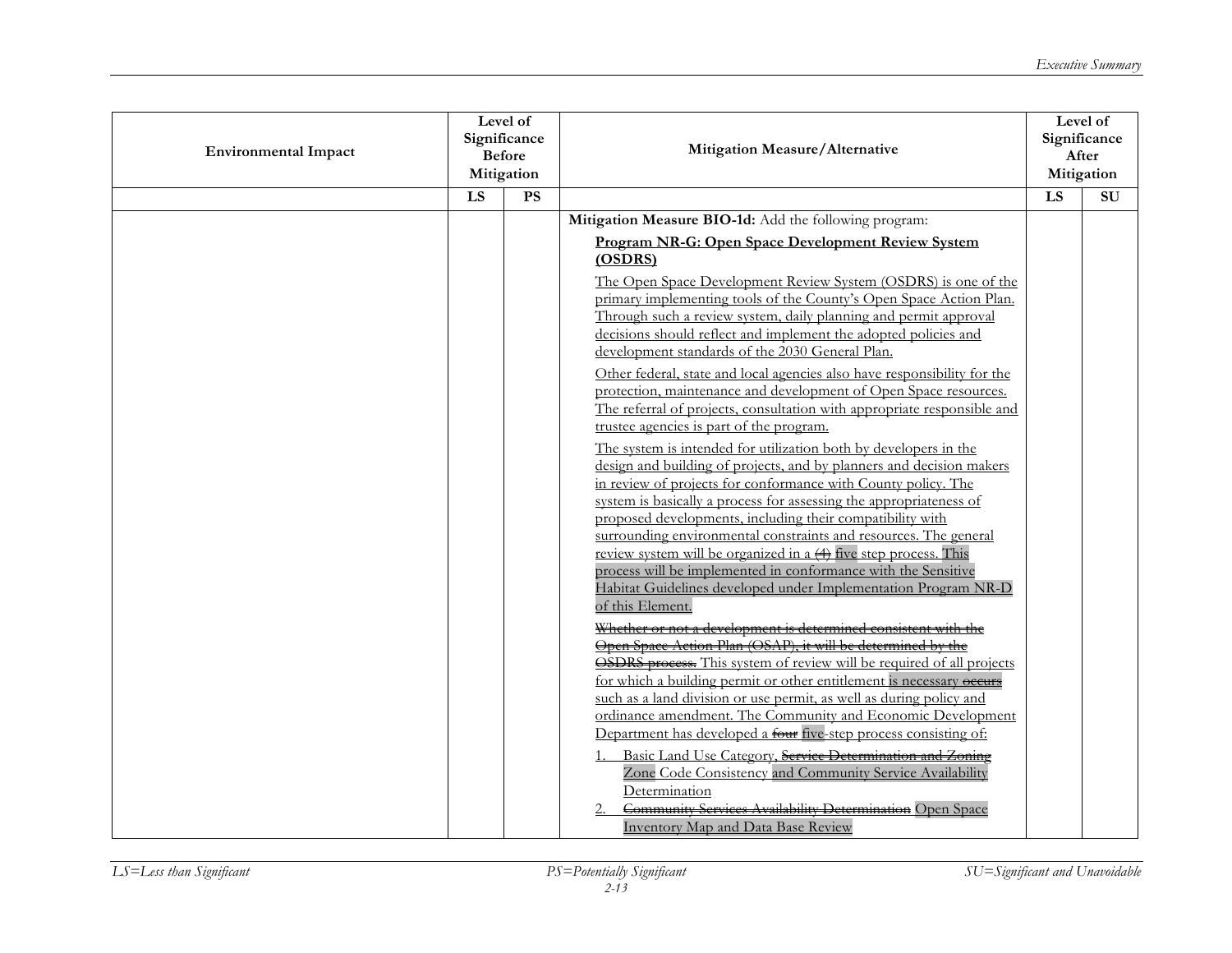| <b>Environmental Impact</b> | Level of<br>Significance<br><b>Before</b><br>Mitigation |           | Mitigation Measure/Alternative                                                                                                                                                                                                                                                                                                                                                                                                                                                                                                                                                                                                                                                                                                                                    |     | Level of<br>Significance<br>After<br>Mitigation |
|-----------------------------|---------------------------------------------------------|-----------|-------------------------------------------------------------------------------------------------------------------------------------------------------------------------------------------------------------------------------------------------------------------------------------------------------------------------------------------------------------------------------------------------------------------------------------------------------------------------------------------------------------------------------------------------------------------------------------------------------------------------------------------------------------------------------------------------------------------------------------------------------------------|-----|-------------------------------------------------|
|                             | LS                                                      | <b>PS</b> |                                                                                                                                                                                                                                                                                                                                                                                                                                                                                                                                                                                                                                                                                                                                                                   | LS. | SU                                              |
|                             |                                                         |           | Demonstration by the permit applicant of consultation with the<br>3.<br>California Department of Fish and Wildlife, the Central Valley<br>Regional Water Quality Control Board, the State Water<br>Resources Control Board, the U.S. Fish and Wildlife Service,<br>National Marine Fisheries Service, and/or the Army Corps of<br>Engineers, and any water purveyor serving the project area, as<br>appropriate, to evaluate resources that could be affected by the<br>proposed action; and proof of issuance of permits by these<br>agencies, as required<br><b>Environmental Determination</b><br>Land Use and Sensitive Resource Compatibility Determination                                                                                                  |     |                                                 |
|                             |                                                         |           | Mitigation Measure BIO-1e: Add the following program:<br>Program NR-H: Open Space Acquisition Consideration as Part<br>of the County Annual Capital Improvement Program<br>The County annually prepares a Capital Improvement Program (CIP)<br>as part of the budgetary process. Under the Government Code, the<br>Planning Commission is required to determine if the CIP is consistent<br>with the County General Plan, including the Open Space related<br>policies. As a component of this process, acquisition of open space<br>lands and resources will be considered.<br>The final approval of the CIP is by the Board of Supervisors.                                                                                                                     |     |                                                 |
|                             |                                                         |           | Mitigation Measure BIO-1f: Add the following policy:<br>Policy NR-3.14: Residual Mercury Survey and Mitigation<br>Requirement<br>Require the evaluation of existing mercury deposits within dredge<br>tailings for mining, urban development, and infrastructure projects<br>located in the historic dredger tailings along the Merced River or<br>elsewhere in the county, and identify adequate mitigation necessary to<br>prevent the migration of mercury-containing sediments or fines to the<br>Merced River or its tributary waterways, or result in the<br>contamination of adjacent properties as a result of the construction<br>process by severing all exposure pathways that could result in the<br>release of mercury into the aquatic environment. |     |                                                 |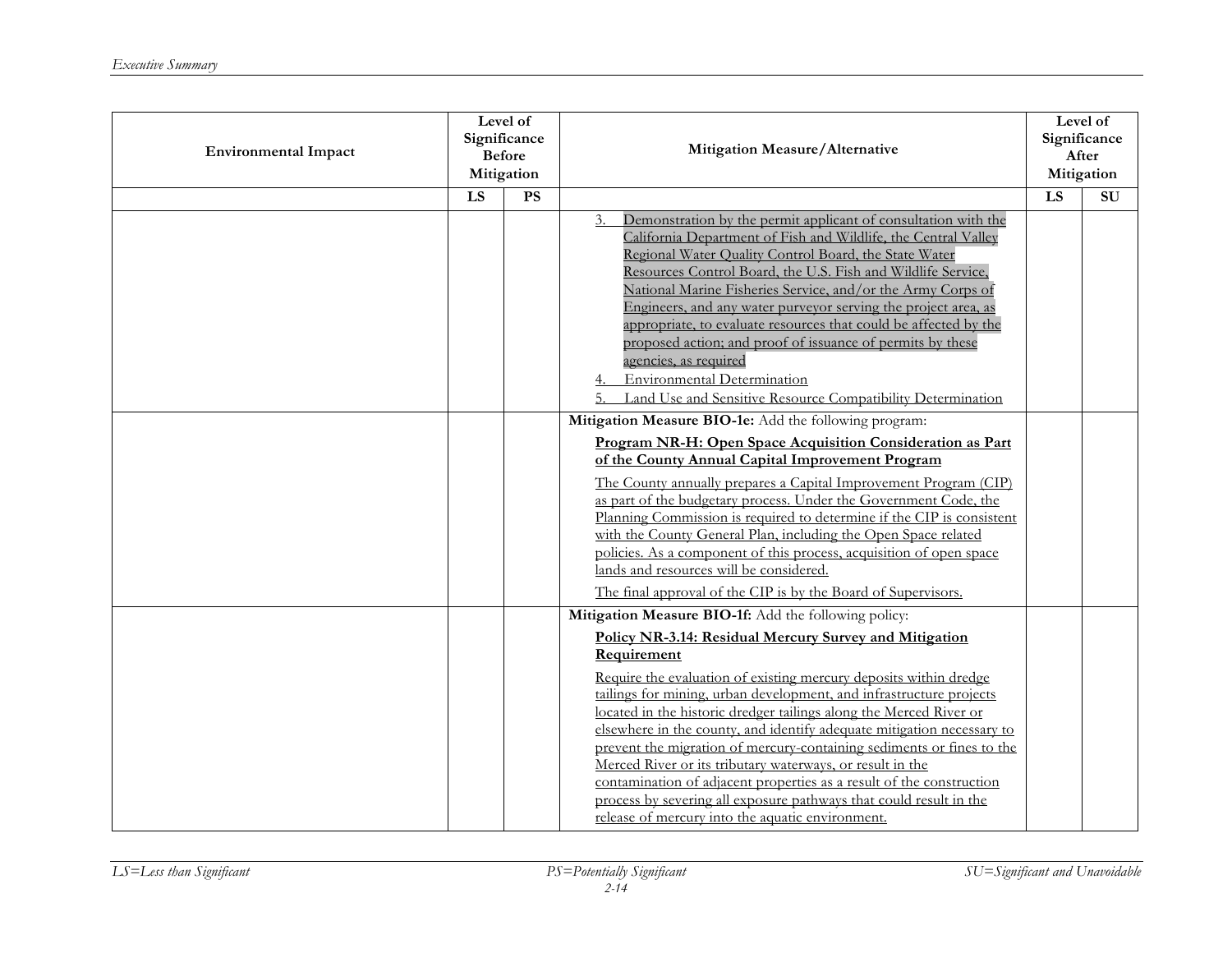| <b>Environmental Impact</b> | Level of<br>Significance<br><b>Before</b><br>Mitigation |           | Mitigation Measure/Alternative                                                                                                                                                                                                                                                                                                                                                                                                                                                                                                                                                                                                                                                                                                                                                                                                                                                                                                                                                                                                                |    | Level of<br>Significance<br>After<br>Mitigation |
|-----------------------------|---------------------------------------------------------|-----------|-----------------------------------------------------------------------------------------------------------------------------------------------------------------------------------------------------------------------------------------------------------------------------------------------------------------------------------------------------------------------------------------------------------------------------------------------------------------------------------------------------------------------------------------------------------------------------------------------------------------------------------------------------------------------------------------------------------------------------------------------------------------------------------------------------------------------------------------------------------------------------------------------------------------------------------------------------------------------------------------------------------------------------------------------|----|-------------------------------------------------|
|                             | LS                                                      | <b>PS</b> |                                                                                                                                                                                                                                                                                                                                                                                                                                                                                                                                                                                                                                                                                                                                                                                                                                                                                                                                                                                                                                               | LS | SU                                              |
|                             |                                                         |           | Mitigation Measure BIO-1g: Add the following program:<br><b>Program NR-I: Agricultural Education Program</b><br>In a coordinated effort between the County Community and<br>Economic Development Department and the County Agricultural<br>Commissioner, the County shall produce a brochure or publication<br>outlining the responsibilities of landowners in managing and<br>preserving sensitive environmental resources on their properties. The<br>brochure shall set forth state and federal regulatory requirements and<br>permitting procedures, state and federal agency contact information,<br>and statutory penalties for noncompliance, including the loss of<br>commodity support and other assistance offered through the USDA.<br>The brochures will be made available at the offices of the County<br>departments cited above, the County Building Division counter,<br>posted on the County's website, and provided to the various Resource<br>Conservation Districts throughout the county for additional<br>distribution. |    |                                                 |
|                             |                                                         |           | Mitigation Measure BIO-1h: Amend Policy LU-2.7, Rural Energy<br>Production, as follows:<br>Allow the development of ethanol production, co-generation, solar,<br>and wind facilities in Agricultural and Foothill Pasture areas that<br>produce renewable energy, support agricultural-related industries,<br>and/or use agricultural waste, provided that such uses do not interfere<br>with agricultural practices or conflict with sensitive habitats or other<br>biological resources.                                                                                                                                                                                                                                                                                                                                                                                                                                                                                                                                                    |    |                                                 |
|                             |                                                         |           | Mitigation Measure BIO-1i: Amend Policy NR-2.4, Solar Power, as<br>follows:<br>Encourage on-site solar power use in residential, commercial, and<br>industrial buildings, and utility-scale solar power projects in rural<br>locations that do not harm long-term agricultural productivity and<br>habitat values consistent with Policies AG-3.11 and LU-2.7.                                                                                                                                                                                                                                                                                                                                                                                                                                                                                                                                                                                                                                                                                |    |                                                 |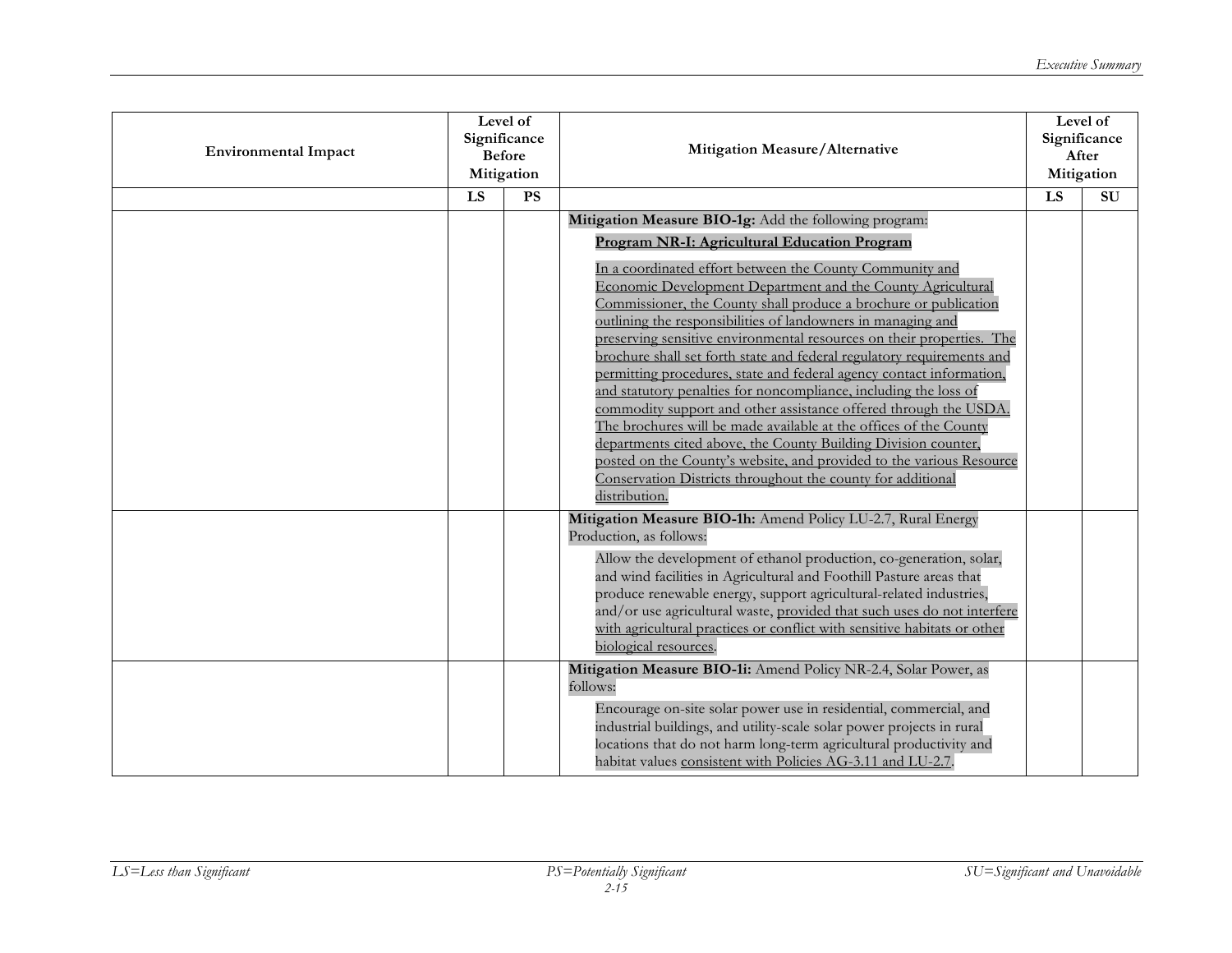| <b>Environmental Impact</b> | Level of<br>Significance<br><b>Before</b><br>Mitigation |                 | Mitigation Measure/Alternative                                                                                                                                                                                                                                                                                                                                                                                                                                                                                                                                                                                                                                                                                                                                                                                                                                                                                                                                                                                                                                                                                                                                                                                                                                                                                                                                                       | Level of<br>Significance<br>After<br>Mitigation |                     |
|-----------------------------|---------------------------------------------------------|-----------------|--------------------------------------------------------------------------------------------------------------------------------------------------------------------------------------------------------------------------------------------------------------------------------------------------------------------------------------------------------------------------------------------------------------------------------------------------------------------------------------------------------------------------------------------------------------------------------------------------------------------------------------------------------------------------------------------------------------------------------------------------------------------------------------------------------------------------------------------------------------------------------------------------------------------------------------------------------------------------------------------------------------------------------------------------------------------------------------------------------------------------------------------------------------------------------------------------------------------------------------------------------------------------------------------------------------------------------------------------------------------------------------|-------------------------------------------------|---------------------|
|                             | $\overline{LS}$                                         | $\overline{PS}$ |                                                                                                                                                                                                                                                                                                                                                                                                                                                                                                                                                                                                                                                                                                                                                                                                                                                                                                                                                                                                                                                                                                                                                                                                                                                                                                                                                                                      | $\overline{LS}$                                 | $\overline{\rm SU}$ |
|                             |                                                         |                 | Mitigation Measure BIO-1j: Amend Program NR-C, GIS Mapping, as<br>follows:<br>Update the existing Geographical Information System to include<br>current protected or designated habitat spatial information, including<br>wildlife refuges, Grasslands Focus Area (GFA) and Grasslands<br>Ecological Area (GEA) boundaries, mitigation banks, Williamson Act<br>parcels, Habitat Connectivity Corridors, priority riparian corridors,<br>and habitat preserves.                                                                                                                                                                                                                                                                                                                                                                                                                                                                                                                                                                                                                                                                                                                                                                                                                                                                                                                      |                                                 |                     |
|                             |                                                         |                 | Mitigation Measure BIO-1k: Amend Program NR-D, Sensitive Habitat<br>Guidelines, as follows:<br>Prepare and adopt guidelines and thresholds of significance pursuant<br>to State CEQA Guidelines Section 15064.7 for evaluating project<br>impacts to identified sensitive habitat, including a significance<br>criterion for potential effects to habitat values within Grasslands<br>Ecological Area (GEA) boundaries. The guidelines shall be made<br>available for public comment prior to final adoption.<br>For discretionary projects within the boundaries of the GEA, the<br>guidelines shall require the preparation of an appropriate project-level<br>CEQA document with a review and evaluation of biological<br>resources impacts at a level of detail commensurate with the<br>proposed project's effects to such resources in addition to<br>implementation of the Open Space Development Review System.<br>For non-discretionary or ministerial projects within the GEA or GFA<br>boundaries, the Guidelines shall require the County to implement the<br>Open Space Development Review System, including referral to<br>GRRWG as appropriate. The guidelines shall recommend measures<br>such as buffers, clustered development, project design alterations,<br>and transferable development rights, sufficient to protect sensitive<br>habitats from encroachment. |                                                 |                     |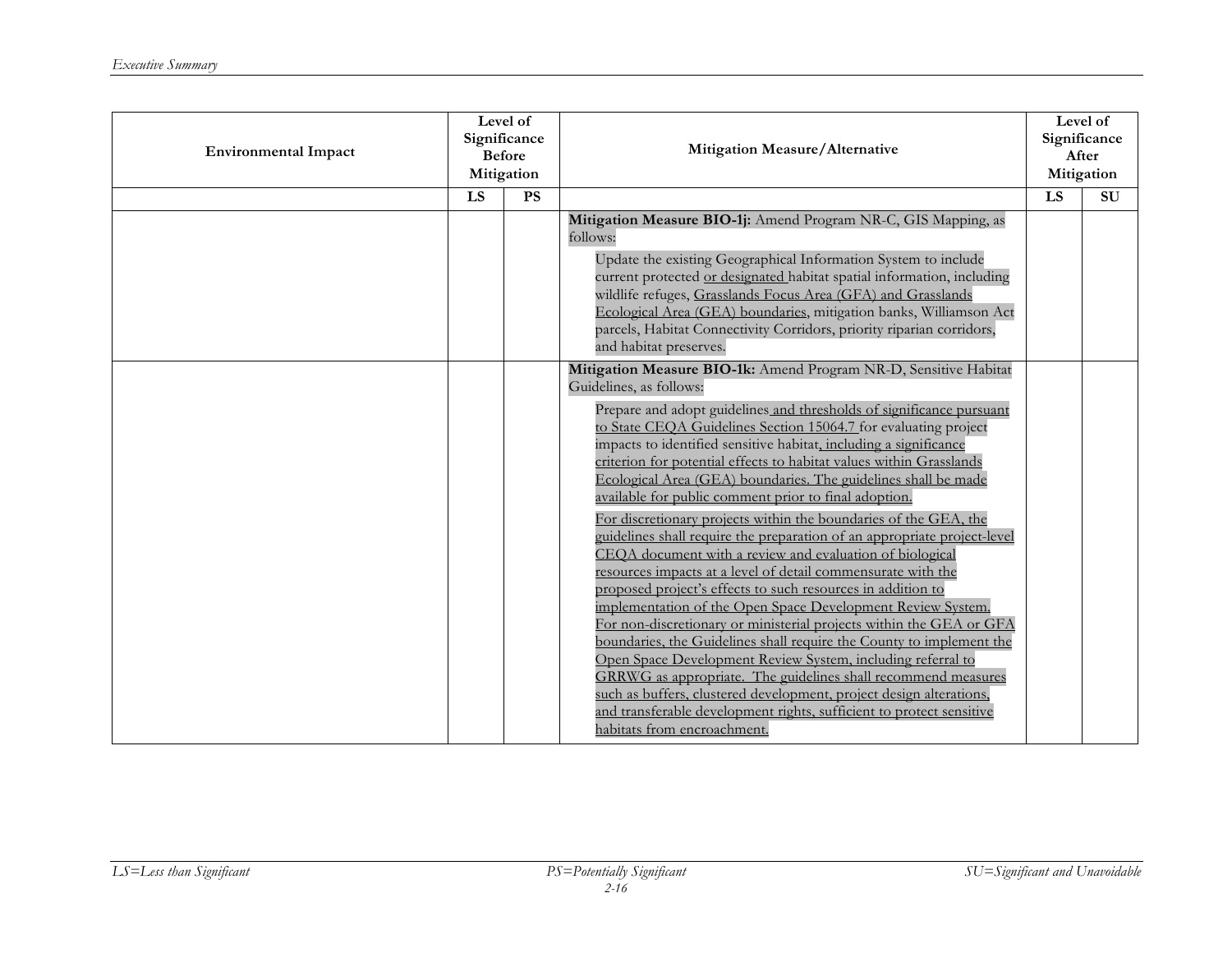| <b>Environmental Impact</b> | Level of<br>Significance<br><b>Before</b><br>Mitigation |    | Mitigation Measure/Alternative                                                                                                                                                                                                                                                                                                                                                                                                                                                 |    | Level of<br>Significance<br>After<br>Mitigation |
|-----------------------------|---------------------------------------------------------|----|--------------------------------------------------------------------------------------------------------------------------------------------------------------------------------------------------------------------------------------------------------------------------------------------------------------------------------------------------------------------------------------------------------------------------------------------------------------------------------|----|-------------------------------------------------|
|                             | LS                                                      | PS |                                                                                                                                                                                                                                                                                                                                                                                                                                                                                | LS | $\overline{\rm SU}$                             |
|                             |                                                         |    | Mitigation Measure BIO-11: Amend Policy LU-4.7, Wildlife Refuge<br>Wetland Habitat Area Separation, as follows:<br>Do not allow rural commercial and industrial uses, secondary<br>residences, and ancillary agricultural uses within a half mile of either<br>State or Federal wildlife refuges, or managed wetlands with the<br>Grasslands Ecological Area when it is determined by the County that<br>there could be an unmitigated impact to natural resources or habitat. |    |                                                 |
|                             |                                                         |    | Mitigation Measure BIO-1m: Add the following policy:                                                                                                                                                                                                                                                                                                                                                                                                                           |    |                                                 |
|                             |                                                         |    | Policy LU-1.13, Wetland Habitat Area Separation<br>Do not allow rural commercial and industrial uses, secondary<br>residences, and ancillary agricultural uses within a half mile of either<br>State or Federal wildlife refuges, or managed wetlands with the<br>Grasslands Ecological Area when it is determined by the County that<br>there could be an unmitigated impact to natural resources or habitat.                                                                 |    |                                                 |
|                             |                                                         |    | Mitigation Measure BIO-1n: Add the following policy:<br><b>Policy LU-10.14: Consultation with Grassland Resources</b><br><b>Regional Working Group</b><br>Consult with the Grasslands Resources Regional Working Group<br>during project review and conservation planning efforts for projects<br>within the boundaries of the Grasslands Focus Area.                                                                                                                          |    |                                                 |
|                             |                                                         |    | Mitigation Measure BIO-1o: Amend Policy NR-1.7, Agricultural<br>Practices, as follows:<br>Encourage agricultural, commercial, and industrial uses and other<br>related activities to coordinate consult with environmental groups in<br>order to minimize adverse effects to important or sensitive biological<br>resources.                                                                                                                                                   |    |                                                 |
|                             |                                                         |    | Mitigation Measure BIO-1p: Amend Policy NR-1.17, Agency<br>Coordination Consultation, as follows:<br>Coordinate Consult with private, local, State, and Federal agencies to<br>assist in the protection of biological resources and prevention of<br>degradation, encroachment, or loss of resources managed by these<br>agencies.                                                                                                                                             |    |                                                 |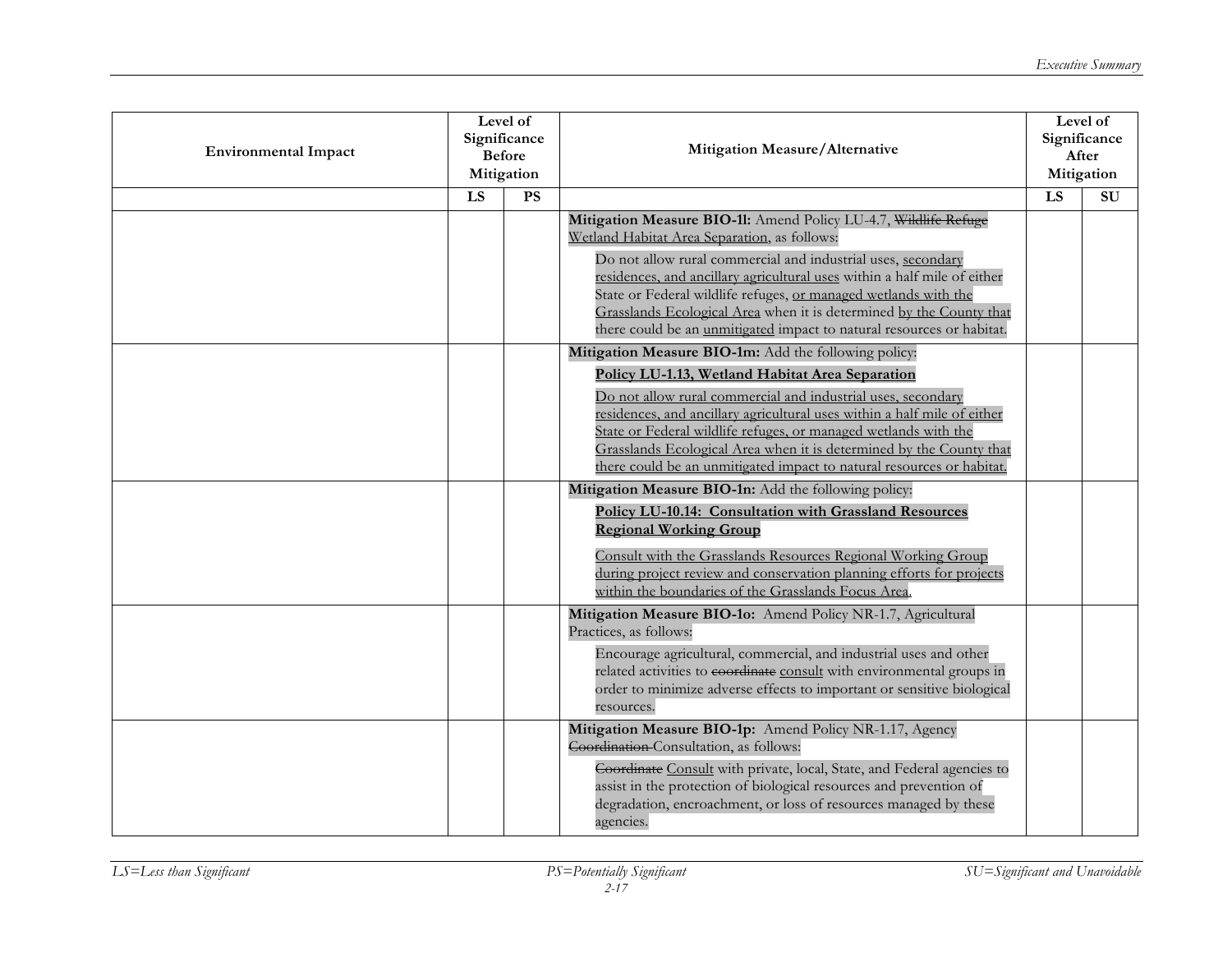| <b>Environmental Impact</b>                                   | Level of<br>Significance<br><b>Before</b><br>Mitigation |           | Mitigation Measure/Alternative                                                                                                                                                                                                                                                                                                     |           | Level of<br>Significance<br>After<br>Mitigation |
|---------------------------------------------------------------|---------------------------------------------------------|-----------|------------------------------------------------------------------------------------------------------------------------------------------------------------------------------------------------------------------------------------------------------------------------------------------------------------------------------------|-----------|-------------------------------------------------|
|                                                               | LS                                                      | PS        |                                                                                                                                                                                                                                                                                                                                    | LS        | $\overline{\rm SU}$                             |
|                                                               |                                                         |           | Mitigation Measure BIO-1q: Amend Policy NR-3.9, Riparian and<br>Critical Habitat Protection, as follows:                                                                                                                                                                                                                           |           |                                                 |
|                                                               |                                                         |           | Protect or mitigate, in compliance with local, State, and Federal<br>requirements, areas of riparian vegetation along rivers, streams, and<br>other habitats that support threatened, endangered, or otherwise<br>sensitive species. This shall include:                                                                           |           |                                                 |
|                                                               |                                                         |           | a) Requiring mining operators that propose mining operations<br>that will have a significant adverse impact on these resources<br>to mitigate to the fullest extent that the California<br>Environmental Quality Act (CEQA) requires for such<br>impacts and obtain the necessary State and Federal permits<br>prior to operation. |           |                                                 |
|                                                               |                                                         |           | b)<br>Encouraging mining operators that impact natural resources<br>to propose an end use that will result in minimal loss of<br>resources.                                                                                                                                                                                        |           |                                                 |
|                                                               |                                                         |           | Referring all surface mining applications to the appropriate<br>$\mathbf{c})$<br>local, State, and Federal agencies to coordinate consult with<br>the agencies regarding project design, mitigation, and<br>reclamation efforts.                                                                                                   |           |                                                 |
|                                                               |                                                         |           | Mitigation Measure BIO-1r: Amend Policy LU-10.12, Coordination                                                                                                                                                                                                                                                                     |           |                                                 |
|                                                               |                                                         |           | Consultation with State and Federal Agencies, as follows:<br>Continue to coordinate consult with applicable State and Federal<br>regulatory agencies during project review and permitting activities<br>with applicable State and Federal regulatory agencies.                                                                     |           |                                                 |
| Impact BIO-2: Adverse effect on wetlands,                     |                                                         | <b>PS</b> | <b>Mitigation Measure BIO-2:</b>                                                                                                                                                                                                                                                                                                   |           | <b>SU</b>                                       |
| riparian habitat, and other sensitive natural<br>communities. |                                                         |           | Implement Mitigation Measures BIO-1a through BIO-1r f.                                                                                                                                                                                                                                                                             |           |                                                 |
| Impact BIO-3: Substantial loss and/or                         |                                                         | PS        | <b>Mitigation Measure BIO-3:</b>                                                                                                                                                                                                                                                                                                   | <b>LS</b> |                                                 |
| modification of federally protected wetlands.                 |                                                         |           | Implement Mitigation Measures BIO-1a through BIO-1r f.                                                                                                                                                                                                                                                                             |           |                                                 |
| Impact BIO-4: Potential interference with animal              |                                                         | <b>PS</b> | <b>Mitigation Measure BIO-4a:</b>                                                                                                                                                                                                                                                                                                  | LS        |                                                 |
| movement/migration patterns.                                  |                                                         |           | Implement Mitigation Measure BIO-1a through BIO-1r f.                                                                                                                                                                                                                                                                              |           |                                                 |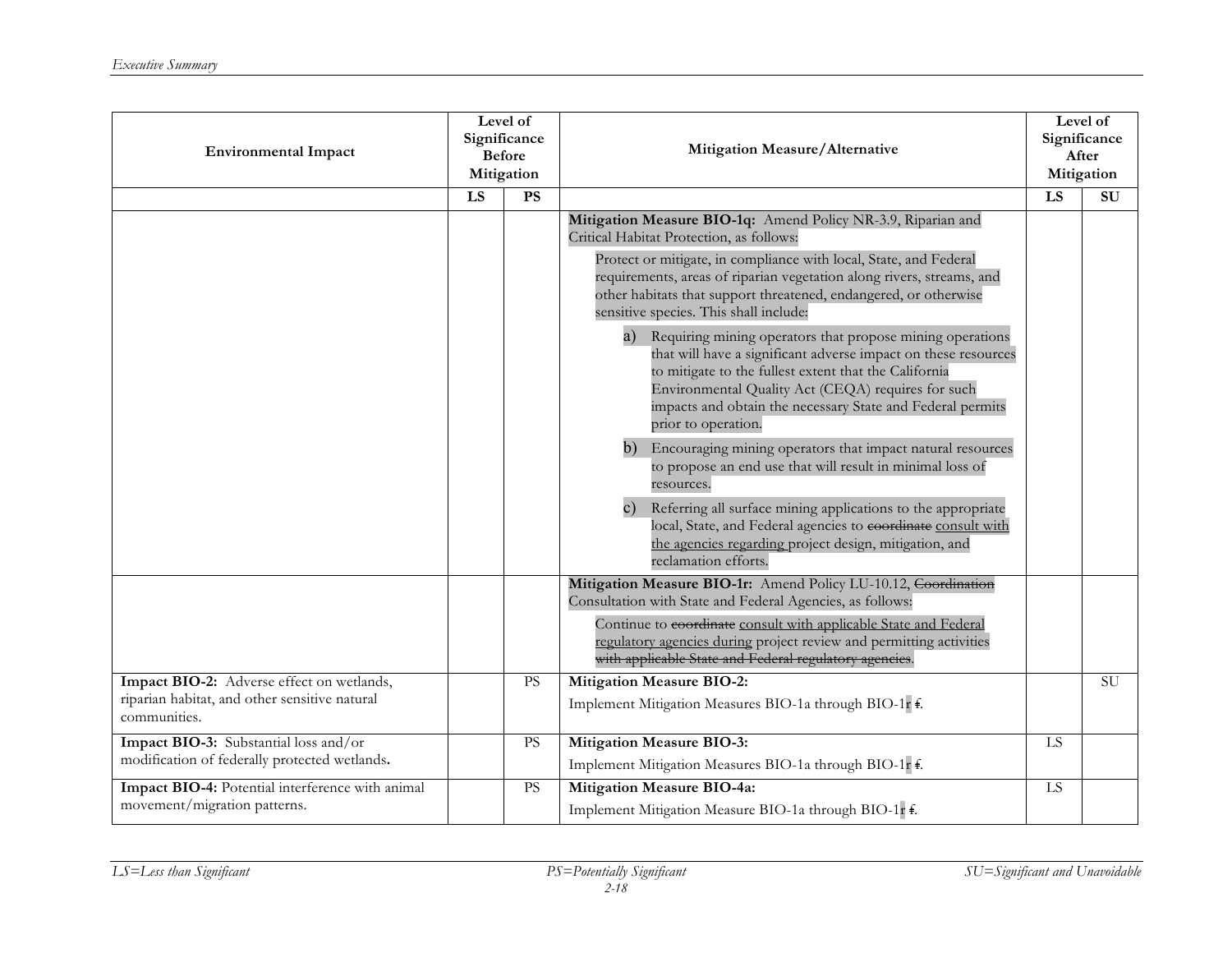| <b>Environmental Impact</b>                                                                                                                                                                              | Level of<br>Significance<br><b>Before</b><br>Mitigation |           | Mitigation Measure/Alternative                                                                                                                                                                                                                                                                                                                                                                                                                                                                                                                                                                                                                                                                        | Level of<br>Significance<br>After<br>Mitigation |    |
|----------------------------------------------------------------------------------------------------------------------------------------------------------------------------------------------------------|---------------------------------------------------------|-----------|-------------------------------------------------------------------------------------------------------------------------------------------------------------------------------------------------------------------------------------------------------------------------------------------------------------------------------------------------------------------------------------------------------------------------------------------------------------------------------------------------------------------------------------------------------------------------------------------------------------------------------------------------------------------------------------------------------|-------------------------------------------------|----|
|                                                                                                                                                                                                          | LS                                                      | <b>PS</b> |                                                                                                                                                                                                                                                                                                                                                                                                                                                                                                                                                                                                                                                                                                       | LS                                              | SU |
|                                                                                                                                                                                                          |                                                         |           | Mitigation Measure BIO-4b: Amend Policy NR-1.1 as follows:<br>Identify areas that have significant long-term habitat and wetland<br>values including riparian corridors, wetlands, grasslands, rivers and<br>waterways, oak woodlands, and vernal pools, and wildlife movement<br>and migration corridors, and provide information to landowners.                                                                                                                                                                                                                                                                                                                                                     |                                                 |    |
|                                                                                                                                                                                                          |                                                         |           | Mitigation Measure BIO-4c: Amend Policy NR-1.2 as follows:<br>Identify and support methods to increase the acreage of<br>protected natural lands and special habitats, including but<br>not limited to, wetlands, grasslands, and vernal pools, and<br>wildlife movement and migration corridors, potentially<br>through the use of conservation easements.                                                                                                                                                                                                                                                                                                                                           |                                                 |    |
|                                                                                                                                                                                                          |                                                         |           | Mitigation Measure BIO-4d: Amend Policy NR-1.6 as follows:<br>Encourage property owners within or adjacent to designated habitat<br>connectivity corridors that have been mapped or otherwise identified<br>by the California Department of Fish and Game or U.S. Fish and<br>Wildlife Service to manage their lands in accordance with such<br>mapping programs. In the planning and development of public<br>works projects that could physically interfere with wildlife mobility,<br>the County shall consult with the California Department of Fish and<br>Game or U.S. Fish and Wildlife Service to determine the potential for<br>such effects and implement any feasible mitigation measures. |                                                 |    |
| Impact BIO-5: Conflict with any local policies or<br>ordinances protecting biological resources, such as a<br>tree preservation policy or ordinance.                                                     | LS                                                      |           | <b>Mitigation Measure BIO-5:</b><br>None required.                                                                                                                                                                                                                                                                                                                                                                                                                                                                                                                                                                                                                                                    | LS                                              |    |
| Impact BIO-6: Conflict with the provisions of an<br>adopted Habitat Conservation Plan, Natural<br>Community Conservation Plan, or other approved<br>local, regional, or state habitat conservation plan. | LS                                                      |           | <b>Mitigation Measure BIO-6:</b><br>None required.                                                                                                                                                                                                                                                                                                                                                                                                                                                                                                                                                                                                                                                    | <b>LS</b>                                       |    |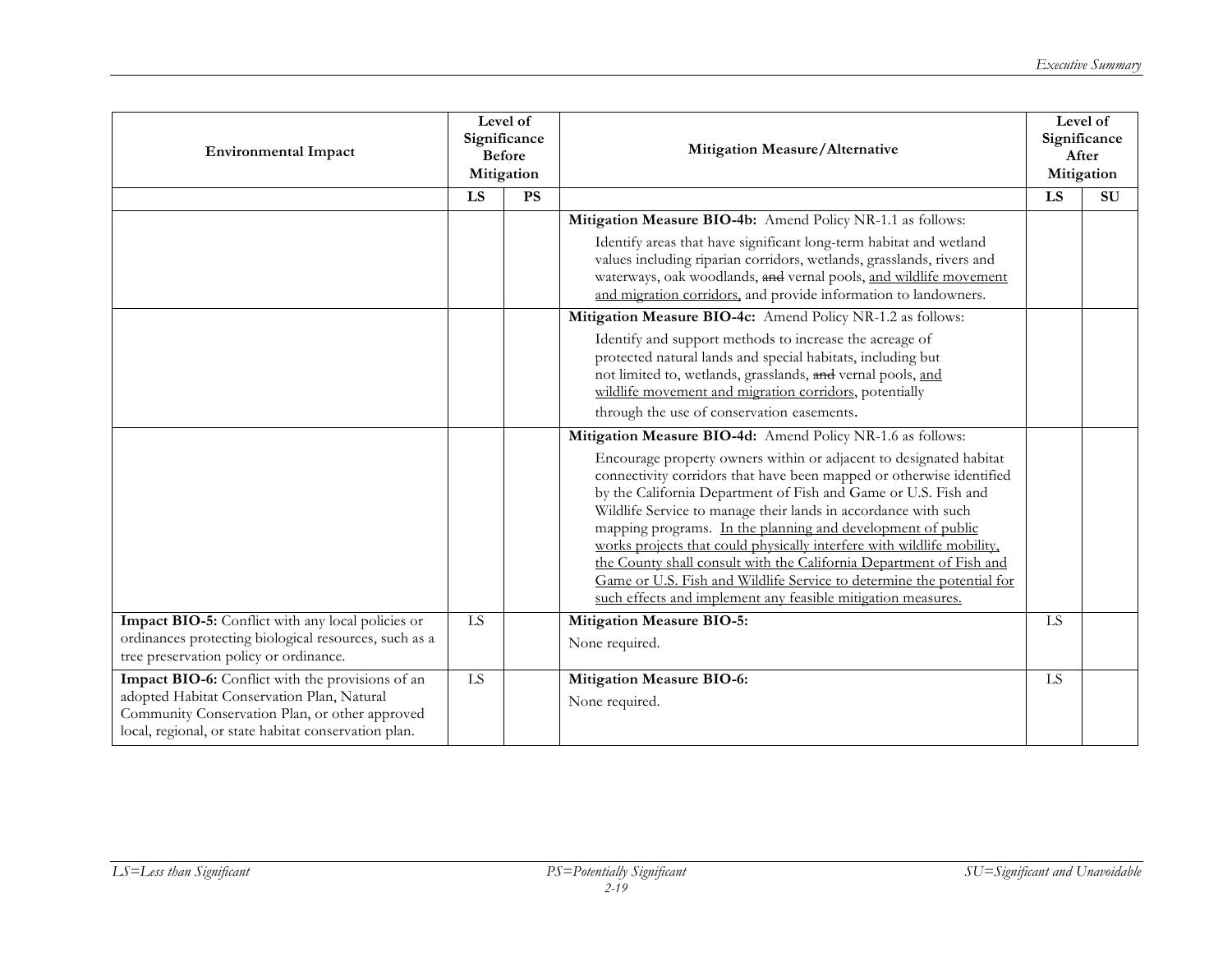| <b>Environmental Impact</b>                                                                       | Level of<br>Significance<br><b>Before</b><br>Mitigation |           |                                                                                                                                                                                                                                                                                                                                                                                                                                                                                                                                                                                                                                                                                                                                                                                                                                                                                                                                                                                                                                                                                 |            | Mitigation Measure/Alternative |  | Level of<br>Significance<br>After<br>Mitigation |
|---------------------------------------------------------------------------------------------------|---------------------------------------------------------|-----------|---------------------------------------------------------------------------------------------------------------------------------------------------------------------------------------------------------------------------------------------------------------------------------------------------------------------------------------------------------------------------------------------------------------------------------------------------------------------------------------------------------------------------------------------------------------------------------------------------------------------------------------------------------------------------------------------------------------------------------------------------------------------------------------------------------------------------------------------------------------------------------------------------------------------------------------------------------------------------------------------------------------------------------------------------------------------------------|------------|--------------------------------|--|-------------------------------------------------|
|                                                                                                   | LS                                                      | <b>PS</b> |                                                                                                                                                                                                                                                                                                                                                                                                                                                                                                                                                                                                                                                                                                                                                                                                                                                                                                                                                                                                                                                                                 | LS         | SU                             |  |                                                 |
| <b>Historical and Cultural Resources</b>                                                          |                                                         |           |                                                                                                                                                                                                                                                                                                                                                                                                                                                                                                                                                                                                                                                                                                                                                                                                                                                                                                                                                                                                                                                                                 |            |                                |  |                                                 |
| Impact CUL-1: Cause a substantial adverse change<br>in the significance of a historical resource. |                                                         | <b>PS</b> | Mitigation Measure CUL-1a: Add the following policy:<br><b>Policy RCR-2.9: Historical and Cultural Resources</b><br><b>Investigation, Assessment, and Mitigation Guidelines</b><br>Establish and adopt mandatory guidelines for use during the<br>environmental review processes for private and public projects to<br>identify and protect historical, cultural, archaeological, and<br>paleontological resources, and unique geological features.                                                                                                                                                                                                                                                                                                                                                                                                                                                                                                                                                                                                                             | ${\rm LS}$ |                                |  |                                                 |
|                                                                                                   |                                                         |           | Mitigation Measure CUL-1b: Add the following program:<br><b>Program RCR-B: Historic and Cultural Resources</b><br><b>Investigation, Assessment and Mitigation Guidelines</b><br>Prepare and formally adopt guidelines and standards for the preparation<br>of assessments of historical, cultural, archaeological, and paleontological<br>resources, and unique geological features prepared pursuant to Policy<br>RCR-2.9. At a minimum, the guidelines shall include resource survey<br>guidelines covering personnel qualifications, research and field<br>techniques, investigation and documentation, data collection and<br>recordation, and resource preservation, avoidance, minimization, and<br>mitigation strategies. The guidelines shall specify broad categories of<br>acceptable mitigation consistent with Public Resources Code Section<br>21083.2 and State CEQA Guidelines Section 15126.4(b), as they may be<br>amended for any identified adverse effects to historic and cultural<br>resources, paleontological resources, or unique geological features. |            |                                |  |                                                 |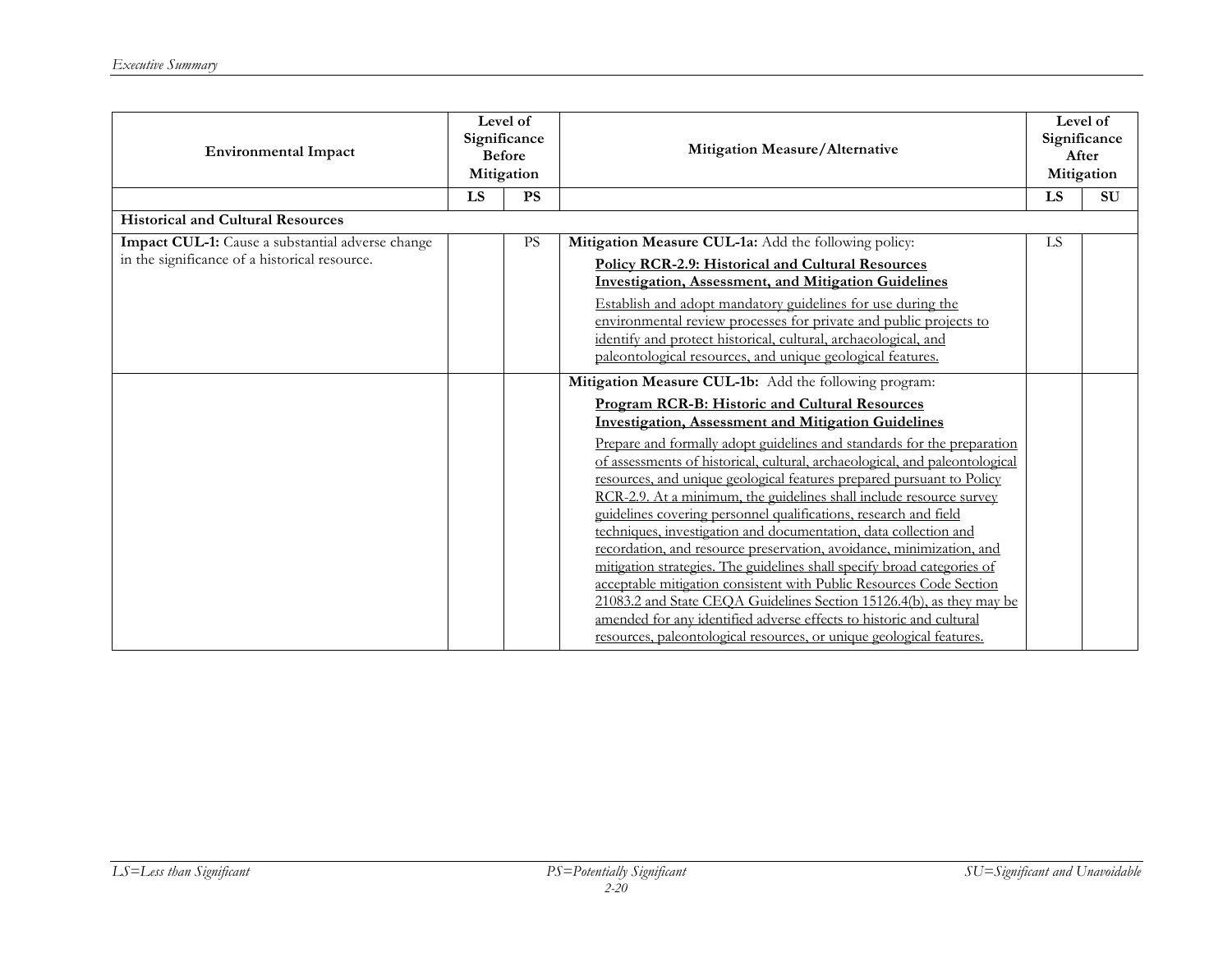| <b>Environmental Impact</b>                                                                                                                                                                                                                                                                                                                                                                                     | Level of<br>Significance<br><b>Before</b><br>Mitigation |           | Mitigation Measure/Alternative                                                                                                                                                                                                                                                                                                                                                                                                                                                                                                                                                                                                                                                                                                  |           | Level of<br>Significance<br>After<br>Mitigation |
|-----------------------------------------------------------------------------------------------------------------------------------------------------------------------------------------------------------------------------------------------------------------------------------------------------------------------------------------------------------------------------------------------------------------|---------------------------------------------------------|-----------|---------------------------------------------------------------------------------------------------------------------------------------------------------------------------------------------------------------------------------------------------------------------------------------------------------------------------------------------------------------------------------------------------------------------------------------------------------------------------------------------------------------------------------------------------------------------------------------------------------------------------------------------------------------------------------------------------------------------------------|-----------|-------------------------------------------------|
|                                                                                                                                                                                                                                                                                                                                                                                                                 | LS                                                      | PS        |                                                                                                                                                                                                                                                                                                                                                                                                                                                                                                                                                                                                                                                                                                                                 | LS        | $\overline{\rm SU}$                             |
|                                                                                                                                                                                                                                                                                                                                                                                                                 |                                                         |           | Mitigation Measure CUL-1c: Amend Policy RCR-2.6 as follows:<br>Identify and preserve buildings and areas with special and recognized<br>historic, architectural, or aesthetic value to be preserved and<br>rehabilitated during the Community Plan update process. New<br>development should respect architecturally and historically significant<br>buildings and areas, and conform to the current Secretary of the<br>Interior's Standards for the Treatment of Historic Properties and<br>Guidelines for Preserving, Rehabilitating, Restoring, and<br>Reconstructing Historic Buildings, and incorporate adaptive reuse<br>practices, where feasible, to preserve the County's historical heritage<br>and rural character. |           |                                                 |
| Impact CUL-2: Cause a substantial adverse change<br>in the significance of archaeological resources,<br>paleontological resources, unique geological features,<br>or disturbances to human remains.                                                                                                                                                                                                             |                                                         | <b>PS</b> | <b>Mitigation Measure CUL-2:</b><br>Implement Mitigation Measures CUL-1a and CUL-1b.                                                                                                                                                                                                                                                                                                                                                                                                                                                                                                                                                                                                                                            | LS        |                                                 |
| Impact CUL-3: Result in the degradation or loss of<br>traditional cultural properties where Native<br>American customs and traditions are practiced.                                                                                                                                                                                                                                                            |                                                         | PS        | Mitigation Measure CUL-3: Add the following policy:<br>Policy RCR-2.10: Tribal Consultation<br>Consult with Native American tribes regarding proposed<br>development projects and land use policy changes consistent with<br>Planning and Zoning Law at Government Code Section 65351, and<br>the OPR Tribal Consultation Guidelines (2005).                                                                                                                                                                                                                                                                                                                                                                                    | LS        |                                                 |
| Geology, Soils, and Mineral Resources                                                                                                                                                                                                                                                                                                                                                                           |                                                         |           |                                                                                                                                                                                                                                                                                                                                                                                                                                                                                                                                                                                                                                                                                                                                 |           |                                                 |
| Impact GEO-1: Expose people or structures to<br>potential substantial adverse effects, including the<br>risk of loss, injury or death involving: (1) rupture of<br>a known earthquake fault as delineated on the most<br>recent Alquist-Priolo Earthquake Fault Zoning Map,<br>(2) strong seismic ground shaking or seismic-related<br>ground failure including liquefaction, (3) landslides<br>or dam failure. | LS                                                      |           | <b>Mitigation Measure GEO-1:</b><br>None required.                                                                                                                                                                                                                                                                                                                                                                                                                                                                                                                                                                                                                                                                              | <b>LS</b> |                                                 |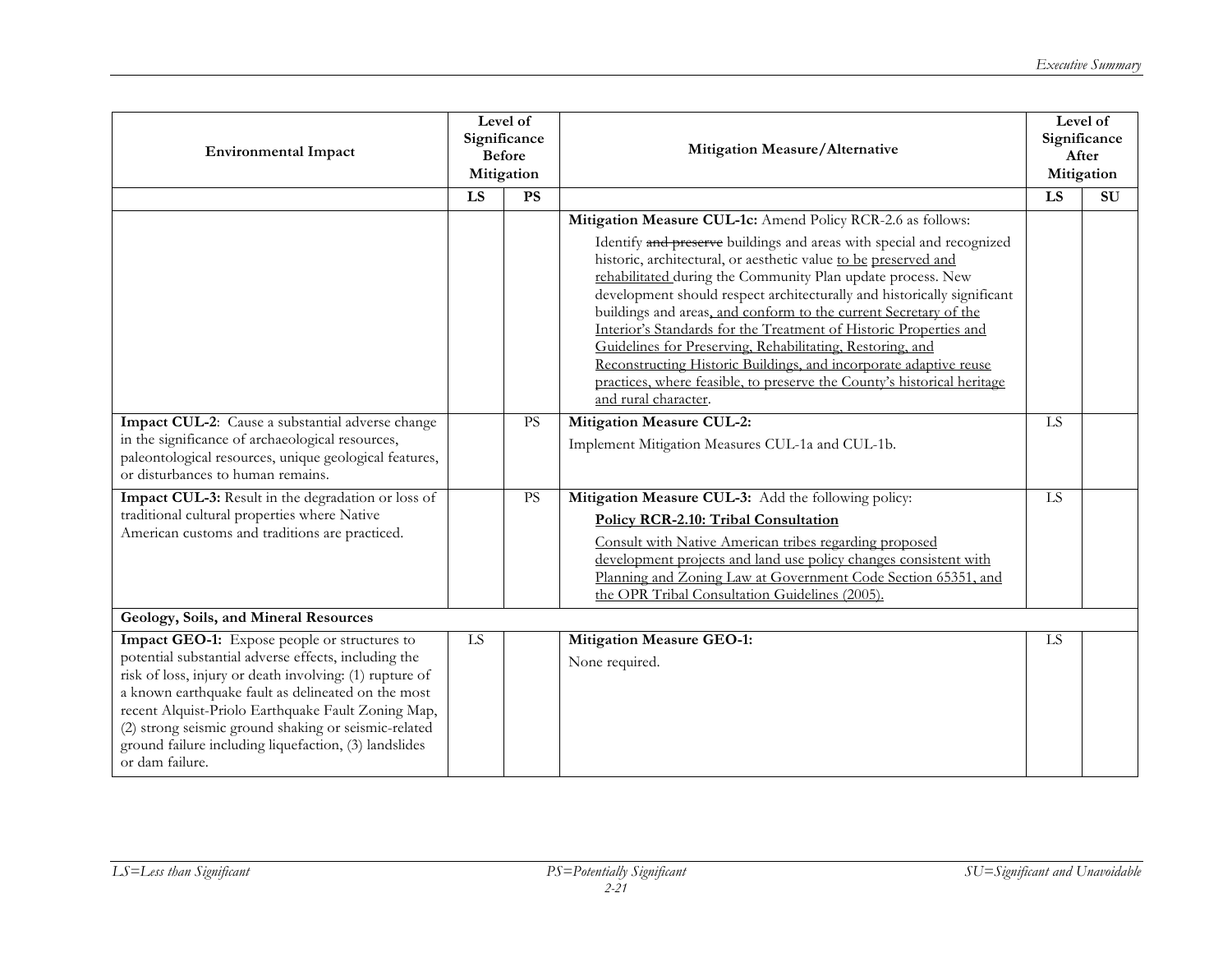| <b>Environmental Impact</b>                                                                                                                                                                                                                                                                                                                                                              | Level of<br>Significance<br><b>Before</b><br>Mitigation |           |                                                                                                                                                                                                                                                                                                                                                                                                                                                                                 |           | Mitigation Measure/Alternative |  | Level of<br>Significance<br>After<br>Mitigation |
|------------------------------------------------------------------------------------------------------------------------------------------------------------------------------------------------------------------------------------------------------------------------------------------------------------------------------------------------------------------------------------------|---------------------------------------------------------|-----------|---------------------------------------------------------------------------------------------------------------------------------------------------------------------------------------------------------------------------------------------------------------------------------------------------------------------------------------------------------------------------------------------------------------------------------------------------------------------------------|-----------|--------------------------------|--|-------------------------------------------------|
|                                                                                                                                                                                                                                                                                                                                                                                          | LS                                                      | <b>PS</b> |                                                                                                                                                                                                                                                                                                                                                                                                                                                                                 | LS        | <b>SU</b>                      |  |                                                 |
| Impact GEO-2: Result in substantial soil erosion<br>or topsoil loss from heightened exposure to wind or<br>water erosion, or result in a substantial loss of<br>valuable mineral resources within the county.                                                                                                                                                                            | <b>LS</b>                                               |           | <b>Mitigation Measure GEO-2:</b><br>None required.                                                                                                                                                                                                                                                                                                                                                                                                                              | LS        |                                |  |                                                 |
| Impact GEO-3: Locate development or structures<br>on unstable soils or expansive soils (as defined in<br>Table 18-1-B of the 1994 Uniform Building Code)<br>that may result in excessive damage to building<br>structure or foundation or significant hazard to<br>persons or property due to on- or off-site landslide,<br>lateral spreading, subsidence, liquefaction, or<br>collapse. | LS                                                      |           | <b>Mitigation Measure GEO-3:</b><br>None required.                                                                                                                                                                                                                                                                                                                                                                                                                              | <b>LS</b> |                                |  |                                                 |
| Impact GEO-4: Allow the use of septic tanks or<br>alternative wastewater disposal systems in unfit soils<br>that may result in increased nutrients or other<br>pollutants reaching and damaging groundwater<br>resources.                                                                                                                                                                |                                                         | <b>PS</b> | Mitigation Measure GEO-4a: Amend Policy PFS-2.5 as follows:<br>Prohibit wastewater disposal facilities, including private residential<br>facilities, that are determined to have the potential to contaminate the<br>groundwater or surface water, on either a site-specific or cumulative<br>basis.                                                                                                                                                                            | <b>LS</b> |                                |  |                                                 |
|                                                                                                                                                                                                                                                                                                                                                                                          |                                                         |           | Mitigation Measure GEO-4b: Add the following policy:<br>Policy PFS-2.10: Consistency with SWRCB OWTS<br>Requirements<br>Revise the County's on-site sewage disposal standards to conform to<br>the SWRCB's Water Quality Control Policy for Siting, Design,<br>Operation, and Maintenance of Onsite Wastewater Treatment<br>Systems, and submit the revised standards for approval as a Local<br>Agency Management Program to maintain local oversight and<br>approval of OWTS. |           |                                |  |                                                 |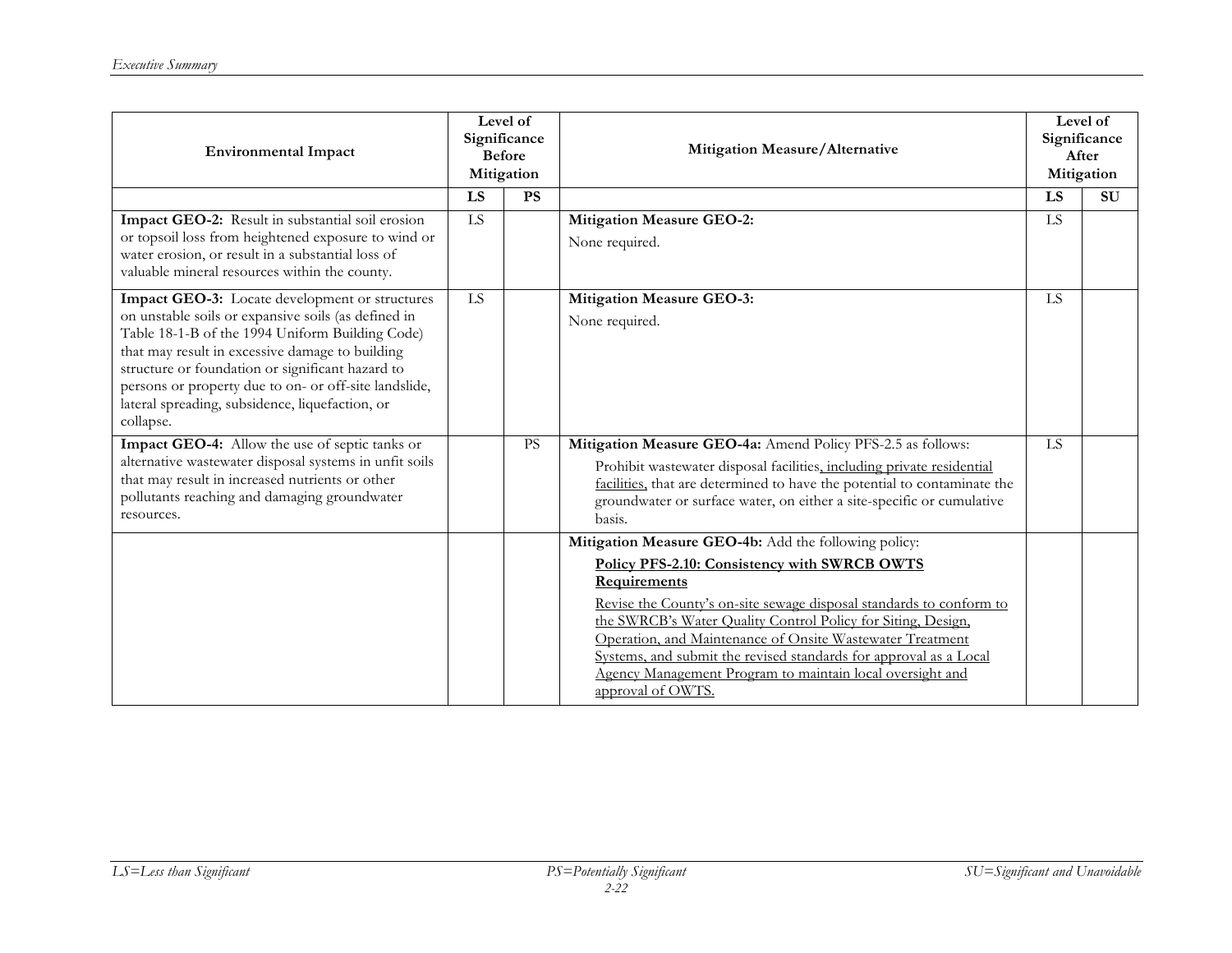| <b>Environmental Impact</b>                                                            | Level of<br>Significance<br><b>Before</b><br>Mitigation |           | Mitigation Measure/Alternative                                                                                                                                                                                                                                                                                                                                                                                                                                                                                                                                                                                                                                                                      |                 | Level of<br>Significance<br>After<br>Mitigation |
|----------------------------------------------------------------------------------------|---------------------------------------------------------|-----------|-----------------------------------------------------------------------------------------------------------------------------------------------------------------------------------------------------------------------------------------------------------------------------------------------------------------------------------------------------------------------------------------------------------------------------------------------------------------------------------------------------------------------------------------------------------------------------------------------------------------------------------------------------------------------------------------------------|-----------------|-------------------------------------------------|
|                                                                                        | $\overline{LS}$                                         | PS        |                                                                                                                                                                                                                                                                                                                                                                                                                                                                                                                                                                                                                                                                                                     | $\overline{LS}$ | $\overline{\mathrm{SU}}$                        |
|                                                                                        |                                                         |           | Mitigation Measure GEO-4c: Add the following program:                                                                                                                                                                                                                                                                                                                                                                                                                                                                                                                                                                                                                                               |                 |                                                 |
|                                                                                        |                                                         |           | Program PFS-H: Regional OWTS Suitability Evaluation                                                                                                                                                                                                                                                                                                                                                                                                                                                                                                                                                                                                                                                 |                 |                                                 |
|                                                                                        |                                                         |           | Conduct an evaluation of the general suitability of OWTS within areas<br>known or suspected to contain contaminated groundwater or surface<br>water from such systems based on groundwater and surface water<br>sampling, soil capabilities, depth to groundwater, and the intensity of<br>existing and future development. Develop standards for such areas to<br>avoid continued or future contamination, which could include a<br>prohibition on new OWTS, a requirement that new development<br>install an alternative system that would reduce the potential for<br>contamination over that provided by a standard OWTS, or mandatory<br>connection to a community wastewater treatment plant. |                 |                                                 |
| <b>Global Climate Change</b>                                                           |                                                         |           |                                                                                                                                                                                                                                                                                                                                                                                                                                                                                                                                                                                                                                                                                                     |                 |                                                 |
| Impact GHG-1: Increase in GHG emissions<br>associated with 2030 General Plan buildout. |                                                         | <b>PS</b> | <b>Mitigation Measure GHG-1a:</b>                                                                                                                                                                                                                                                                                                                                                                                                                                                                                                                                                                                                                                                                   |                 | <b>SU</b>                                       |
|                                                                                        |                                                         |           | Implement Mitigation Measure AQ-3b: Add Policy AQ-6.6: Prohibition<br>on Wood Stoves.                                                                                                                                                                                                                                                                                                                                                                                                                                                                                                                                                                                                               |                 |                                                 |
|                                                                                        |                                                         |           | <b>Mitigation Measure GHG-1b:</b>                                                                                                                                                                                                                                                                                                                                                                                                                                                                                                                                                                                                                                                                   |                 |                                                 |
|                                                                                        |                                                         |           | Implement Mitigation Measure AQ-3c: Add Policy AQ-6-7: Stove<br>Replacement.                                                                                                                                                                                                                                                                                                                                                                                                                                                                                                                                                                                                                        |                 |                                                 |
|                                                                                        |                                                         |           | Mitigation Measure GHG-1c: Add the following policy:                                                                                                                                                                                                                                                                                                                                                                                                                                                                                                                                                                                                                                                |                 |                                                 |
|                                                                                        |                                                         |           | <b>Policy AG-5.5: Fertilizer Application:</b>                                                                                                                                                                                                                                                                                                                                                                                                                                                                                                                                                                                                                                                       |                 |                                                 |
|                                                                                        |                                                         |           | Work with agricultural organizations to provide an outreach program<br>to inform Merced County farmers about ways to reduce nitrogen<br>fertilizer while minimizing effects on crop yield.                                                                                                                                                                                                                                                                                                                                                                                                                                                                                                          |                 |                                                 |
|                                                                                        |                                                         |           | Mitigation Measure GHG-1d: Add the following policy:                                                                                                                                                                                                                                                                                                                                                                                                                                                                                                                                                                                                                                                |                 |                                                 |
|                                                                                        |                                                         |           | Policy AG-5.6: Agricultural Pump Energy Use<br>Work with Merced County agricultural organizations to develop an<br>outreach program to encourage farmers to improve the efficiency of<br>their irrigation pumps.                                                                                                                                                                                                                                                                                                                                                                                                                                                                                    |                 |                                                 |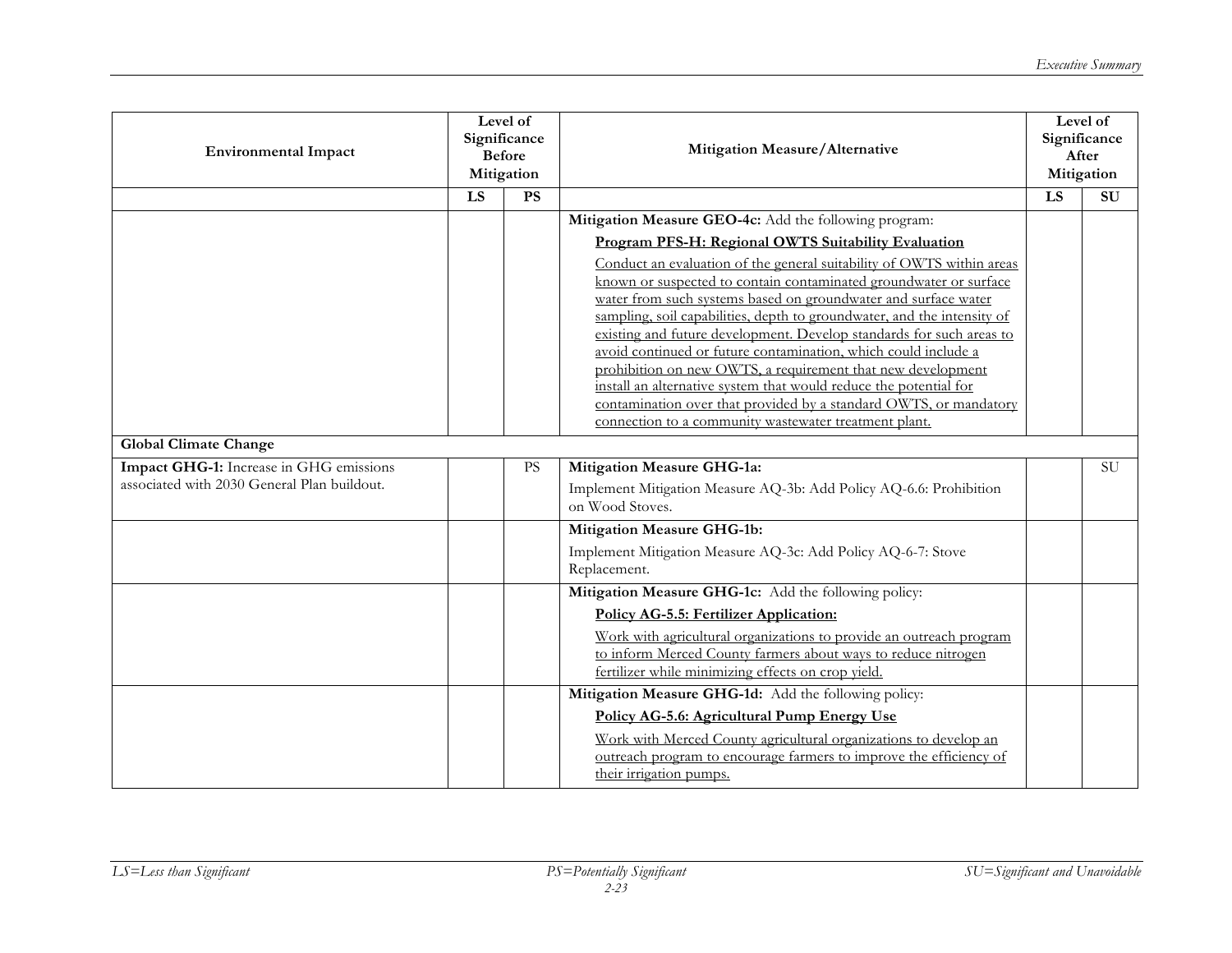| <b>Environmental Impact</b>                                                                                                                                            | Level of<br>Significance<br><b>Before</b><br>Mitigation |           | Mitigation Measure/Alternative                                                                                                                                                                                                                                                                                                                                                                                                                                                                                                                                                                                                                                                                                                                                                                                                                                                                                                                                                                                                                                         |    | Level of<br>Significance<br>After<br>Mitigation |
|------------------------------------------------------------------------------------------------------------------------------------------------------------------------|---------------------------------------------------------|-----------|------------------------------------------------------------------------------------------------------------------------------------------------------------------------------------------------------------------------------------------------------------------------------------------------------------------------------------------------------------------------------------------------------------------------------------------------------------------------------------------------------------------------------------------------------------------------------------------------------------------------------------------------------------------------------------------------------------------------------------------------------------------------------------------------------------------------------------------------------------------------------------------------------------------------------------------------------------------------------------------------------------------------------------------------------------------------|----|-------------------------------------------------|
|                                                                                                                                                                        | LS                                                      | PS        |                                                                                                                                                                                                                                                                                                                                                                                                                                                                                                                                                                                                                                                                                                                                                                                                                                                                                                                                                                                                                                                                        | LS | SU                                              |
|                                                                                                                                                                        |                                                         |           | Mitigation Measure GHG-1e: Add the following policy:<br>Policy AQ-1.12: Dairy Digester Permit Streamlining<br>For existing dairy operations that are consistent with all permit<br>requirements, including those issued by Merced County, the Central<br>Valley Regional Water Quality Control Board, and the San Joaquin<br>Valley Air Pollution Control District, amend the Zoning Ordinance<br>and Animal Confinement Ordinance to permit digesters using on-<br>farm feedstocks via Plot Plan Review. Proponents of digester<br>projects using this process shall demonstrate that the digester is<br>consistent with the RWQCB General Order for On-Farm Digesters<br>(or any successor regulation) process, and that all needed SJVAPCD<br>approvals necessary to construct and operate the digester have been<br>obtained. No feature of this policy shall permit the expansion of any<br>dairy herd or construction of other dairy facilities without compliance<br>with all Zoning Code and Animal Confinement Ordinance<br>requirements governing such uses. |    |                                                 |
|                                                                                                                                                                        |                                                         |           | Mitigation Measure GHG-1f: Add the following policy:                                                                                                                                                                                                                                                                                                                                                                                                                                                                                                                                                                                                                                                                                                                                                                                                                                                                                                                                                                                                                   |    |                                                 |
|                                                                                                                                                                        |                                                         |           | Policy AQ-1.13: Methane Digester Policy<br>Cooperate with federal, state, and regional agencies to establish<br>programs to encourage and provide incentives for the installation and<br>operation of methane digesters.                                                                                                                                                                                                                                                                                                                                                                                                                                                                                                                                                                                                                                                                                                                                                                                                                                               |    |                                                 |
|                                                                                                                                                                        |                                                         |           | Mitigation Measure GHG-1g: Add the following policy:<br>Policy AQ-1.14: Methane Digester Funding<br>Use a wide range of funding mechanisms to establish a revolving low-<br>interest loan program to provide funding for the construction of<br>methane digesters, including obtaining available state and federal<br>energy efficiency grants.                                                                                                                                                                                                                                                                                                                                                                                                                                                                                                                                                                                                                                                                                                                        |    |                                                 |
| Impact GHG-2: Increase in GHG emissions that<br>would conflict with an applicable plan, policy, or<br>regulation adopted for the purpose of reducing<br>GHG emissions. |                                                         | <b>PS</b> | <b>Mitigation Measure GHG-2:</b><br>Implement Mitigation Measures GHG-1a through GHG-1g.                                                                                                                                                                                                                                                                                                                                                                                                                                                                                                                                                                                                                                                                                                                                                                                                                                                                                                                                                                               |    | <b>SU</b>                                       |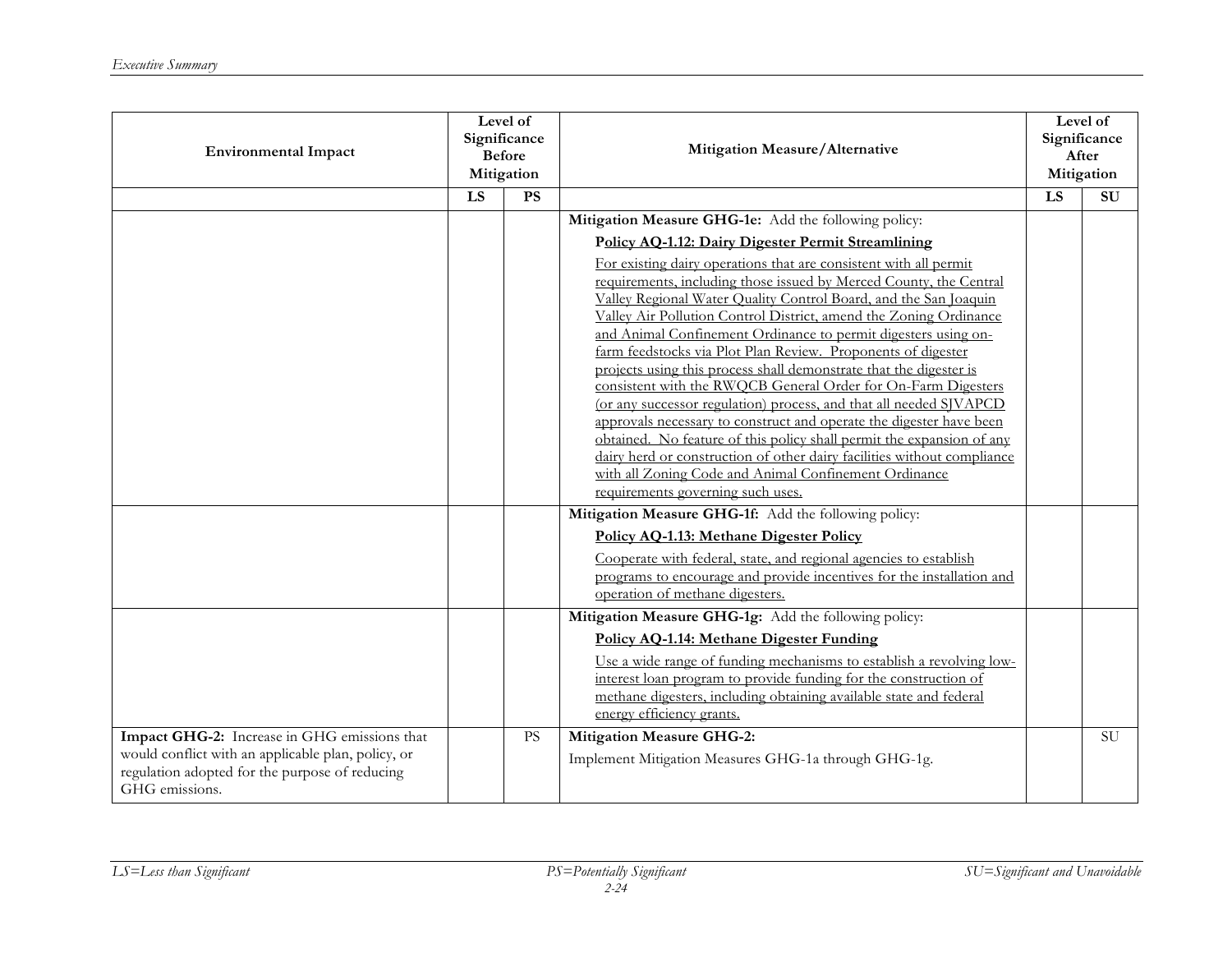| <b>Environmental Impact</b>                                                                                                                                                                                                                                     | Level of<br>Significance<br><b>Before</b><br>Mitigation |           | Mitigation Measure/Alternative                                                                                                                                                                                                                                                                                                                                                                                                                                                                                                                                                                                                                                                                                                                                                 |           | Level of<br>Significance<br>After<br>Mitigation |
|-----------------------------------------------------------------------------------------------------------------------------------------------------------------------------------------------------------------------------------------------------------------|---------------------------------------------------------|-----------|--------------------------------------------------------------------------------------------------------------------------------------------------------------------------------------------------------------------------------------------------------------------------------------------------------------------------------------------------------------------------------------------------------------------------------------------------------------------------------------------------------------------------------------------------------------------------------------------------------------------------------------------------------------------------------------------------------------------------------------------------------------------------------|-----------|-------------------------------------------------|
|                                                                                                                                                                                                                                                                 | LS                                                      | <b>PS</b> |                                                                                                                                                                                                                                                                                                                                                                                                                                                                                                                                                                                                                                                                                                                                                                                | LS        | <b>SU</b>                                       |
| Hazards and Hazardous Materials                                                                                                                                                                                                                                 |                                                         |           |                                                                                                                                                                                                                                                                                                                                                                                                                                                                                                                                                                                                                                                                                                                                                                                |           |                                                 |
| Impact HAZ-1: Create a significant hazard to the<br>public or the environment through the routine<br>transport, use, or disposal of hazardous materials or<br>through accident conditions involving the release of<br>hazardous materials into the environment. | LS                                                      |           | <b>Mitigation Measure HAZ-1:</b><br>None required.                                                                                                                                                                                                                                                                                                                                                                                                                                                                                                                                                                                                                                                                                                                             | LS        |                                                 |
| Impact HAZ-2: Emit hazardous emissions or<br>handle hazardous materials, substances, or waste<br>within one-quarter mile of an existing or proposed<br>school.                                                                                                  | LS                                                      |           | <b>Mitigation Measure HAZ-2:</b><br>None required.                                                                                                                                                                                                                                                                                                                                                                                                                                                                                                                                                                                                                                                                                                                             | LS        |                                                 |
| Impact HAZ-3: Be located on a site which is<br>included on a list of hazardous materials sites<br>compiled pursuant to Government Code Section<br>65962.5 and, as a result, create a significant hazard to<br>the public or the environment.                    |                                                         | PS        | Mitigation Measure HAZ-3: Amend Policy HS-5.4, Contamination<br>Prevention, as follows:<br>Require new development and redevelopment proposals that have<br>suspected or historic contamination to address hazards concerns and<br>protect soils, surface water, and groundwater from hazardous<br>materials contamination by conducting Phase I Environmental Site<br>Assessments (ESA) according to the American Society for Testing<br>and Materials (ASTM) standards and applicable Department of Toxic<br>Substances Control (DTSC) remediation guidelines. Also, complete<br>additional Phase II Environmental Site Assessments and soil<br>investigations, and any identified or needed remediation when<br>preliminary studies determine such studies are recommended. | <b>LS</b> |                                                 |
| Impact HAZ-4: Be located within an airport land<br>use plan or, where such a plan has not been adopted,<br>within the vicinity of a public or private airport, and<br>thereby result in a safety hazard for people residing<br>or working in the project area.  |                                                         | <b>PS</b> | Mitigation Measure HAZ-4: Amend Policy HS-4.1, Airport Land Use<br>Compatibility Plan, as follows:<br>Require that development around public use airports be consistent<br>with the safety policies and land use compatibility guidelines<br>contained in the Merced County Airport Land Use Commission's<br>adopted Airport Land Use Compatibility Plan, and ensure that<br>development near private airstrips addresses land use compatibility<br>issues and complies with Federal Aviation Administration regulations.                                                                                                                                                                                                                                                      | <b>LS</b> |                                                 |
| Impact HAZ-5: Expose people or structures to a<br>significant risk of loss, injury, or death involving<br>wildland fires.                                                                                                                                       | LS                                                      |           | <b>Mitigation Measure HAZ-5:</b><br>None required.                                                                                                                                                                                                                                                                                                                                                                                                                                                                                                                                                                                                                                                                                                                             | <b>LS</b> |                                                 |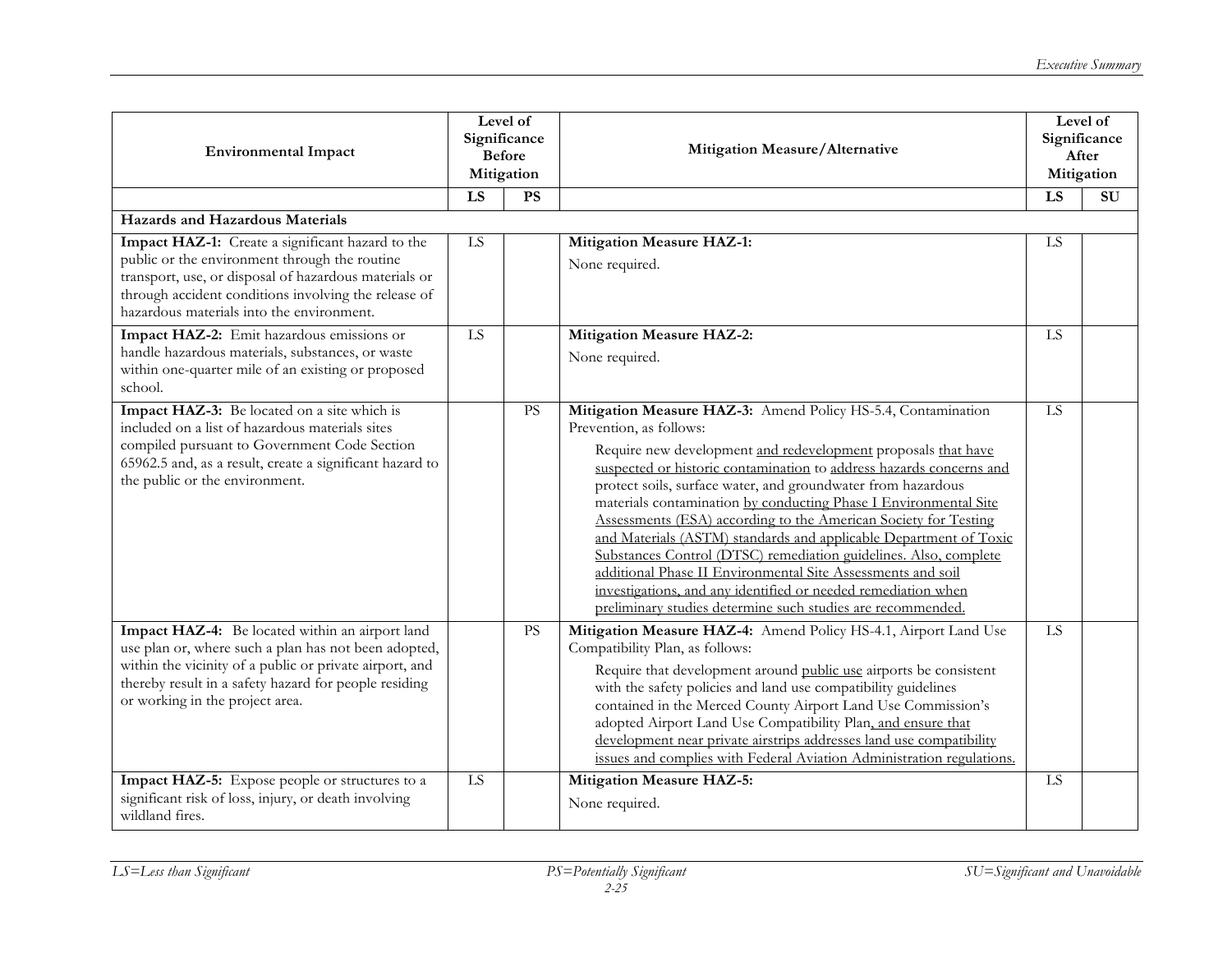| <b>Environmental Impact</b>                                                                                                                                                                                                                                                                   | Level of<br>Significance<br><b>Before</b><br>Mitigation |           |                                                                                                                                                                                                                                                                                                                                                                                                                                                                                                                                                                                                                                                                                                                                                                                                                                                                                                                                                                                         |     |           |  | Mitigation Measure/Alternative |  | Level of<br>Significance<br>After<br>Mitigation |
|-----------------------------------------------------------------------------------------------------------------------------------------------------------------------------------------------------------------------------------------------------------------------------------------------|---------------------------------------------------------|-----------|-----------------------------------------------------------------------------------------------------------------------------------------------------------------------------------------------------------------------------------------------------------------------------------------------------------------------------------------------------------------------------------------------------------------------------------------------------------------------------------------------------------------------------------------------------------------------------------------------------------------------------------------------------------------------------------------------------------------------------------------------------------------------------------------------------------------------------------------------------------------------------------------------------------------------------------------------------------------------------------------|-----|-----------|--|--------------------------------|--|-------------------------------------------------|
|                                                                                                                                                                                                                                                                                               | LS                                                      | <b>PS</b> |                                                                                                                                                                                                                                                                                                                                                                                                                                                                                                                                                                                                                                                                                                                                                                                                                                                                                                                                                                                         | LS  | <b>SU</b> |  |                                |  |                                                 |
| <b>Hydrology and Water Use</b>                                                                                                                                                                                                                                                                |                                                         |           |                                                                                                                                                                                                                                                                                                                                                                                                                                                                                                                                                                                                                                                                                                                                                                                                                                                                                                                                                                                         |     |           |  |                                |  |                                                 |
| Impact HYD-1: Violate water quality standards or<br>waste discharge requirements, or otherwise<br>substantially degrade water quality.                                                                                                                                                        | LS                                                      |           | <b>Mitigation Measure HYD-1:</b><br>None required.                                                                                                                                                                                                                                                                                                                                                                                                                                                                                                                                                                                                                                                                                                                                                                                                                                                                                                                                      | LS. |           |  |                                |  |                                                 |
| Impact HYD-2: Substantially deplete groundwater<br>supplies or interfere with groundwater recharge to<br>the degree there would be continued aggravation of<br>groundwater overdraft or a net reduction in aquifer<br>volume that would negatively impact existing users<br>or habitat needs. |                                                         | <b>PS</b> | Mitigation Measure HYD-2a: Amend Policy W-4.1 as follows:<br>Encourage the protection of Protect watersheds, aquifer recharge<br>areas, and areas susceptible to ground and surface water<br>contamination by identifying such areas, and implementing<br>requirements for their protection such as:<br>Consider the implementation of Implement zoning and<br>a)<br>development regulations to protect water resources, including<br>aquifer recharge areas and areas susceptible to ground and surface<br>water contamination;<br>Encourage For new development, and when adopting new<br>b)<br>Community Plans, require community drainage systems that<br>incorporate on-site infiltration and contaminant control measures<br>that are compatible with the County SWMP and NPDES<br>regulations for post-construction runoff conditions; and<br>Coordinate with other agencies and entities with responsibilities<br>$\mathbf{C}$ )<br>for water quality and watershed protection. |     | <b>SU</b> |  |                                |  |                                                 |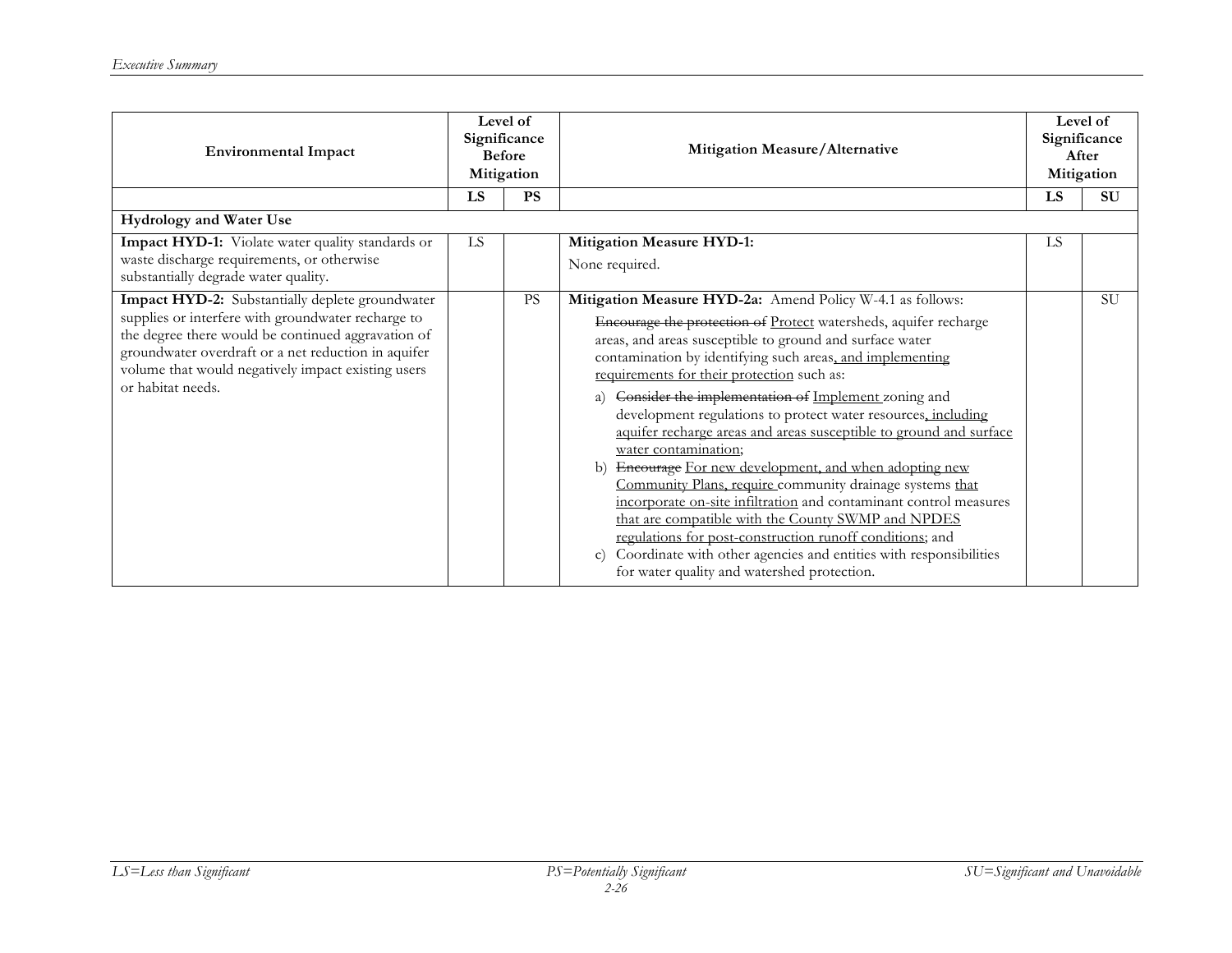| <b>Environmental Impact</b>                                                                                                                                                                                                                                                                                                 | Level of<br>Significance<br><b>Before</b><br>Mitigation |           | Mitigation Measure/Alternative                                                                                                                                                                                                                                                                                                                                                                                                                                                                                                                                                                                                                                                                                                                                                                                                                                                                                                                                                                                                                                                                                                                                                                                                                                                                                                                                                                                                       |    | Level of<br>Significance<br>After<br>Mitigation |
|-----------------------------------------------------------------------------------------------------------------------------------------------------------------------------------------------------------------------------------------------------------------------------------------------------------------------------|---------------------------------------------------------|-----------|--------------------------------------------------------------------------------------------------------------------------------------------------------------------------------------------------------------------------------------------------------------------------------------------------------------------------------------------------------------------------------------------------------------------------------------------------------------------------------------------------------------------------------------------------------------------------------------------------------------------------------------------------------------------------------------------------------------------------------------------------------------------------------------------------------------------------------------------------------------------------------------------------------------------------------------------------------------------------------------------------------------------------------------------------------------------------------------------------------------------------------------------------------------------------------------------------------------------------------------------------------------------------------------------------------------------------------------------------------------------------------------------------------------------------------------|----|-------------------------------------------------|
|                                                                                                                                                                                                                                                                                                                             | LS                                                      | <b>PS</b> |                                                                                                                                                                                                                                                                                                                                                                                                                                                                                                                                                                                                                                                                                                                                                                                                                                                                                                                                                                                                                                                                                                                                                                                                                                                                                                                                                                                                                                      | LS | <b>SU</b>                                       |
|                                                                                                                                                                                                                                                                                                                             |                                                         |           | Mitigation Measure HYD-2b: Amend Policy LU-5.F.1 as follows:<br>Only accept applications for the establishment of additional new<br>Urban Communities if they encompass a minimum area of 320 acres<br>in order to achieve efficiencies in urban service delivery and provide<br>for long-range growth needs. In addition, require that proposed new<br>Urban Communities be located only in areas that:<br>Are off the valley floor unless the project area is clearly located<br>а.<br>on non-productive soil;<br>Contain few wetlands or significant natural resources;<br>b.<br>For proposals off the valley floor, do not contain more than 50<br>c.<br>percent productive farmland (as defined in the General Plan<br>Glossary) or 10 percent Prime Farmland (as classified on the<br>Statewide Important Farmland Map), and for projects on the valley<br>floor, do not contain more than 10 percent productive farmland;<br>Are not located within two miles of an existing city or Urban<br>d.<br>Community; and<br>Are not delineated as a 200-year floodplain or are able to clearly<br>e.<br>demonstrate that they have adequate protection from a 200-year<br>event;<br>Are near major transportation routes; and<br>f.<br>Are not located within areas that recharge to already<br>g.<br>compromised source water aquifers (i.e., in overdraft condition)<br>or areas highly susceptible to groundwater contamination. |    |                                                 |
| Impact HYD-3: Substantially alter existing<br>drainage patterns within the county, including<br>alteration of a stream course or river, in a manner<br>which would result in detrimental flooding to<br>property or infrastructure or substantial erosion or<br>siltation that may be carried to a receiving water<br>body. |                                                         | <b>PS</b> | Mitigation Measure HYD-3a:<br>Implement Mitigation Measure HYD-2a: Amend Policy W-4.1: Water<br>Resource Protection and Replenishment.                                                                                                                                                                                                                                                                                                                                                                                                                                                                                                                                                                                                                                                                                                                                                                                                                                                                                                                                                                                                                                                                                                                                                                                                                                                                                               | LS |                                                 |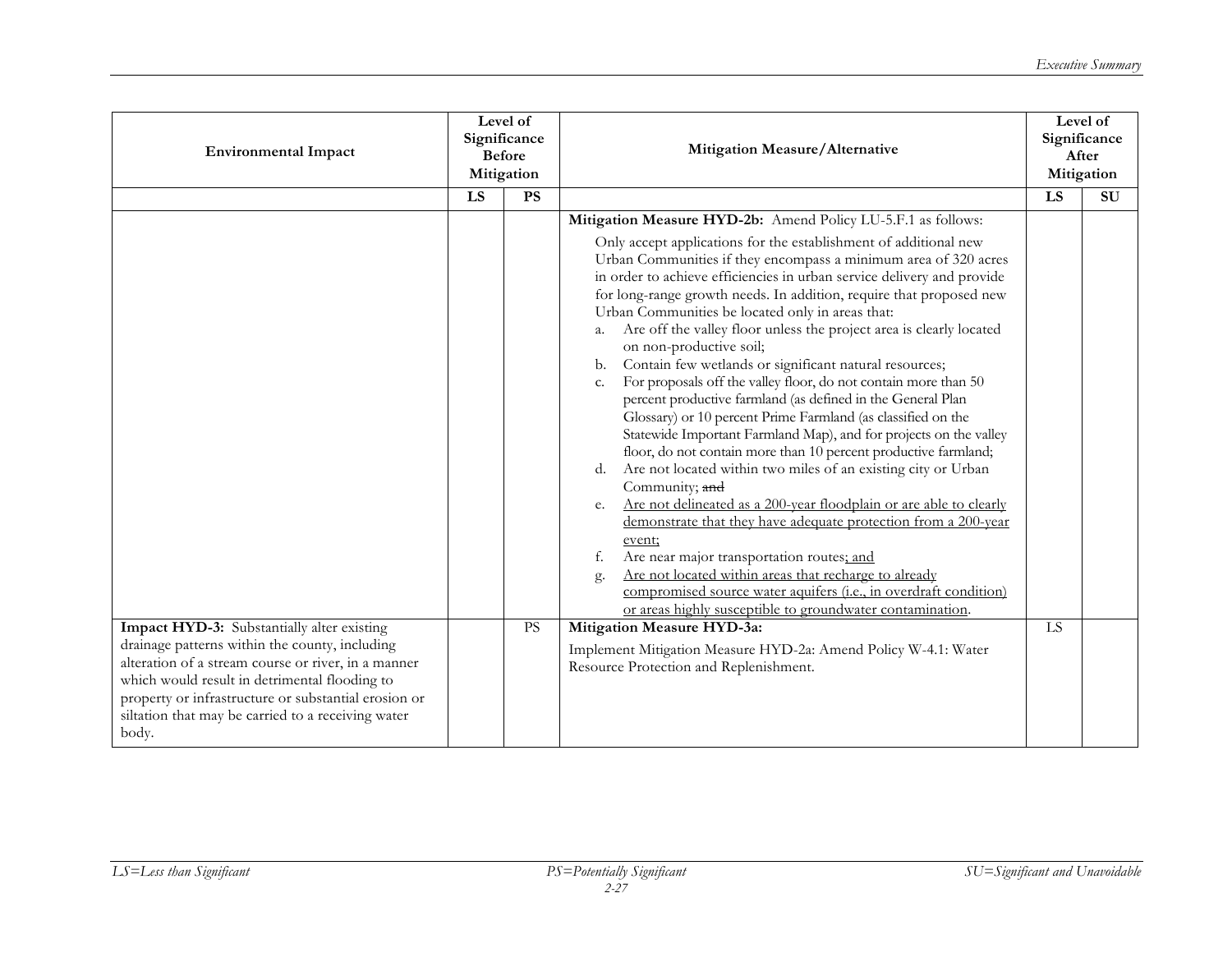| <b>Environmental Impact</b>                                                                                                                                                                                                                                                                             | Level of<br>Significance<br><b>Before</b><br>Mitigation |           | Mitigation Measure/Alternative                                                                                                                                                                                                                                                                                                                                                                                                                                                                                                          |    | Level of<br>Significance<br>After<br>Mitigation |
|---------------------------------------------------------------------------------------------------------------------------------------------------------------------------------------------------------------------------------------------------------------------------------------------------------|---------------------------------------------------------|-----------|-----------------------------------------------------------------------------------------------------------------------------------------------------------------------------------------------------------------------------------------------------------------------------------------------------------------------------------------------------------------------------------------------------------------------------------------------------------------------------------------------------------------------------------------|----|-------------------------------------------------|
|                                                                                                                                                                                                                                                                                                         | LS                                                      | <b>PS</b> |                                                                                                                                                                                                                                                                                                                                                                                                                                                                                                                                         | LS | SU                                              |
|                                                                                                                                                                                                                                                                                                         |                                                         |           | Mitigation Measure HYD-3b: Add the following policy:<br>Policy NR-3.14: Drainage Course Setbacks<br>Within all areas designated for urban land uses by the 2030 General<br>Plan, all structures, paving, or grading shall be set back from rivers,<br>creeks, channels or other major waterways at least twenty feet from<br>the top of bank or twenty feet plus twice the channel depth measured<br>from the toe of the near embankment, whichever is greater, unless a<br>greater setback is required by state or federal regulation. |    |                                                 |
|                                                                                                                                                                                                                                                                                                         |                                                         |           | Mitigation Measure HYD-3c: Amend Policy NR-3.7 as follows:<br>Encourage Require surface mining operations in dredge tailing areas<br>along the Merced River corridor to design riparian vegetation buffers<br>consistent with the Merced River Corridor Restoration Plan.                                                                                                                                                                                                                                                               |    |                                                 |
| Impact HYD-4: Significantly increase the rate or<br>amount of storm water runoff which would exceed<br>the capacity of existing or planned storm water<br>drainage systems or facilities resulting in increased<br>sources of polluted runoff or detrimental flooding to<br>property or infrastructure. | $\overline{LS}$                                         |           | <b>Mitigation Measure HYD-4:</b><br>None required.                                                                                                                                                                                                                                                                                                                                                                                                                                                                                      | LS |                                                 |
| Impact HYD-5: Allow new development to<br>proceed within a 100-year flood hazard area as<br>mapped on the FEMA Flood Insurance Rate Map<br>without adequate protection measures or which<br>might impede or redirect flood flows resulting in<br>hazards elsewhere.                                     | $\overline{LS}$                                         |           | <b>Mitigation Measure HYD-5:</b><br>None required.                                                                                                                                                                                                                                                                                                                                                                                                                                                                                      | LS |                                                 |
| Impact HYD-6: Diverge from current state flood<br>legislation or allow new development to proceed<br>within a 200-year flood hazard as identified by DWR<br>Best Available Maps without adequate planning or<br>protection measures in place.                                                           | ${\rm LS}$                                              |           | <b>Mitigation Measure HYD-6:</b><br>None required.                                                                                                                                                                                                                                                                                                                                                                                                                                                                                      | LS |                                                 |
| Impact HYD-7: Expose people or structures to a<br>significant risk of loss, injury, or death involving<br>flooding, including flooding as a result of the failure<br>of a levee or dam.                                                                                                                 | $\overline{LS}$                                         |           | <b>Mitigation Measure HYD-7:</b><br>None required.                                                                                                                                                                                                                                                                                                                                                                                                                                                                                      | LS |                                                 |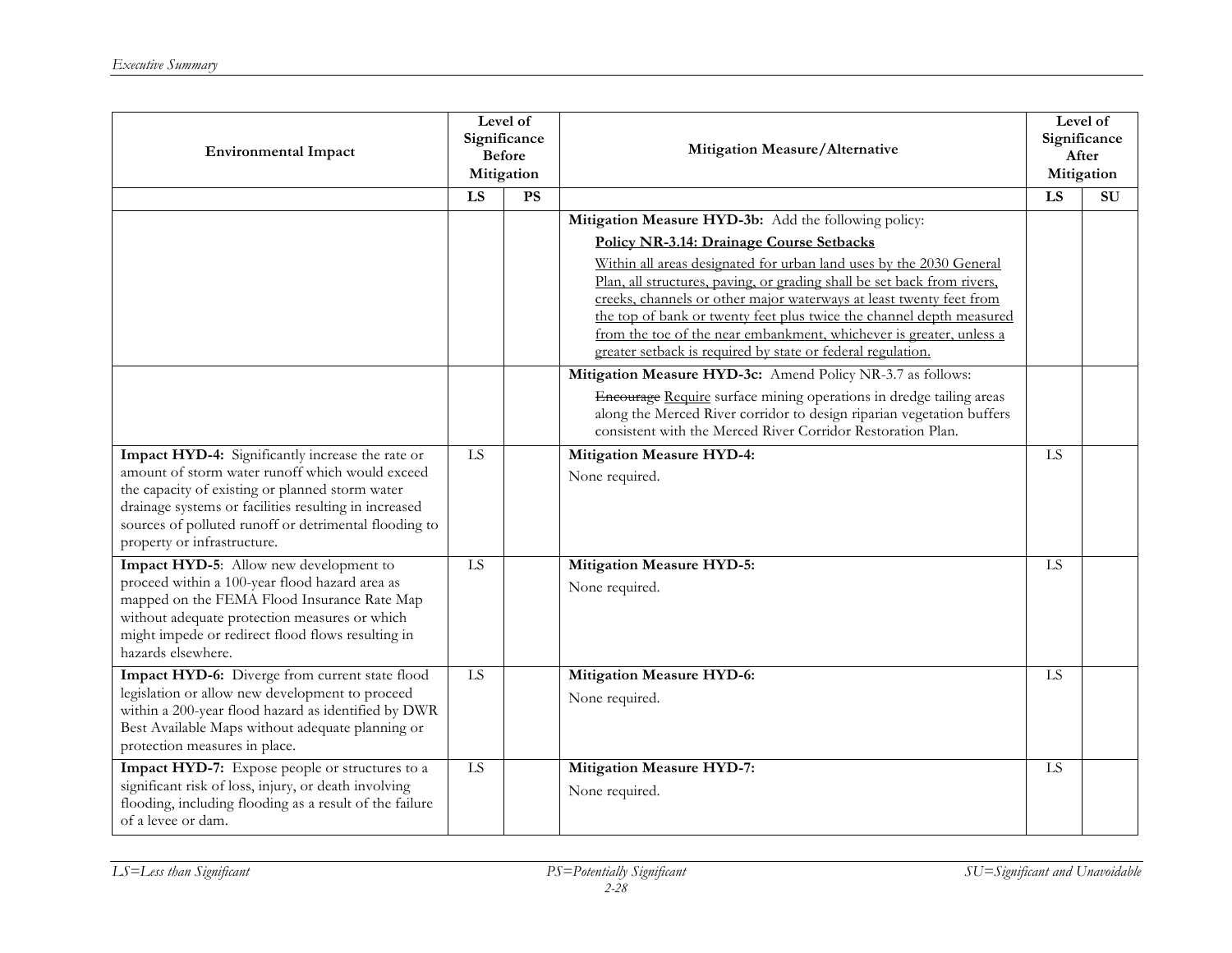| <b>Environmental Impact</b>                                                                                                                                                                                                                                                                                                                    | Level of<br>Significance<br><b>Before</b><br>Mitigation |           | Mitigation Measure/Alternative                                                                                                                                                                                                                                                                                                                                                                                                                                                                                                                                             |    | Level of<br>Significance<br>After<br>Mitigation |
|------------------------------------------------------------------------------------------------------------------------------------------------------------------------------------------------------------------------------------------------------------------------------------------------------------------------------------------------|---------------------------------------------------------|-----------|----------------------------------------------------------------------------------------------------------------------------------------------------------------------------------------------------------------------------------------------------------------------------------------------------------------------------------------------------------------------------------------------------------------------------------------------------------------------------------------------------------------------------------------------------------------------------|----|-------------------------------------------------|
|                                                                                                                                                                                                                                                                                                                                                | LS                                                      | PS        |                                                                                                                                                                                                                                                                                                                                                                                                                                                                                                                                                                            | LS | $\overline{\mathrm{SU}}$                        |
| <b>Land Use Compatibility</b>                                                                                                                                                                                                                                                                                                                  |                                                         |           |                                                                                                                                                                                                                                                                                                                                                                                                                                                                                                                                                                            |    |                                                 |
| Impact LU-1: Physically divide an established<br>community.                                                                                                                                                                                                                                                                                    |                                                         | <b>PS</b> | Mitigation Measure LU-1a: Amend Policy CIR-1.2 as follows:<br>Encourage land use patterns that promote shorter travel distances<br>between residences and employment centers within Merced County,<br>allow for non-auto travel, plan for multi-modal access for<br>communities near I-5 and other major roadways, provide traffic-<br>calming on local roadways, and promote the efficient expansion and<br>maintenance of transportation-related infrastructure to avoid<br>constructing new roadways that would cause the physical division of<br>existing communities. | LS |                                                 |
|                                                                                                                                                                                                                                                                                                                                                |                                                         |           | Mitigation Measure LU-1b: Amend Policy PFS-5.3 as follows:<br>Encourage new transmission and distribution lines to be sited within<br>existing utility easements and right-of-ways or utilize joint-use of<br>easements among different utilities to avoid impacting existing<br>communities.                                                                                                                                                                                                                                                                              |    |                                                 |
| Impact LU-2: Conflict with any applicable plan,<br>policy, or regulation of a government agency with<br>jurisdiction over land in unincorporated Merced<br>County that has been adopted for the purpose of<br>avoiding or mitigating an environmental effect.                                                                                  | LS                                                      |           | <b>Mitigation Measure LU-2:</b><br>None required.                                                                                                                                                                                                                                                                                                                                                                                                                                                                                                                          | LS |                                                 |
| <b>Noise</b>                                                                                                                                                                                                                                                                                                                                   |                                                         |           |                                                                                                                                                                                                                                                                                                                                                                                                                                                                                                                                                                            |    |                                                 |
| Impact NSE-1: Exposure of persons to, or<br>generation or, noise levels in excess of standards<br>established in the local General Plan, noise<br>ordinance, or applicable standards of other agencies.                                                                                                                                        | ${\rm LS}$                                              |           | <b>Mitigation Measure NSE-1:</b><br>None required.                                                                                                                                                                                                                                                                                                                                                                                                                                                                                                                         | LS |                                                 |
| Impact NSE-2: A substantial permanent,<br>temporary, or periodic increase in ambient noise<br>levels in the project vicinity above levels without the<br>project - Development of new noise-sensitive land<br>uses within areas subject to noise impacts, including<br>within noise impacted areas adjacent to public and<br>private airports. | LS                                                      |           | <b>Mitigation Measure NSE-2:</b><br>None required.                                                                                                                                                                                                                                                                                                                                                                                                                                                                                                                         | LS |                                                 |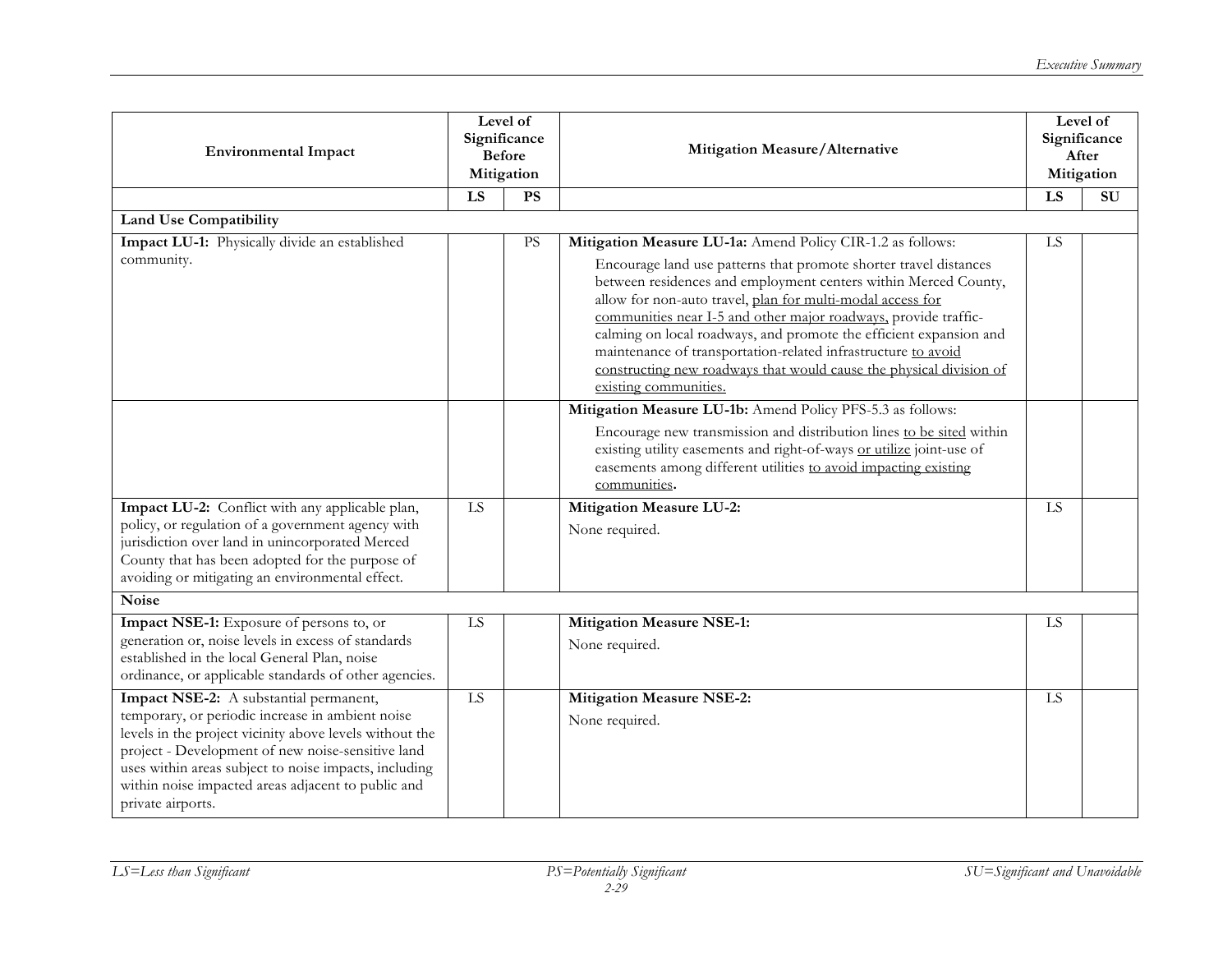| <b>Environmental Impact</b>                                                                                                                                                                                                                                         | Level of<br>Significance<br><b>Before</b><br>Mitigation |    | Mitigation Measure/Alternative                                                                                                                                                                                                                                                                                                                                                                                                                                                                                                                                                                                                                                                                                                                                                                                                                                                                                                                                                                                                                                                                                           |           | Level of<br>Significance<br>After<br>Mitigation |
|---------------------------------------------------------------------------------------------------------------------------------------------------------------------------------------------------------------------------------------------------------------------|---------------------------------------------------------|----|--------------------------------------------------------------------------------------------------------------------------------------------------------------------------------------------------------------------------------------------------------------------------------------------------------------------------------------------------------------------------------------------------------------------------------------------------------------------------------------------------------------------------------------------------------------------------------------------------------------------------------------------------------------------------------------------------------------------------------------------------------------------------------------------------------------------------------------------------------------------------------------------------------------------------------------------------------------------------------------------------------------------------------------------------------------------------------------------------------------------------|-----------|-------------------------------------------------|
|                                                                                                                                                                                                                                                                     | LS                                                      | PS |                                                                                                                                                                                                                                                                                                                                                                                                                                                                                                                                                                                                                                                                                                                                                                                                                                                                                                                                                                                                                                                                                                                          | LS        | <b>SU</b>                                       |
| Impact NSE-3: A substantial permanent,<br>temporary, or periodic increase in ambient noise<br>levels in the project vicinity above levels without the<br>project - Development of noise-producing uses near<br>existing sensitive land uses.                        | LS                                                      |    | <b>Mitigation Measure NSE-3:</b><br>None required.                                                                                                                                                                                                                                                                                                                                                                                                                                                                                                                                                                                                                                                                                                                                                                                                                                                                                                                                                                                                                                                                       | <b>LS</b> |                                                 |
| Impact NSE-4: A substantial permanent increase in<br>ambient noise levels in the project vicinity above<br>levels without the project - Traffic noise level<br>increases at existing sensitive uses caused by<br>development consistent with the 2030 General Plan. |                                                         | PS | Mitigation Measure NSE-4a: Add the following policy:<br>Policy HS-7.14: Transportation Noise Mitigation Program<br>Adopt a countywide transportation noise mitigation program to<br>reduce transportation noise levels at existing sensitive land uses.                                                                                                                                                                                                                                                                                                                                                                                                                                                                                                                                                                                                                                                                                                                                                                                                                                                                  |           | <b>SU</b>                                       |
|                                                                                                                                                                                                                                                                     |                                                         |    | Mitigation Measure NSE-4b: Add the following program:<br>Program HS-L: Noise Sensitive Land Uses Near Major<br><b>Transportation Noise Sources</b><br>For roadways, railways, and other sources of transportation noise<br>estimated to produce noise levels in excess of General Plan standards,<br>document the locations of all existing noise sensitive land uses,<br>including but not limited to hospitals, schools, and residential<br>dwellings. Predict noise levels at the noise sensitive land uses. If noise<br>levels exceed General Plan standards, identify feasible mitigation<br>measures, including a funding source for implementation of the<br>measures. The mitigation program could include, but should not be<br>limited to, the following specific elements for noise abatement<br>consideration where reasonable and feasible: noise barrier retrofits;<br>truck usage restrictions; reduction of speed limits; use of quieter<br>paving materials; building facade sound insulation; traffic calming;<br>additional enforcement of speed limits and exhaust noise laws; and<br>signal timing. |           |                                                 |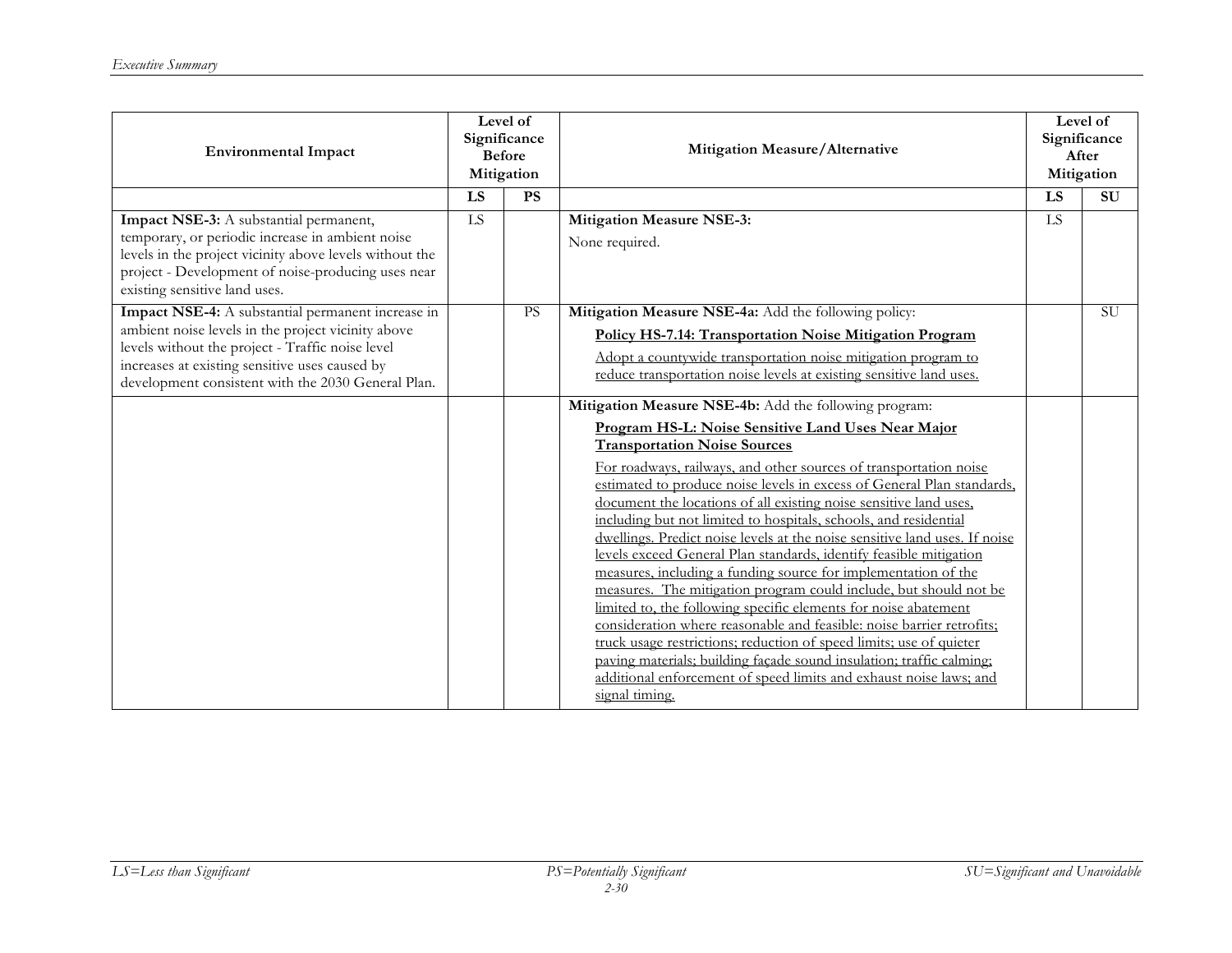| <b>Environmental Impact</b>                                                                                    | Level of<br>Significance<br><b>Before</b><br>Mitigation |           |                                                                                                                                                                                                                                                                                                                                                                                                                                                                                                                                                                                                                                                                                                                                                                                                                                                                                                                                                                                                                                                                                                                                                                                                                                                                                                                                                                                                                                                                                                                                                                                                                                                                                                                                                                                                                                                                                |    |    |  |  |  |  |  | Mitigation Measure/Alternative |  | Level of<br>Significance<br>After<br>Mitigation |
|----------------------------------------------------------------------------------------------------------------|---------------------------------------------------------|-----------|--------------------------------------------------------------------------------------------------------------------------------------------------------------------------------------------------------------------------------------------------------------------------------------------------------------------------------------------------------------------------------------------------------------------------------------------------------------------------------------------------------------------------------------------------------------------------------------------------------------------------------------------------------------------------------------------------------------------------------------------------------------------------------------------------------------------------------------------------------------------------------------------------------------------------------------------------------------------------------------------------------------------------------------------------------------------------------------------------------------------------------------------------------------------------------------------------------------------------------------------------------------------------------------------------------------------------------------------------------------------------------------------------------------------------------------------------------------------------------------------------------------------------------------------------------------------------------------------------------------------------------------------------------------------------------------------------------------------------------------------------------------------------------------------------------------------------------------------------------------------------------|----|----|--|--|--|--|--|--------------------------------|--|-------------------------------------------------|
|                                                                                                                | LS                                                      | <b>PS</b> |                                                                                                                                                                                                                                                                                                                                                                                                                                                                                                                                                                                                                                                                                                                                                                                                                                                                                                                                                                                                                                                                                                                                                                                                                                                                                                                                                                                                                                                                                                                                                                                                                                                                                                                                                                                                                                                                                | LS | SU |  |  |  |  |  |                                |  |                                                 |
| Impact NSE-5: Expose people to, or generate<br>excessive groundborne vibration or groundborne<br>noise levels. |                                                         | <b>PS</b> | Mitigation Measure NSE-5a: Amend Policy HS-7.2 as follows:<br>Acoustical and Groundborne Vibration Analysis Requirements<br>Require development project applicants to prepare an acoustical<br>analysis as part of the environmental review process when noise-<br>sensitive land uses are proposed in areas exposed to existing or<br>projected exterior noise levels exceeding the levels shown in Tables<br>HS-1 and HS-2. Require an analysis of groundborne vibration for<br>proposed residential and other sensitive projects (including but not<br>limited to hospitals and schools) located within 1,000 feet of a rail line<br>with at least 30 operations per day or an existing industrial<br>groundborne vibration source. The acoustical and groundborne<br>vibration analyses shall:<br>a) Be the responsibility of the applicant;<br>b) Be prepared by qualified persons experienced in the<br>fields of environmental noise and groundborne vibration<br>assessment and architectural acoustics;<br>c) Include representative noise level measurements with<br>sufficient sampling periods and locations to adequately<br>describe local conditions;<br>d) Estimate projected future (20 year) noise levels relative to<br>the standards shown in Tables HS-1 and HS-2 at the<br>property line of the proposed use, and, as applicable,<br>estimate project future groundborne vibration levels<br>using a maximum vibration standard of 70 VdB;<br>Recommend appropriate mitigation to achieve<br>e)<br>compliance with the adopted policies and standards in<br>this element, including setbacks from groundborne<br>vibration sources causing adverse levels of vibration; and<br>Estimate interior and exterior noise, and groundborne vibration<br>f)<br>exposure after the prescribed mitigation measures have been<br>implemented at the property line. | LS |    |  |  |  |  |  |                                |  |                                                 |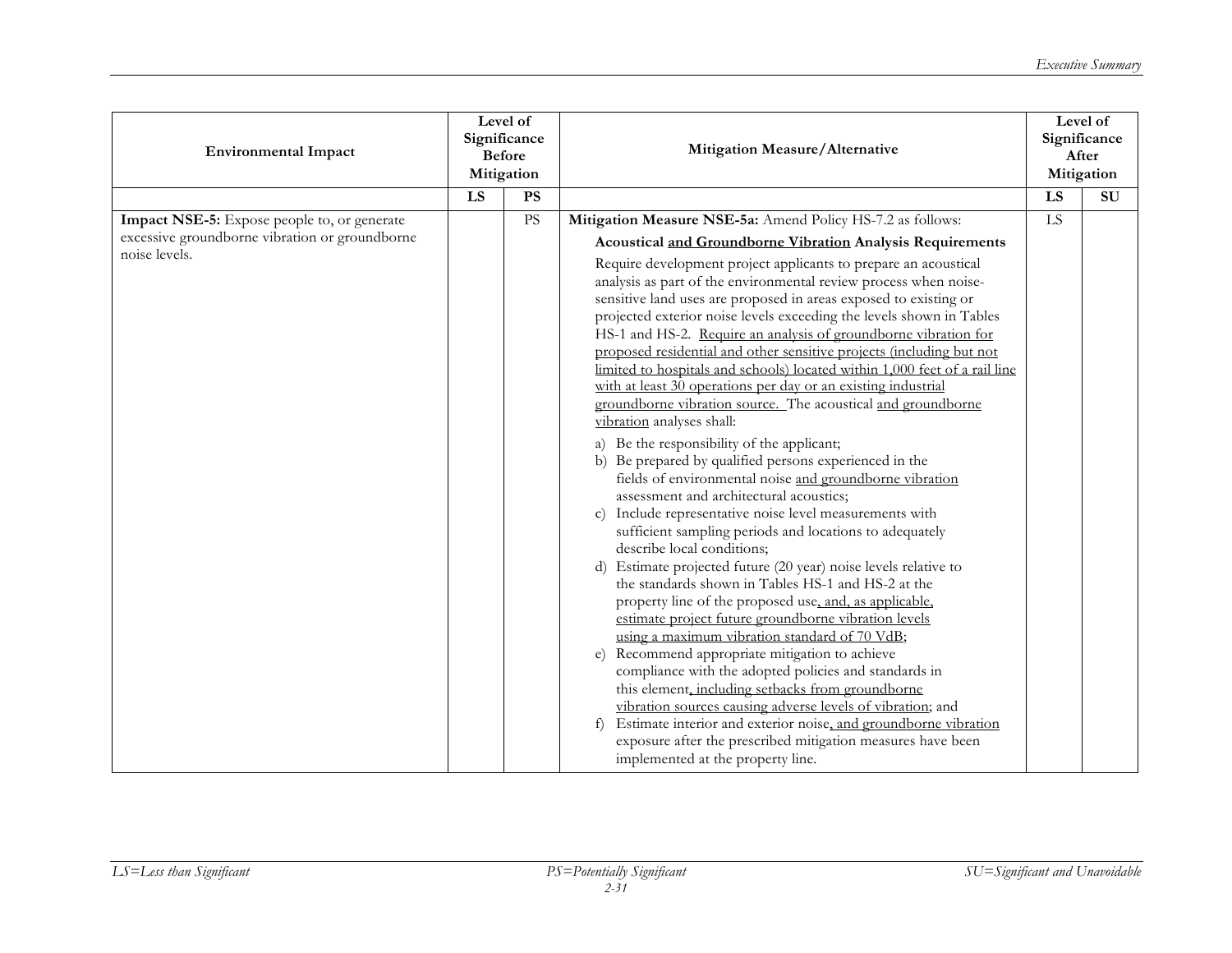| <b>Environmental Impact</b> | Level of<br>Significance<br><b>Before</b><br>Mitigation |                        | Mitigation Measure/Alternative                                                                                                                                                                                                                                                                                                                                                                                                         |    | Level of<br>Significance<br>After<br>Mitigation |
|-----------------------------|---------------------------------------------------------|------------------------|----------------------------------------------------------------------------------------------------------------------------------------------------------------------------------------------------------------------------------------------------------------------------------------------------------------------------------------------------------------------------------------------------------------------------------------|----|-------------------------------------------------|
|                             | LS                                                      | <b>PS</b>              |                                                                                                                                                                                                                                                                                                                                                                                                                                        | LS | SU                                              |
|                             |                                                         | $\mathbf{P}\mathbf{S}$ | Mitigation Measure NSE-5b: Amend Policy HS-7.4 as follows:                                                                                                                                                                                                                                                                                                                                                                             |    |                                                 |
|                             |                                                         |                        | New Noise or Groundborne Vibration Generating Uses                                                                                                                                                                                                                                                                                                                                                                                     |    |                                                 |
|                             |                                                         |                        | Require new commercial and industrial uses to minimize                                                                                                                                                                                                                                                                                                                                                                                 |    |                                                 |
|                             |                                                         |                        | encroachment on incompatible noise or groundborne                                                                                                                                                                                                                                                                                                                                                                                      |    |                                                 |
|                             |                                                         |                        | vibration sensitive land uses. Also consider the potential<br>for encroachment by residential and other noise or                                                                                                                                                                                                                                                                                                                       |    |                                                 |
|                             |                                                         |                        | groundborne vibration sensitive land uses on adjacent                                                                                                                                                                                                                                                                                                                                                                                  |    |                                                 |
|                             |                                                         |                        | lands that which could significantly impact the viability                                                                                                                                                                                                                                                                                                                                                                              |    |                                                 |
|                             |                                                         |                        | of the commercial or industrial areas.                                                                                                                                                                                                                                                                                                                                                                                                 |    |                                                 |
|                             |                                                         |                        | Mitigation Measure NSE-5c: Amend Policy HS-7.7 as follows:                                                                                                                                                                                                                                                                                                                                                                             |    |                                                 |
|                             |                                                         |                        | Noise or Vibration Impacted Residential Area Monitoring                                                                                                                                                                                                                                                                                                                                                                                |    |                                                 |
|                             |                                                         |                        | Consider any existing residential area "noise or vibration impacted" if<br>the exposure to exterior noise exceeds the standards shown in Table<br>HS-2 or if groundborne vibration levels exceed 70VdB. Identify and<br>evaluate potential noise or groundborne vibration impacted areas and<br>identify possible means to correct the identified noise/land use<br>incompatibilities.                                                 |    |                                                 |
|                             |                                                         |                        | Mitigation Measure NSE-5d: Amend Policy HS-7.8 as follows:                                                                                                                                                                                                                                                                                                                                                                             |    |                                                 |
|                             |                                                         |                        | Require land use projects to comply with adopted noise and vibration<br>standards through proper site and building design, such as building<br>orientation, setbacks, natural barriers (e.g., earthen berms, vegetation),<br>and building construction practices. Only consider the use of<br>soundwalls after all design-related noise mitigation measures have<br>been evaluated or integrated into the project or found infeasible. |    |                                                 |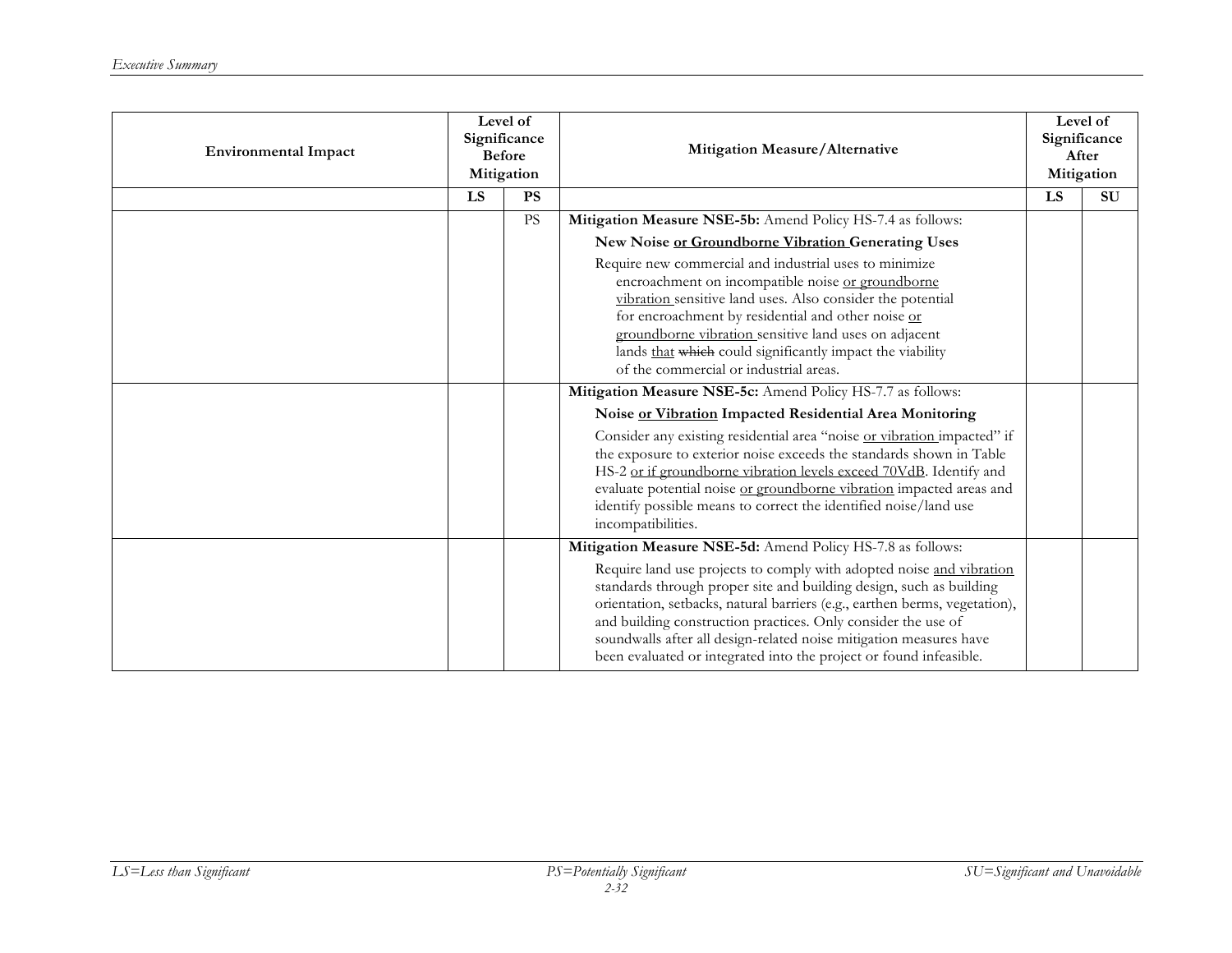| <b>Environmental Impact</b> | Level of<br>Significance<br><b>Before</b><br>Mitigation |           | Mitigation Measure/Alternative                                                                                                                                                                                                                                                                                                                                                                                                                                                                                                                                                                                                                                                                                                                                                                                                                                                                                     |    | Level of<br>Significance<br>After<br>Mitigation |
|-----------------------------|---------------------------------------------------------|-----------|--------------------------------------------------------------------------------------------------------------------------------------------------------------------------------------------------------------------------------------------------------------------------------------------------------------------------------------------------------------------------------------------------------------------------------------------------------------------------------------------------------------------------------------------------------------------------------------------------------------------------------------------------------------------------------------------------------------------------------------------------------------------------------------------------------------------------------------------------------------------------------------------------------------------|----|-------------------------------------------------|
|                             | LS                                                      | <b>PS</b> |                                                                                                                                                                                                                                                                                                                                                                                                                                                                                                                                                                                                                                                                                                                                                                                                                                                                                                                    | LS | SU                                              |
|                             |                                                         |           | Mitigation Measure NSE-5e: Amend Policy HS-7.9 as follows:<br>Require transportation project proponents to prepare all acoustical<br>analysis for all roadway and railway construction projects in<br>accordance with Policy HS-7.2; additionally, rail projects shall require<br>the preparation of a groundborne vibration analysis in accordance<br>with Policy HS-7.2. Consider noise mitigation measures to reduce<br>traffic and/or rail noise levels to comply with Table HS-1 standards if<br>pre-project noise levels already exceed the noise standards of Table<br>HS-1 and the increase is significant. The County defines a significant<br>increase as follows:<br>Pre-Project<br>Noise Environment L <sub>dn</sub><br><b>Significant Increase</b><br>Less than 60 dB<br>$5+dB$<br>$60 - 65$ dB<br>$3 + dB$                                                                                           |    |                                                 |
|                             |                                                         |           | Greater than 65 dB<br>$1.5 + dB$                                                                                                                                                                                                                                                                                                                                                                                                                                                                                                                                                                                                                                                                                                                                                                                                                                                                                   |    |                                                 |
|                             |                                                         |           | Mitigation Measure NSE-5f: Add the following policy:<br>Policy HS-7.15: New Project Groundborne Vibration Mitigation<br>Requirements<br>For residential projects within 1,000 feet of a rail line with at least 30<br>operations per day, or an existing industrial or commercial<br>groundborne vibration source, require new residential projects to<br>include appropriate groundborne vibration mitigation measures to<br>reduce groundborne vibration levels to less than 70 VdB within<br>structures. However, if a groundborne vibration-generating use is<br>proposed adjacent to lands zoned for residential uses, then the<br>groundborne vibration-generating use shall be responsible for<br>mitigating its groundborne vibration generation to a state of<br>compliance with the 70 VdB standard at the property line of the<br>generating use in anticipation of the future residential development. |    |                                                 |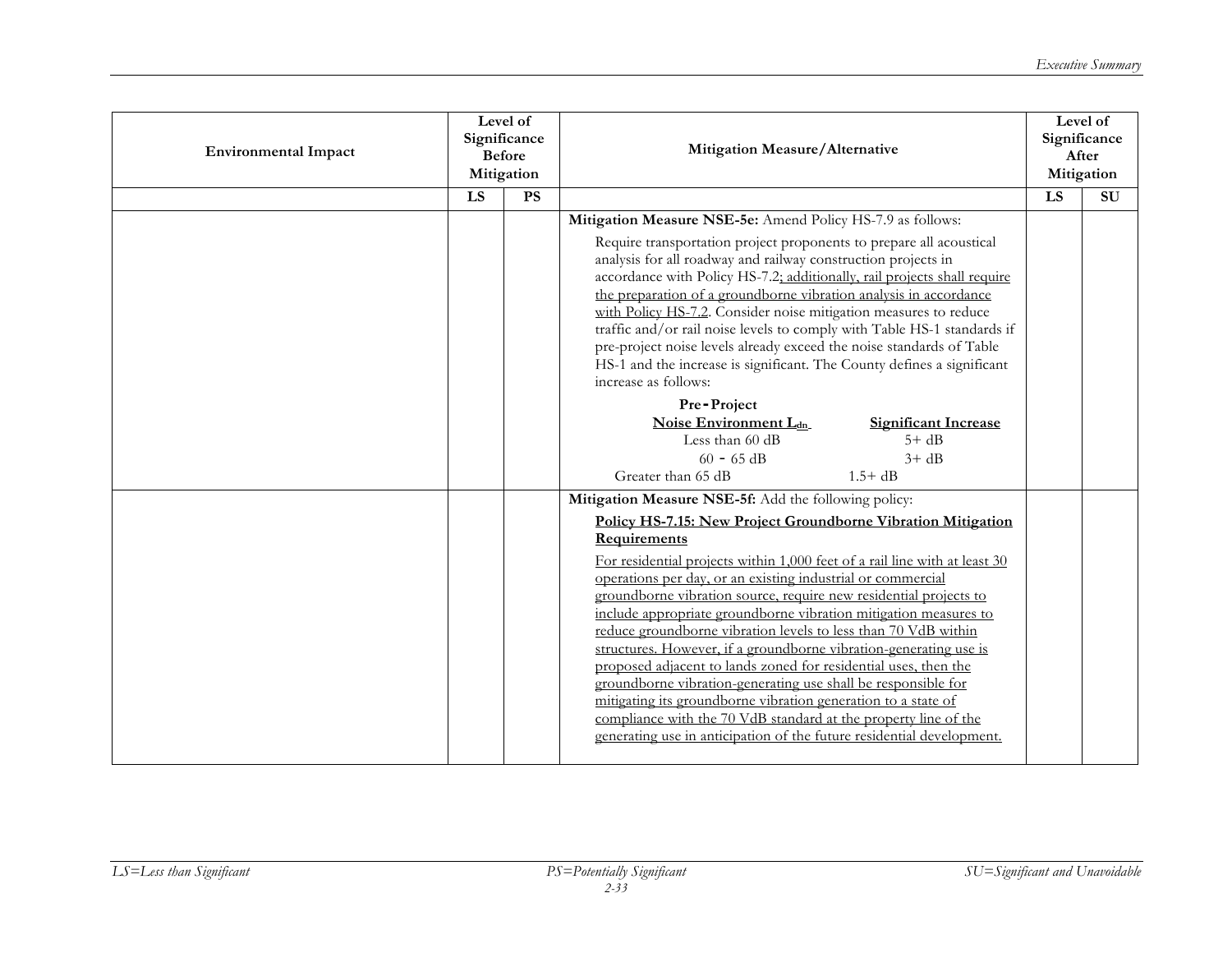| <b>Environmental Impact</b>                                                           | Level of<br>Significance<br><b>Before</b><br>Mitigation |                 | Mitigation Measure/Alternative                                                                                                                                                                                                                                                                                                                                                                                                                                                                                                                                                                                                                                                                                                                                                                                                                                                                                                                                                                                                                                                                                                                                                                                                                                                                                                                                                                                                                                                                                                                                                                                                                                                                                                                                                                                                                                                                                                                                                                                                                           |    | Level of<br>Significance<br>After<br>Mitigation |
|---------------------------------------------------------------------------------------|---------------------------------------------------------|-----------------|----------------------------------------------------------------------------------------------------------------------------------------------------------------------------------------------------------------------------------------------------------------------------------------------------------------------------------------------------------------------------------------------------------------------------------------------------------------------------------------------------------------------------------------------------------------------------------------------------------------------------------------------------------------------------------------------------------------------------------------------------------------------------------------------------------------------------------------------------------------------------------------------------------------------------------------------------------------------------------------------------------------------------------------------------------------------------------------------------------------------------------------------------------------------------------------------------------------------------------------------------------------------------------------------------------------------------------------------------------------------------------------------------------------------------------------------------------------------------------------------------------------------------------------------------------------------------------------------------------------------------------------------------------------------------------------------------------------------------------------------------------------------------------------------------------------------------------------------------------------------------------------------------------------------------------------------------------------------------------------------------------------------------------------------------------|----|-------------------------------------------------|
|                                                                                       | LS                                                      | $\overline{PS}$ |                                                                                                                                                                                                                                                                                                                                                                                                                                                                                                                                                                                                                                                                                                                                                                                                                                                                                                                                                                                                                                                                                                                                                                                                                                                                                                                                                                                                                                                                                                                                                                                                                                                                                                                                                                                                                                                                                                                                                                                                                                                          | LS | $\overline{\mathrm{SU}}$                        |
| Population and Housing                                                                |                                                         |                 |                                                                                                                                                                                                                                                                                                                                                                                                                                                                                                                                                                                                                                                                                                                                                                                                                                                                                                                                                                                                                                                                                                                                                                                                                                                                                                                                                                                                                                                                                                                                                                                                                                                                                                                                                                                                                                                                                                                                                                                                                                                          |    |                                                 |
| Impact POP-1: Induce substantial population<br>growth, either directly or indirectly. |                                                         | <b>PS</b>       | Mitigation Measure POP-1: Amend Policy LU-5.F.2 as follows:<br>Require all applicants for new Urban Community to provide:<br>a) A complete Guidance Package submitted for review by the Board<br>of Supervisors. The Guidance Package shall include the following<br>components: project description and history; statement of<br>understanding of the basic facts including a summary of<br>compliance with items a through e listed under Policy LU-5.F.1;<br>the roles of the applicant and County in preparation of the<br>Community Plan and Environmental Impact Report; identification<br>of the anticipated planning issues that will need to be addressed<br>through the application process; and a project schedule. The<br>Guidance Package will be valid two years upon submittal to the<br>County. If two years pass before action is taken on the project, the<br>project applicant shall submit a new/updated Guidance Package<br>for Board consideration;<br>A General Plan Amendment and Zone Change Application;<br>b)<br>A Community Plan consistent with State specific plan<br>$\mathbf{C}$ )<br>requirements, including the location and intensity of planned<br>land uses and circulation system. The plan shall provide a mix<br>of land uses and densities, including residential, commercial,<br>mixed-use, employment-generating, and public facilities;<br>An infrastructure Master Plan that identifies public and private<br>d)<br>infrastructure needs; service district or assessment area<br>formation details; a development phasing plan; and a strategy<br>for the installation, operations, and ongoing maintenance of<br>infrastructure required to support growth. This plan shall be<br>consistent with all applicable private, local, regional, State, and<br>Federal infrastructure, regulations, and programs related to<br>transportation, sewage and wastewater treatment, water quality<br>and quantity, drainage, parks and open space, and any other<br>public facilities, infrastructure, and services; | LS |                                                 |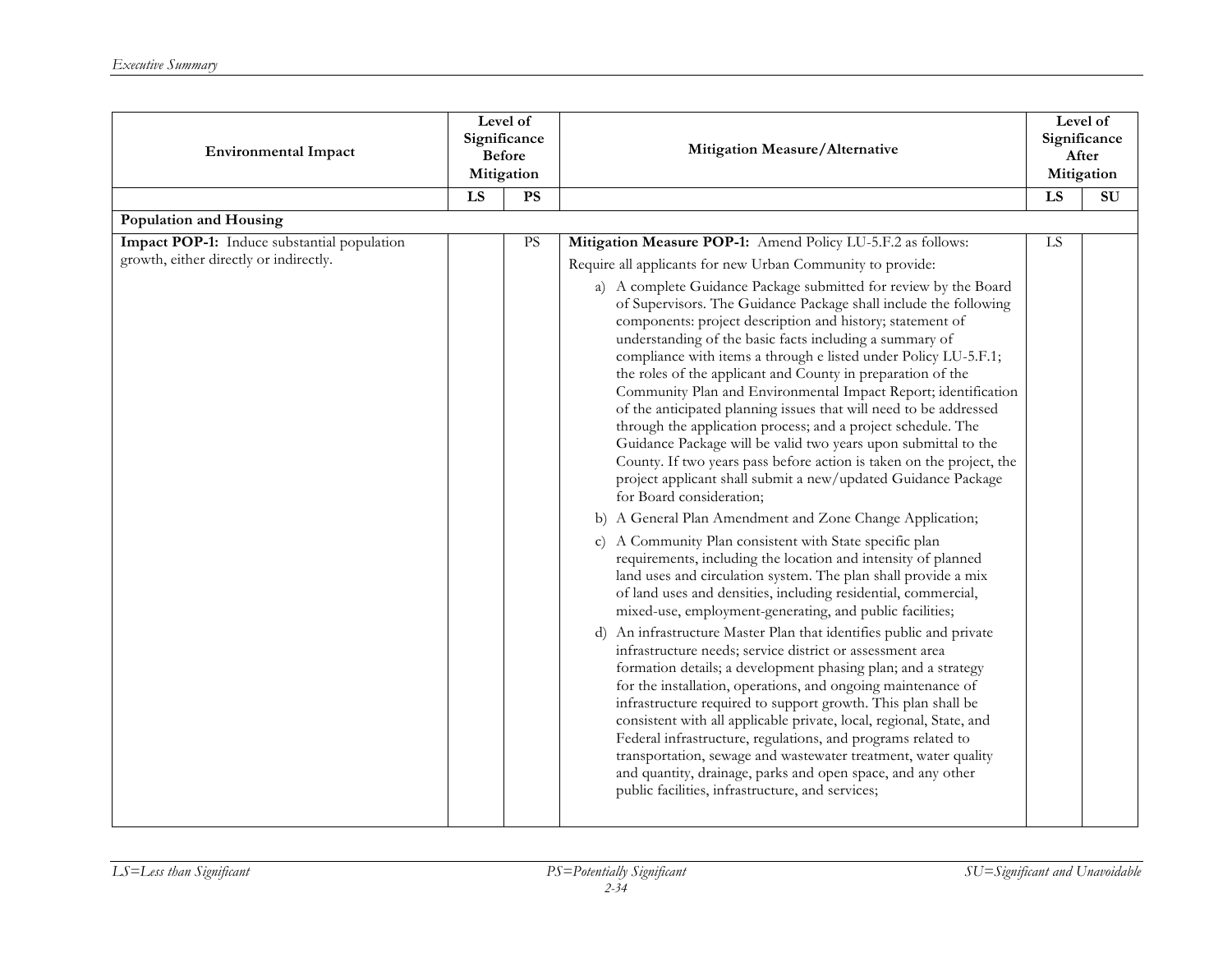| <b>Environmental Impact</b> | Level of<br>Significance<br><b>Before</b><br>Mitigation |           | Mitigation Measure/Alternative                                                                                                                                                                                                                                                                                                                                                                                                                                                                                                              |    | Level of<br>Significance<br>After<br>Mitigation |
|-----------------------------|---------------------------------------------------------|-----------|---------------------------------------------------------------------------------------------------------------------------------------------------------------------------------------------------------------------------------------------------------------------------------------------------------------------------------------------------------------------------------------------------------------------------------------------------------------------------------------------------------------------------------------------|----|-------------------------------------------------|
|                             | LS                                                      | <b>PS</b> |                                                                                                                                                                                                                                                                                                                                                                                                                                                                                                                                             | LS | SU                                              |
|                             |                                                         |           | e) A Fiscal Impact Analysis that includes an assessment of projected<br>tax revenues compared to projected County service costs in order<br>to demonstrate that the project will have a fiscally neutral or<br>positive impact on the County and any special districts that<br>provide services to the project;<br>A Market Demand Study that demonstrates how the proposed<br>f)                                                                                                                                                           |    |                                                 |
|                             |                                                         |           | Urban Community will affect existing unincorporated<br>communities in the County. This shall include an analysis of how<br>and where new residents will shop/work and how that their<br>economic characteristics/trends will affect the overall economic<br>characteristics of the County. The analysis will additionally include<br>a demonstration of the need for the expansion of the community<br>taking into consideration the land available for urban uses within<br>other Urban Communities in unincorporated areas of the county; |    |                                                 |
|                             |                                                         |           | A program to ensure that the project will provide a full range of<br>$\mathbf{g}$<br>needed public services, including fire protection, law enforcement,<br>parks, library, community center, and other necessary public<br>services:                                                                                                                                                                                                                                                                                                       |    |                                                 |
|                             |                                                         |           | h) A public outreach program to adjacent property owners and<br>applicable community groups/organizations;                                                                                                                                                                                                                                                                                                                                                                                                                                  |    |                                                 |
|                             |                                                         |           | i) A plan for coordination with other local, regional, State, and<br>Federal agencies that have regulation authority over the project;                                                                                                                                                                                                                                                                                                                                                                                                      |    |                                                 |
|                             |                                                         |           | Funding for the preparation of a project-specific Environmental<br>Impact Report;                                                                                                                                                                                                                                                                                                                                                                                                                                                           |    |                                                 |
|                             |                                                         |           | Commitment to enter into a Reimbursement Agreement requiring<br>$\bf k$<br>deposits into a Planning Trust Fund with Merced County for all, or<br>an agreed upon portion, of the estimated cost of the General Plan<br>Amendment, Environmental Impact Report preparation,<br>Infrastructure Master Plan, and peer review.                                                                                                                                                                                                                   |    |                                                 |
|                             |                                                         |           | <b>Mitigation Measure POP-1b:</b>                                                                                                                                                                                                                                                                                                                                                                                                                                                                                                           |    |                                                 |
|                             |                                                         |           | Implement Mitigation Measure AG-3c, which would prohibit the<br>expansion of existing Rural Residential Centers or the creation of new<br>Centers.                                                                                                                                                                                                                                                                                                                                                                                          |    |                                                 |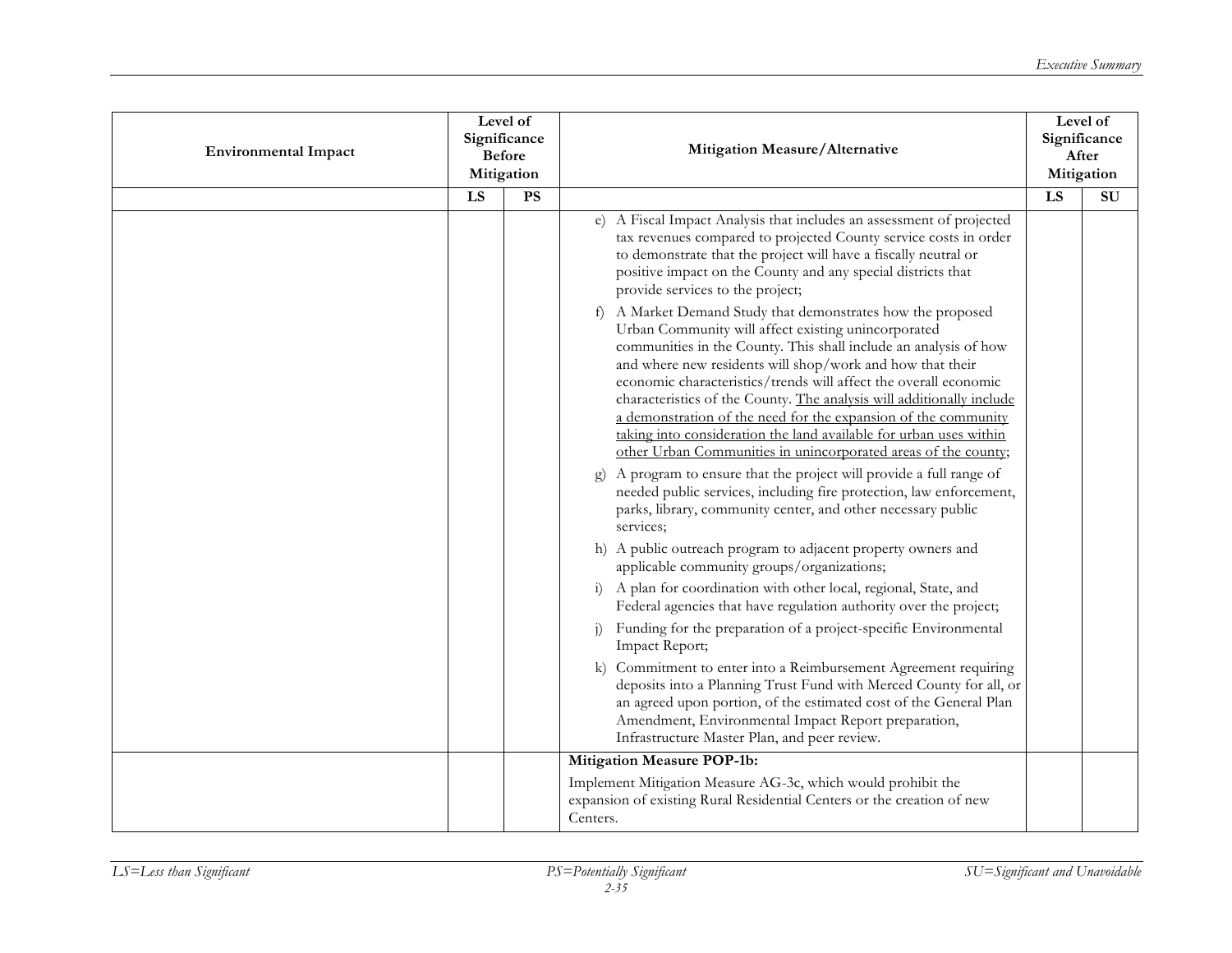| <b>Environmental Impact</b>                                                                                                                                                                                                                                                                                                                                                                                                                                             | Level of<br>Significance<br><b>Before</b><br>Mitigation |           | Mitigation Measure/Alternative                                                                                                                                                             |    | Level of<br>Significance<br>After<br>Mitigation |
|-------------------------------------------------------------------------------------------------------------------------------------------------------------------------------------------------------------------------------------------------------------------------------------------------------------------------------------------------------------------------------------------------------------------------------------------------------------------------|---------------------------------------------------------|-----------|--------------------------------------------------------------------------------------------------------------------------------------------------------------------------------------------|----|-------------------------------------------------|
|                                                                                                                                                                                                                                                                                                                                                                                                                                                                         | LS                                                      | <b>PS</b> |                                                                                                                                                                                            | LS | <b>SU</b>                                       |
|                                                                                                                                                                                                                                                                                                                                                                                                                                                                         |                                                         |           | <b>Mitigation Measure POP-1c:</b><br>Implement Mitigation Measures AG-5a through AG-5h, which would<br>limit future residential development within agricultural areas of Merced<br>County. |    |                                                 |
| Impact POP-2: Displace substantial amounts of<br>population and housing units, necessitating the<br>construction of replacement housing elsewhere.                                                                                                                                                                                                                                                                                                                      | LS                                                      |           | Mitigation Measure POP-2:<br>None required.                                                                                                                                                | LS |                                                 |
| <b>Public Services</b>                                                                                                                                                                                                                                                                                                                                                                                                                                                  |                                                         |           |                                                                                                                                                                                            |    |                                                 |
| Impact PS-1: Result in substantial adverse physical<br>impacts associated with the provision of new or<br>physically altered fire protection and emergency<br>response facilities, or the need for new or physically<br>altered fire protection and emergency response<br>facilities, the construction of which could cause<br>significant environmental impacts, in order to<br>maintain acceptable service ratios, response times or<br>other performance objectives. | LS                                                      |           | <b>Mitigation Measure PS-1:</b><br>None required.                                                                                                                                          | LS |                                                 |
| Impact PS-2: Result in substantial adverse physical<br>impacts associated with the provision of new or<br>physically altered police protection and law<br>enforcement facilities, or the need for new or<br>physically altered police protection and law<br>enforcement facilities, the construction of which<br>could cause significant environmental impacts, in<br>order to maintain acceptable service ratios, response<br>times or other performance objectives.   | LS                                                      |           | <b>Mitigation Measure PS-2:</b><br>None required.                                                                                                                                          | LS |                                                 |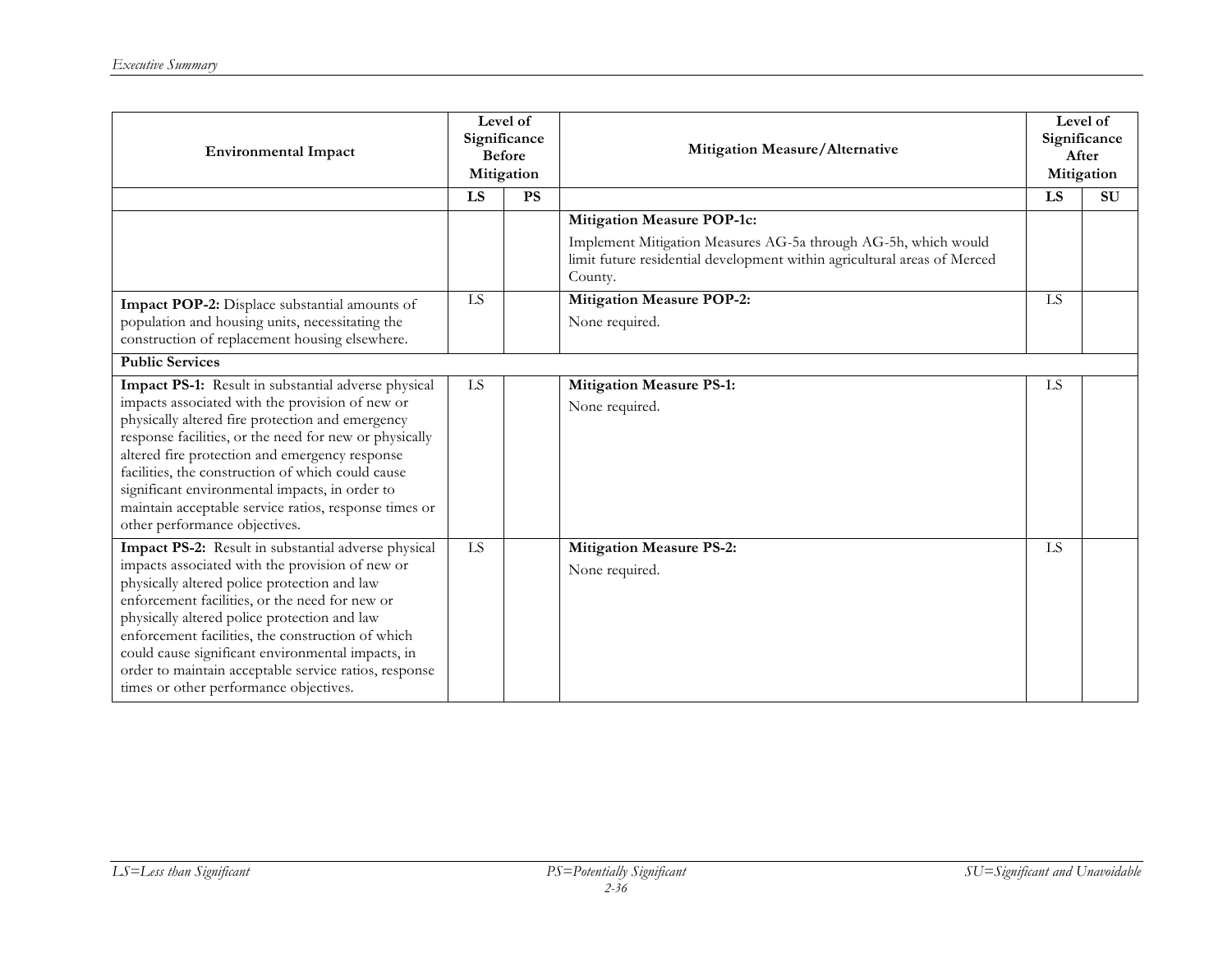| <b>Environmental Impact</b>                                                                                                                                                                                                                                                                                                                                                                                                  | Level of<br>Significance<br><b>Before</b><br>Mitigation |           | Mitigation Measure/Alternative                                                                                                                                                                                                                                         | Level of<br>Significance<br>After<br>Mitigation |                          |
|------------------------------------------------------------------------------------------------------------------------------------------------------------------------------------------------------------------------------------------------------------------------------------------------------------------------------------------------------------------------------------------------------------------------------|---------------------------------------------------------|-----------|------------------------------------------------------------------------------------------------------------------------------------------------------------------------------------------------------------------------------------------------------------------------|-------------------------------------------------|--------------------------|
|                                                                                                                                                                                                                                                                                                                                                                                                                              | $\overline{LS}$                                         | PS        |                                                                                                                                                                                                                                                                        | $\overline{LS}$                                 | $\overline{\mathrm{SU}}$ |
| Impact PS-3: Result in substantial adverse physical<br>impacts associated with the provision of new or<br>physically altered school and library facilities, or the<br>need for new or physically altered school and library<br>facilities, the construction of which could cause<br>significant environmental impacts, in order to<br>maintain acceptable service ratios, response times or<br>other performance objectives. | LS                                                      |           | <b>Mitigation Measure PS-3:</b><br>None required.                                                                                                                                                                                                                      | LS                                              |                          |
| Recreation                                                                                                                                                                                                                                                                                                                                                                                                                   |                                                         |           |                                                                                                                                                                                                                                                                        |                                                 |                          |
| Impact REC-1: Increase the use of existing<br>neighborhood and regional parks or other<br>recreational facilities such that substantial physical<br>deterioration of the facility would occur or be<br>accelerated.                                                                                                                                                                                                          | LS                                                      |           | <b>Mitigation Measure REC-1:</b><br>None required.                                                                                                                                                                                                                     | <b>LS</b>                                       |                          |
| Impact REC-2: Include recreational facilities or<br>require the construction or expansion of recreational<br>facilities which might have an adverse physical effect<br>on the environment.                                                                                                                                                                                                                                   | $\overline{LS}$                                         |           | <b>Mitigation Measure REC-2:</b><br>None required.                                                                                                                                                                                                                     | LS                                              |                          |
| Transportation                                                                                                                                                                                                                                                                                                                                                                                                               |                                                         |           |                                                                                                                                                                                                                                                                        |                                                 |                          |
| Impact TRF-1: Conflict with an applicable plan,<br>ordinance, or policy establishing measures of<br>effectiveness of Merced County roads.                                                                                                                                                                                                                                                                                    |                                                         | <b>PS</b> | Mitigation Measure TRF-1a:<br>Amend the 2030 General Plan Circulation Diagram to incorporate the<br>regional roadway improvements listed in Table 19-6 of this Draft PEIR to<br>reduce adverse operational traffic impacts under both 2030 and buildout<br>conditions. |                                                 | <b>SU</b>                |
|                                                                                                                                                                                                                                                                                                                                                                                                                              |                                                         |           | <b>Mitigation Measure TRF-1b:</b><br>Amend the 2030 General Plan Circulation Diagram to incorporate the<br>local roadway improvements listed in Table 19-8 of this Draft PEIR to<br>reduce adverse operational traffic impacts under 2030 conditions.                  |                                                 |                          |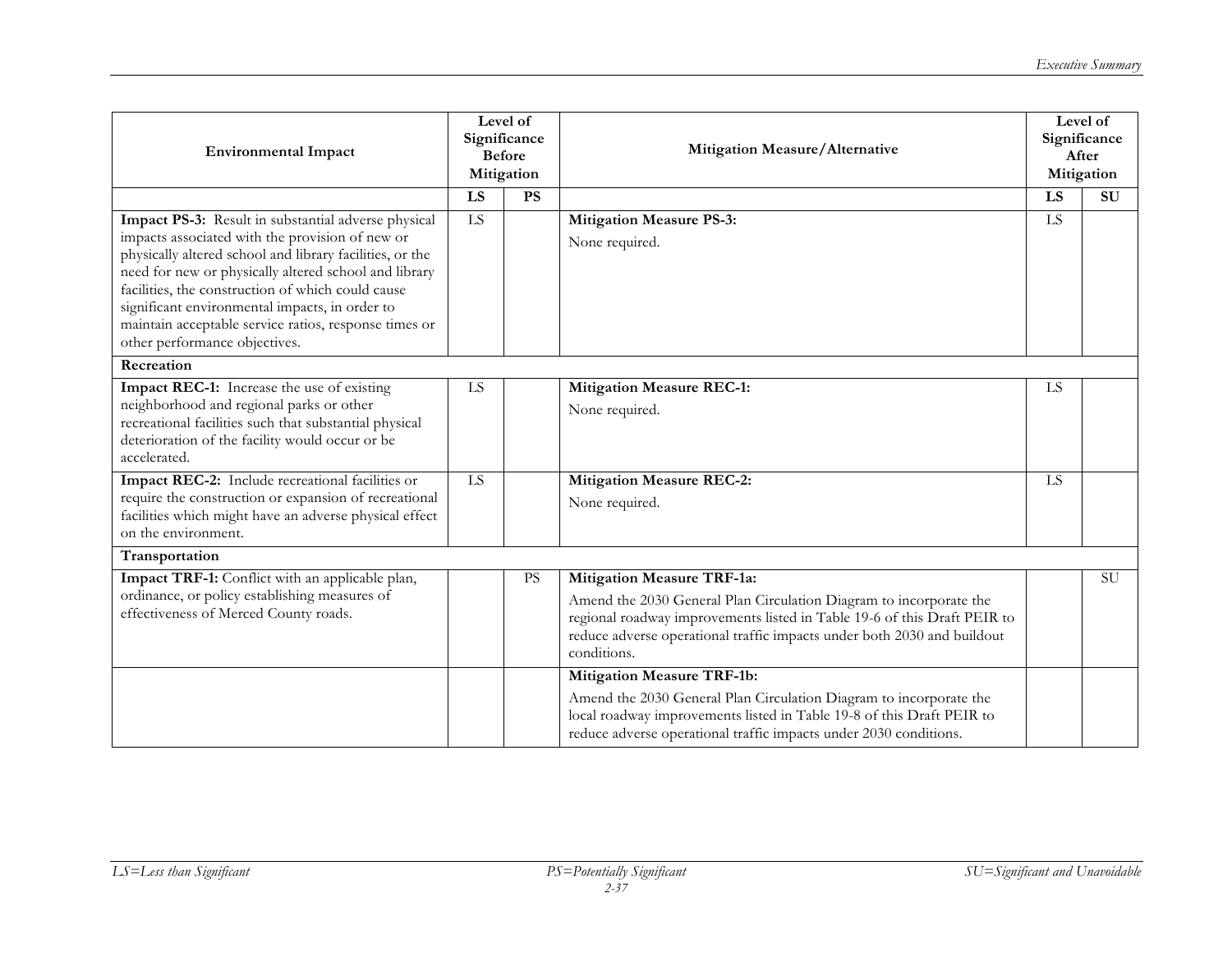| <b>Environmental Impact</b>                                                                                                          | Level of<br>Significance<br><b>Before</b><br>Mitigation |           | Mitigation Measure/Alternative                                                                                                                                                                                                                                                                                                                                                                                                                                                                                                      |    | Level of<br>Significance<br>After<br>Mitigation |
|--------------------------------------------------------------------------------------------------------------------------------------|---------------------------------------------------------|-----------|-------------------------------------------------------------------------------------------------------------------------------------------------------------------------------------------------------------------------------------------------------------------------------------------------------------------------------------------------------------------------------------------------------------------------------------------------------------------------------------------------------------------------------------|----|-------------------------------------------------|
|                                                                                                                                      | LS                                                      | <b>PS</b> |                                                                                                                                                                                                                                                                                                                                                                                                                                                                                                                                     | LS | SU                                              |
|                                                                                                                                      |                                                         |           | Mitigation Measure TRF-1c: Add the following program:<br><b>Implementation Program CIR-J: Modify Regional</b><br><b>Transportation Improvement Fees</b><br>Work with MCAG, cities within the county and Caltrans to create a<br>regional approach to addressing the costs of improvements needed to<br>roads and highways as described in Tables 19-6, 19-8, 19-13, and 19-<br>18 of this General Plan Program EIR through implementation of an<br>expanded regional fee program.                                                   |    |                                                 |
|                                                                                                                                      |                                                         |           | Mitigation Measure TRF-1d: Modify Implementation Program CIR-A,<br>Traffic Impact Study, to add the following language:<br>Develop and adopt Traffic Impact Study Guidelines that identify the<br>significance of traffic impacts when background traffic conditions,<br>existing or in the future, exceed the County's minimum Level of<br>Service goals.                                                                                                                                                                          |    |                                                 |
|                                                                                                                                      |                                                         |           | Mitigation Measure TRF-1e: Add the following program:<br>Implementation Program CIR-K, Buildout Right of Way<br><b>Reservation and Fee Program</b><br>Work with MCAG, cities within the county and Caltrans to create a<br>regional approach to address the preservation of right of way, and the<br>funding for such rights of way, needed to improve roads and<br>highways under buildout conditions as described in Tables 19-9, 19-<br>14, and 19-19 of this EIR through implementation of an expanded<br>regional fee program. |    |                                                 |
| Impact TRF-2: Conflict with an applicable plan,<br>ordinance, or policy establishing measures of<br>effectiveness of State Highways. |                                                         | PS        | <b>Mitigation Measure TRF-2a:</b><br>Implement Mitigation Measure TRF-1a.                                                                                                                                                                                                                                                                                                                                                                                                                                                           |    | $\overline{SU}$                                 |
|                                                                                                                                      |                                                         |           | <b>Mitigation Measure TRF-2b:</b><br>Amend the 2030 General Plan Circulation Diagram to incorporate the<br>state highway improvements listed in Table 19-13 of this Draft PEIR to<br>reduce adverse operational traffic impacts under 2030 conditions.<br><b>Mitigation Measure TRF-2c:</b>                                                                                                                                                                                                                                         |    |                                                 |
|                                                                                                                                      |                                                         |           | Implement Mitigation Measure TRF-1c.                                                                                                                                                                                                                                                                                                                                                                                                                                                                                                |    |                                                 |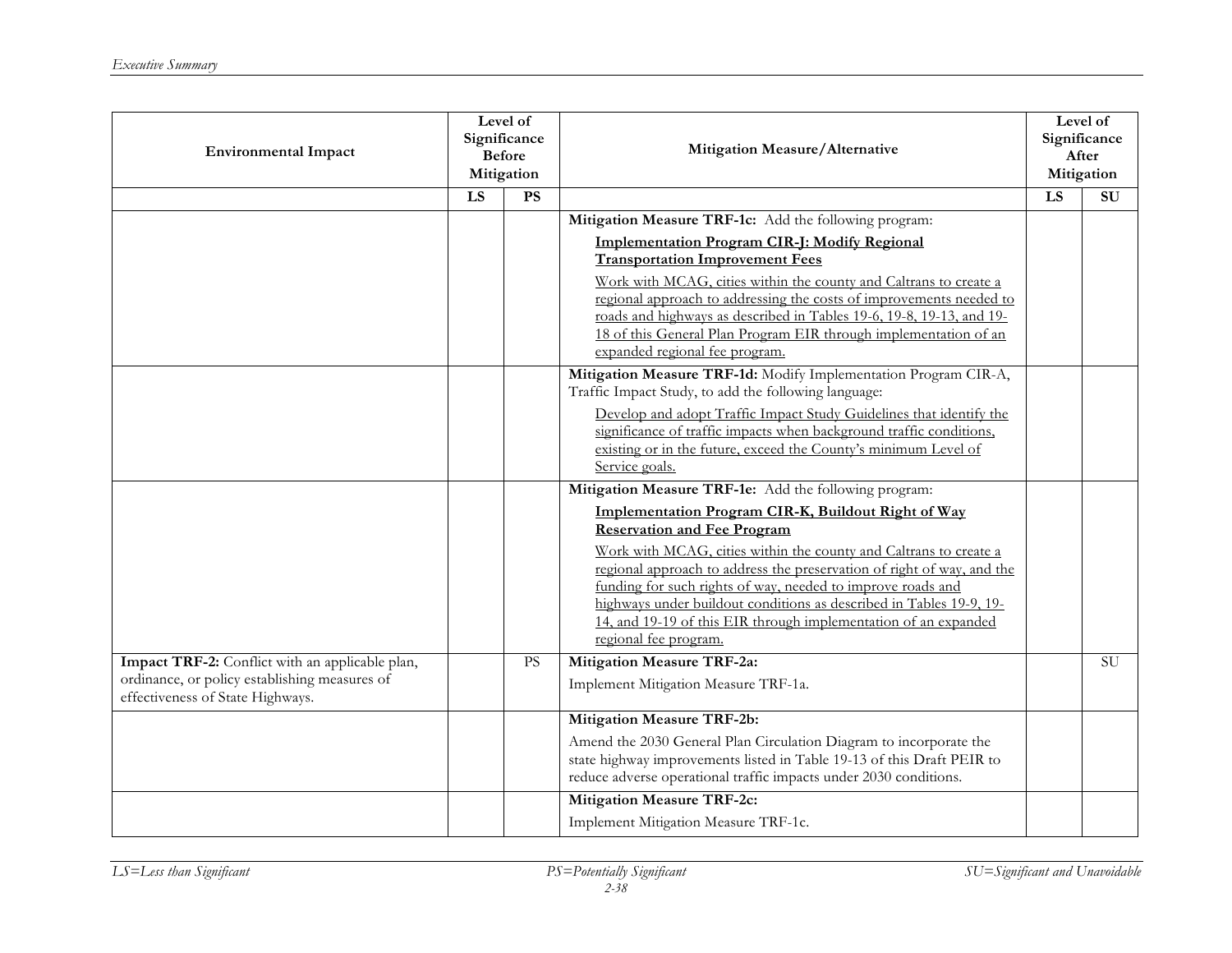| <b>Environmental Impact</b>                                                                                                                                                                                                                | Level of<br>Significance<br><b>Before</b><br>Mitigation |           | Mitigation Measure/Alternative                                                                                                                                                                                                                                                 |           | Level of<br>Significance<br>After<br>Mitigation |
|--------------------------------------------------------------------------------------------------------------------------------------------------------------------------------------------------------------------------------------------|---------------------------------------------------------|-----------|--------------------------------------------------------------------------------------------------------------------------------------------------------------------------------------------------------------------------------------------------------------------------------|-----------|-------------------------------------------------|
|                                                                                                                                                                                                                                            | <b>LS</b>                                               | <b>PS</b> |                                                                                                                                                                                                                                                                                | LS        | <b>SU</b>                                       |
|                                                                                                                                                                                                                                            |                                                         |           | Mitigation Measure TRF-2d:                                                                                                                                                                                                                                                     |           |                                                 |
|                                                                                                                                                                                                                                            |                                                         |           | Implement Mitigation Measure TRF-1e.                                                                                                                                                                                                                                           |           |                                                 |
| Impact TRF-3: Conflict with an applicable plan,                                                                                                                                                                                            |                                                         | <b>PS</b> | <b>Mitigation Measure TRF-3a:</b>                                                                                                                                                                                                                                              |           | <b>SU</b>                                       |
| ordinance, or policy establishing measures of<br>effectiveness of streets within incorporated cities in<br>Merced County.                                                                                                                  |                                                         |           | Implement Mitigation Measure TRF-1c.                                                                                                                                                                                                                                           |           |                                                 |
|                                                                                                                                                                                                                                            |                                                         |           | <b>Mitigation Measure TRF-3b:</b>                                                                                                                                                                                                                                              |           |                                                 |
|                                                                                                                                                                                                                                            |                                                         |           | Implement Mitigation Measure TRF-1e.                                                                                                                                                                                                                                           |           |                                                 |
| Impact TRF-4: Conflict with an applicable                                                                                                                                                                                                  | <b>IS</b>                                               |           | <b>Mitigation Measure TRF-4:</b>                                                                                                                                                                                                                                               | <b>IS</b> |                                                 |
| congestion management program, including but not<br>limited to level of service standards and travel<br>demand measures, or other standards established by<br>the county congestion management agency for<br>designated roads or highways. |                                                         |           | None required.                                                                                                                                                                                                                                                                 |           |                                                 |
| Impact TRF-5: Result in change to air traffic                                                                                                                                                                                              | $\overline{LS}$                                         |           | <b>Mitigation Measure TRF-5:</b>                                                                                                                                                                                                                                               | LS        |                                                 |
| patterns, including either an increase in traffic levels<br>or a change in locations that results in substantial<br>safety risks.                                                                                                          |                                                         |           | None required.                                                                                                                                                                                                                                                                 |           |                                                 |
| Impact TRF-6: Substantially increase hazards due                                                                                                                                                                                           |                                                         | <b>PS</b> | Mitigation Measure TRF-6a: Add the following policy:                                                                                                                                                                                                                           | <b>IS</b> |                                                 |
| to a design feature (e.g., sharp curves or dangerous<br>intersections) or incompatible uses.                                                                                                                                               |                                                         |           | <b>CIR-1.23: At-Grade Railroad Crossing Guidelines</b><br>Work with California Public Utilities Commission (CPUC) and the<br>affected railroads to monitor the effects of development, and<br>implement necessary and applicable design improvements at railroad<br>crossings. |           |                                                 |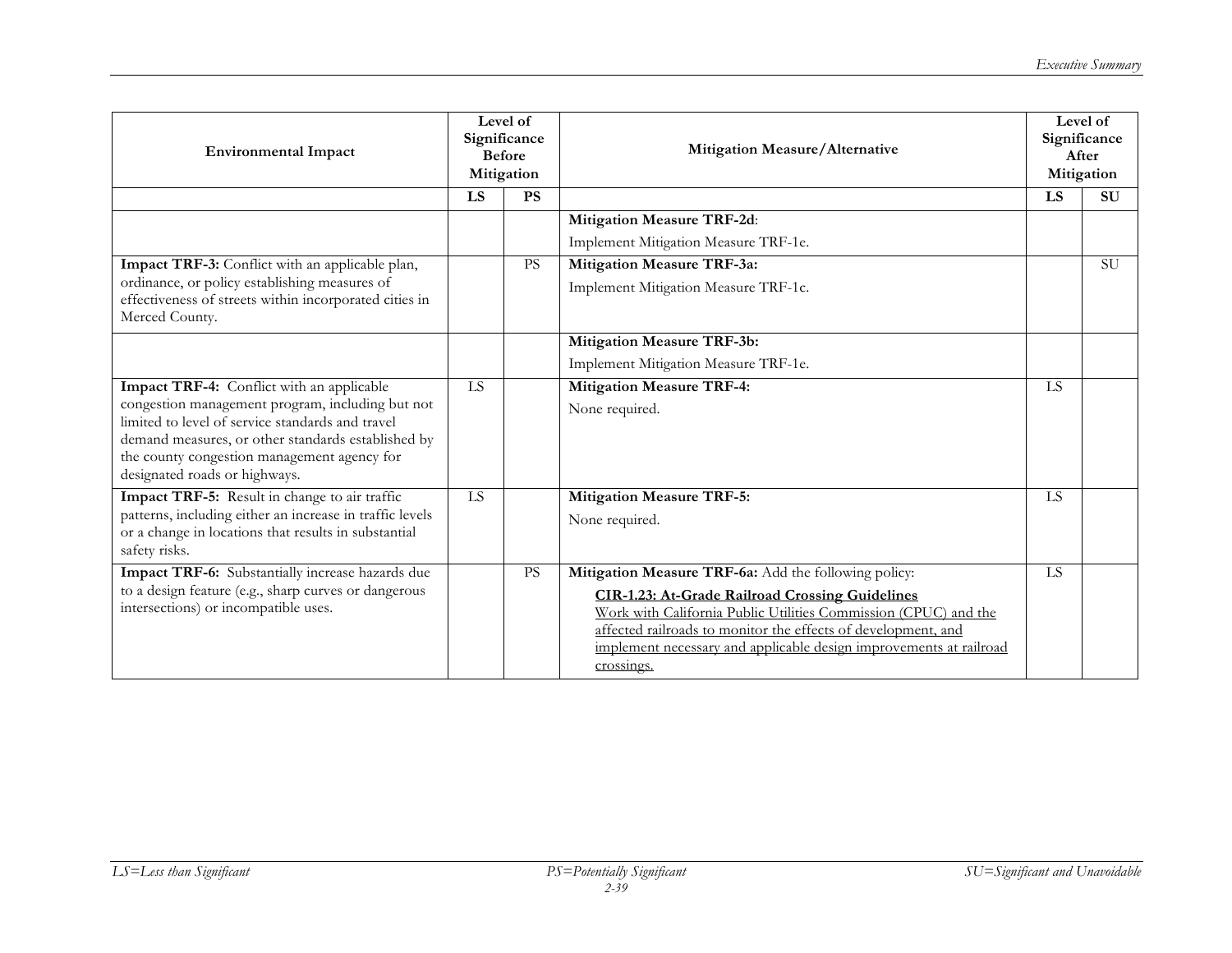| <b>Environmental Impact</b>                             | Level of<br>Significance<br><b>Before</b><br>Mitigation |           | Mitigation Measure/Alternative                                                                                                                                                                                                                                                                                                                                                                                                                                                                                                                                                                                                                                                             |    | Level of<br>Significance<br>After<br>Mitigation |
|---------------------------------------------------------|---------------------------------------------------------|-----------|--------------------------------------------------------------------------------------------------------------------------------------------------------------------------------------------------------------------------------------------------------------------------------------------------------------------------------------------------------------------------------------------------------------------------------------------------------------------------------------------------------------------------------------------------------------------------------------------------------------------------------------------------------------------------------------------|----|-------------------------------------------------|
|                                                         | LS                                                      | <b>PS</b> |                                                                                                                                                                                                                                                                                                                                                                                                                                                                                                                                                                                                                                                                                            | LS | SU                                              |
|                                                         |                                                         |           | Mitigation Measure TRF-6b: Add the following program:<br><b>Implementation Program CIR-L: Rail Crossing Safety Program</b><br>Develop a rail crossing safety program consisting of monitoring,<br>safety standards, CPUC consultation, and facility funding as set forth                                                                                                                                                                                                                                                                                                                                                                                                                   |    |                                                 |
|                                                         |                                                         |           | below:<br>1. For development projects adding substantial traffic to existing at-<br>grade crossings (defined as 2,000 or more daily trips), the<br>development shall submit a traffic analysis to the County for<br>review. The analysis and report shall estimate daily and peak hour<br>traffic at the crossing and adjoining intersections, as well as<br>collision history data and estimates of train, vehicle, bicycle and<br>pedestrian travel on the crossing and will describe existing,<br>planned and funded equipment at at-grade crossings.                                                                                                                                   |    |                                                 |
|                                                         |                                                         |           | 2. The County will review traffic data in consultation with the<br>California Public Utilities Commission (PUC) to identify<br>improvements needed to ensure public safety.<br>3. As appropriate, the County will condition approval of<br>development projects and community plans that add substantial<br>traffic across at-grade crossings to participate in the funding for<br>improvements needed to ensure the public safety as determined<br>by the County. Such improvements may include coordinated<br>highway / rail traffic signals, enhanced signing, warning<br>equipment, markings and/or grade separations.<br>4. Depending on the outcome of these studies, the County may |    |                                                 |
|                                                         |                                                         |           | include crossing improvements in future updates to its Capital<br>Improvement Program or to Bridge & Major Thoroughfare fee<br>programs.                                                                                                                                                                                                                                                                                                                                                                                                                                                                                                                                                   |    |                                                 |
| Impact TRF-7: Result in inadequate emergency<br>access. |                                                         | <b>PS</b> | <b>Mitigation Measure TRF-7:</b><br>Implement Mitigation Measures TRF-1a through TRF-1e, TRF-2a<br>through TRF-2d, and TRF-3a and TRF-3b.                                                                                                                                                                                                                                                                                                                                                                                                                                                                                                                                                  | LS |                                                 |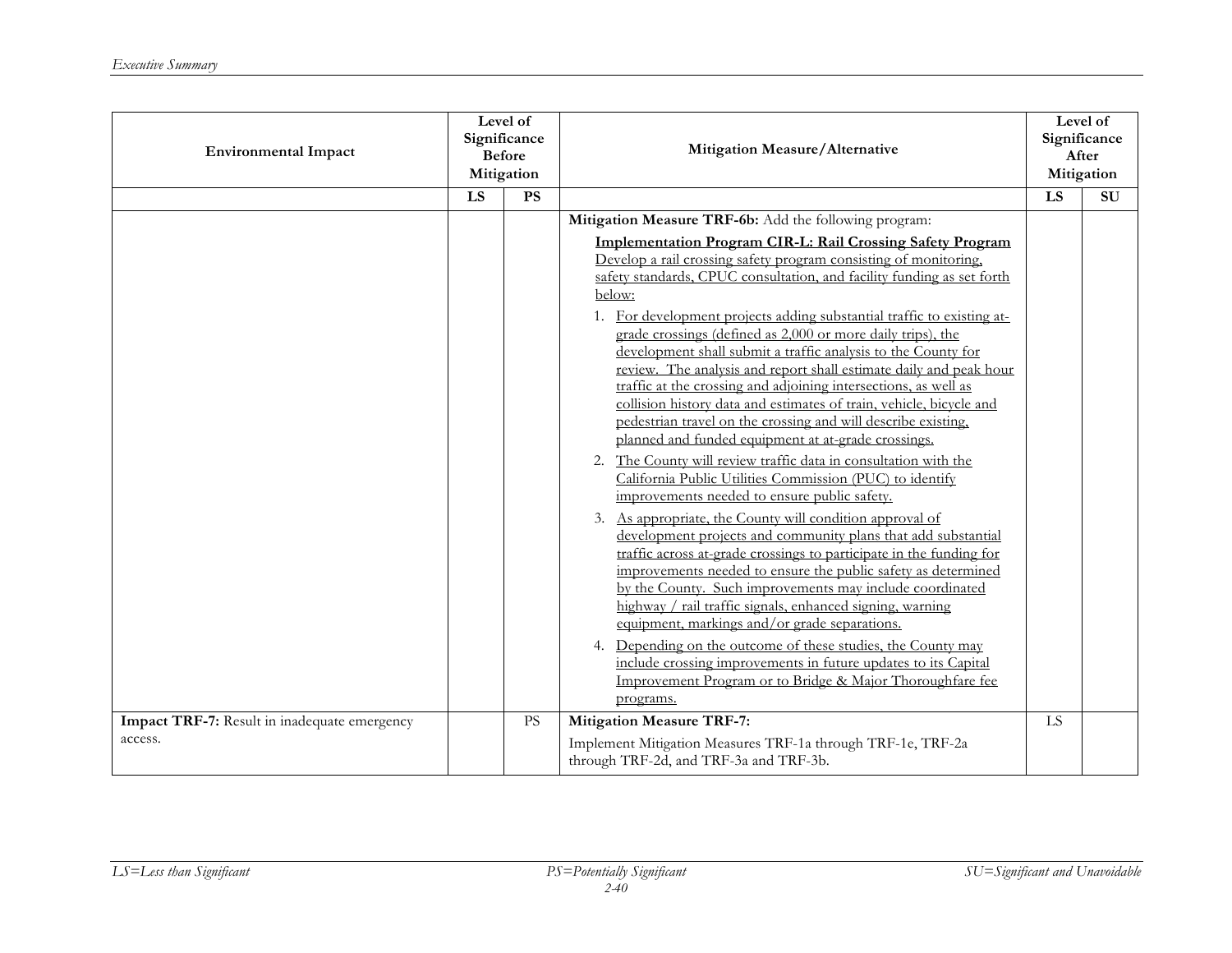| <b>Environmental Impact</b>                                                                                                                                                                                                                                                                                                                                  | Level of<br>Significance<br><b>Before</b><br>Mitigation |           | Mitigation Measure/Alternative                                                                                                                                                                                                                                                                                                                                                                                                                                     |           | Level of<br>Significance<br>After<br>Mitigation |
|--------------------------------------------------------------------------------------------------------------------------------------------------------------------------------------------------------------------------------------------------------------------------------------------------------------------------------------------------------------|---------------------------------------------------------|-----------|--------------------------------------------------------------------------------------------------------------------------------------------------------------------------------------------------------------------------------------------------------------------------------------------------------------------------------------------------------------------------------------------------------------------------------------------------------------------|-----------|-------------------------------------------------|
|                                                                                                                                                                                                                                                                                                                                                              | LS                                                      | <b>PS</b> |                                                                                                                                                                                                                                                                                                                                                                                                                                                                    | LS        | $\overline{\mathrm{SU}}$                        |
| Impact TRF-8: Conflict with adopted polices,<br>plans or programs regarding public transit, bicycle,<br>or pedestrian facilities, or otherwise decrease the<br>performance or safety of such facilities.                                                                                                                                                     |                                                         | <b>PS</b> | Mitigation Measure TRF-8: Add the following program:<br><b>Implementation Program CIR-M, County Regional Bicycle</b><br><b>Transportation Plan</b><br>Prepare a Regional Bicycle Transportation Plan for the<br>unincorporated area of the county for both existing and planned<br>improvements and facilities, that compliments, links to wherever<br>feasible, and integrates with bike routes and policies contained in<br>bike plans for adjacent urban areas. | LS        |                                                 |
| <b>Utilities and Service Systems</b>                                                                                                                                                                                                                                                                                                                         |                                                         |           |                                                                                                                                                                                                                                                                                                                                                                                                                                                                    |           |                                                 |
| Impact USS-1: Have sufficient water supply<br>resources and entitlements available to<br>accommodate continued development through<br>buildout under the 2030 General Plan.                                                                                                                                                                                  |                                                         | <b>PS</b> | Mitigation Measure USS-1a: Amend Policy LU-5.F.4 as follows:<br>Prohibit new Urban Communities, or the expansion of existing urban<br>communities, if they will negatively impact the water supply of<br>existing users.                                                                                                                                                                                                                                           |           | <b>SU</b>                                       |
|                                                                                                                                                                                                                                                                                                                                                              |                                                         |           | Mitigation Measure USS-1b: Amend Policy W-3.7 as follows:                                                                                                                                                                                                                                                                                                                                                                                                          |           |                                                 |
|                                                                                                                                                                                                                                                                                                                                                              |                                                         |           | Encourage Enforce the retrofitting of existing development with<br>water-conserving devices as required by state law.                                                                                                                                                                                                                                                                                                                                              |           |                                                 |
|                                                                                                                                                                                                                                                                                                                                                              |                                                         |           | Mitigation Measure USS-1c: Amend Policy W-5.3 as follows:                                                                                                                                                                                                                                                                                                                                                                                                          |           |                                                 |
|                                                                                                                                                                                                                                                                                                                                                              |                                                         |           | Support a county-wide water forum to coordinate long-term water<br>demand and supply programs that emphasize sustainability in the<br>County consistent with approved IRWMPs.                                                                                                                                                                                                                                                                                      |           |                                                 |
| Impact USS-2: Require or result in the construction                                                                                                                                                                                                                                                                                                          | LS                                                      |           | <b>Mitigation Measure USS-2:</b>                                                                                                                                                                                                                                                                                                                                                                                                                                   | LS        |                                                 |
| of new water or wastewater treatment facilities or<br>expansion of existing facilities, the construction of<br>which could cause significant environmental effects.                                                                                                                                                                                          |                                                         |           | None required.                                                                                                                                                                                                                                                                                                                                                                                                                                                     |           |                                                 |
| Impact USS-3: Adequate wastewater treatment<br>capacity, including that necessary to meet the<br>wastewater treatment requirements of the RWQCB,<br>to serve the projected demand without disrupting<br>existing commitments as determined by the<br>wastewater treatment provider, and new<br>construction or facility expansion to serve future<br>demand. | <b>LS</b>                                               |           | <b>Mitigation Measure USS-3:</b><br>None required.                                                                                                                                                                                                                                                                                                                                                                                                                 | <b>LS</b> |                                                 |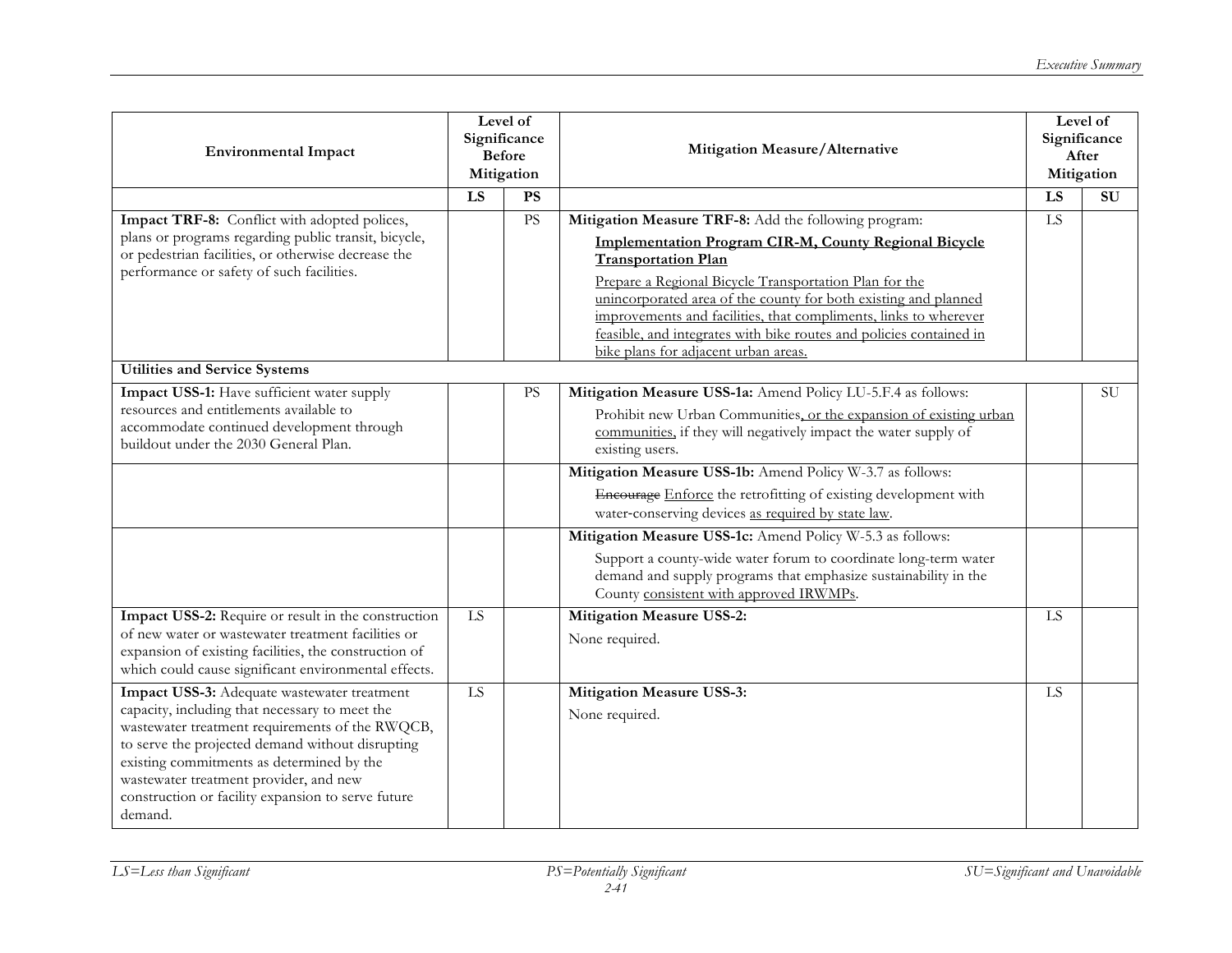| <b>Environmental Impact</b>                                                                                                                                                                          | Level of<br>Significance<br><b>Before</b><br>Mitigation |           | Mitigation Measure/Alternative                                                                                                                                                                            |                 | Level of<br>Significance<br>After<br>Mitigation |  |
|------------------------------------------------------------------------------------------------------------------------------------------------------------------------------------------------------|---------------------------------------------------------|-----------|-----------------------------------------------------------------------------------------------------------------------------------------------------------------------------------------------------------|-----------------|-------------------------------------------------|--|
|                                                                                                                                                                                                      | LS                                                      | PS        |                                                                                                                                                                                                           | LS              | $\overline{\mathrm{SU}}$                        |  |
| Impact USS-4: Require new or substantial<br>alteration of existing solid waste disposal facilities,<br>and comply with federal, State, and local statutes and<br>regulations related to solid waste. | LS                                                      |           | <b>Mitigation Measure USS-4:</b><br>None required.                                                                                                                                                        | LS              |                                                 |  |
| <b>Cumulative Impacts</b>                                                                                                                                                                            |                                                         |           |                                                                                                                                                                                                           |                 |                                                 |  |
| Aesthetics/Visual Resources                                                                                                                                                                          |                                                         | <b>PS</b> | No measures in addition to proposed General Plan policies and mitigation<br>identified in this PEIR are available and within the jurisdiction of Merced<br>County to reduce the magnitude of this impact. | LS              |                                                 |  |
| <b>Agricultural Resources</b>                                                                                                                                                                        |                                                         | <b>PS</b> | No measures in addition to proposed General Plan policies and mitigation<br>identified in this PEIR are available and within the jurisdiction of Merced<br>County to reduce the magnitude of this impact. |                 | <b>SU</b>                                       |  |
| Air Quality                                                                                                                                                                                          |                                                         | <b>PS</b> | No measures in addition to proposed General Plan policies and mitigation<br>identified in this PEIR are available and within the jurisdiction of Merced<br>County to reduce the magnitude of this impact. |                 | <b>SU</b>                                       |  |
| <b>Biological Resources</b>                                                                                                                                                                          |                                                         | <b>PS</b> | No measures in addition to proposed General Plan policies and mitigation<br>identified in this PEIR are available and within the jurisdiction of Merced<br>County to reduce the magnitude of this impact. |                 | $\overline{\rm SU}$                             |  |
| <b>Cultural Resources</b>                                                                                                                                                                            |                                                         | <b>PS</b> | No measures in addition to proposed General Plan policies and mitigation<br>identified in this PEIR are available and within the jurisdiction of Merced<br>County to reduce the magnitude of this impact. | $\overline{LS}$ |                                                 |  |
| Soils and Geological Resources                                                                                                                                                                       | ${\rm LS}$                                              |           | None necessary.                                                                                                                                                                                           | LS              |                                                 |  |
| Global Climate Change                                                                                                                                                                                |                                                         | <b>PS</b> | No measures in addition to proposed General Plan policies and mitigation<br>identified in this PEIR are available and within the jurisdiction of Merced<br>County to reduce the magnitude of this impact. |                 | <b>SU</b>                                       |  |
| Hazards and Hazardous Materials                                                                                                                                                                      | LS                                                      |           | No measures in addition to proposed General Plan policies and mitigation<br>identified in this PEIR are available and within the jurisdiction of Merced<br>County to reduce the magnitude of this impact. | LS              |                                                 |  |
| Hydrology and Water Quality                                                                                                                                                                          |                                                         | <b>PS</b> | No measures in addition to proposed General Plan policies and mitigation<br>identified in this PEIR are available and within the jurisdiction of Merced<br>County to reduce the magnitude of this impact. |                 | SU                                              |  |
| Land Use                                                                                                                                                                                             | LS                                                      |           | None necessary.                                                                                                                                                                                           | LS              |                                                 |  |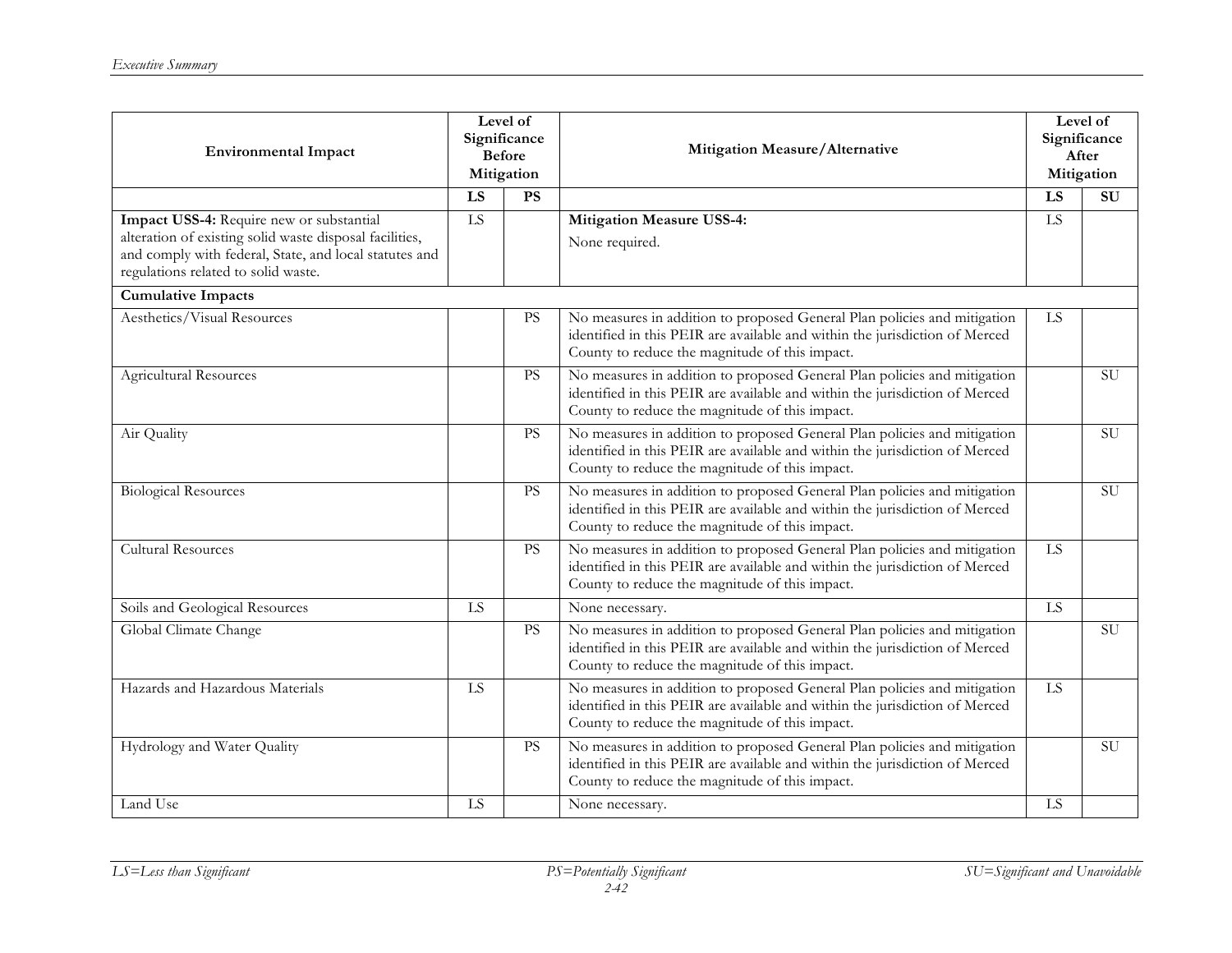| <b>Environmental Impact</b>                   | Level of<br>Significance<br><b>Before</b><br>Mitigation |           | Mitigation Measure/Alternative                                                                                                                                                                            | Level of<br>Significance<br>After<br>Mitigation |           |
|-----------------------------------------------|---------------------------------------------------------|-----------|-----------------------------------------------------------------------------------------------------------------------------------------------------------------------------------------------------------|-------------------------------------------------|-----------|
|                                               | LS                                                      | <b>PS</b> |                                                                                                                                                                                                           | LS                                              | <b>SU</b> |
| Noise                                         |                                                         | <b>PS</b> | No measures in addition to proposed General Plan policies and mitigation<br>identified in this PEIR are available and within the jurisdiction of Merced<br>County to reduce the magnitude of this impact. |                                                 | <b>SU</b> |
| Population and Housing                        | <b>LS</b>                                               |           | No measures in addition to proposed General Plan policies and mitigation<br>identified in this PEIR are available and within the jurisdiction of Merced<br>County to reduce the magnitude of this impact. | LS                                              |           |
| <b>Public Services</b>                        | LS                                                      |           | None necessary.                                                                                                                                                                                           | <b>LS</b>                                       |           |
| Recreation                                    | $\overline{LS}$                                         |           | None necessary.                                                                                                                                                                                           | $\overline{LS}$                                 |           |
| Transportation                                |                                                         | <b>PS</b> | No measures in addition to proposed General Plan policies and mitigation<br>identified in this PEIR are available and within the jurisdiction of Merced<br>County to reduce the magnitude of this impact. |                                                 | <b>SU</b> |
| Utilities and Service Systems                 |                                                         | <b>PS</b> | No measures in addition to proposed General Plan policies and mitigation<br>identified in this PEIR are available and within the jurisdiction of Merced<br>County to reduce the magnitude of this impact. |                                                 | <b>SU</b> |
| <b>CEQA Required Topics</b>                   |                                                         |           |                                                                                                                                                                                                           |                                                 |           |
| Growth Inducement                             |                                                         | <b>PS</b> | See Impact POP-1, in Chapter 16, Population and Housing.                                                                                                                                                  | LS                                              |           |
| <b>Energy Use</b>                             | LS                                                      |           | None necessary.                                                                                                                                                                                           | LS                                              |           |
| <b>Irreversible Commitment of Resources</b>   | LS                                                      |           | None necessary in addition to those identified for resources in chapters 5-<br>20 of this PEIR.                                                                                                           | LS                                              |           |
| Irreversible Environmental Changes            |                                                         | <b>PS</b> | No measures in addition to proposed General Plan policies and mitigation<br>identified in this PEIR are available and within the jurisdiction of Merced<br>County to reduce the magnitude of this impact. |                                                 | <b>SU</b> |
| Potential Environmental Damage from Accidents | LS                                                      |           | None necessary.                                                                                                                                                                                           | LS                                              |           |